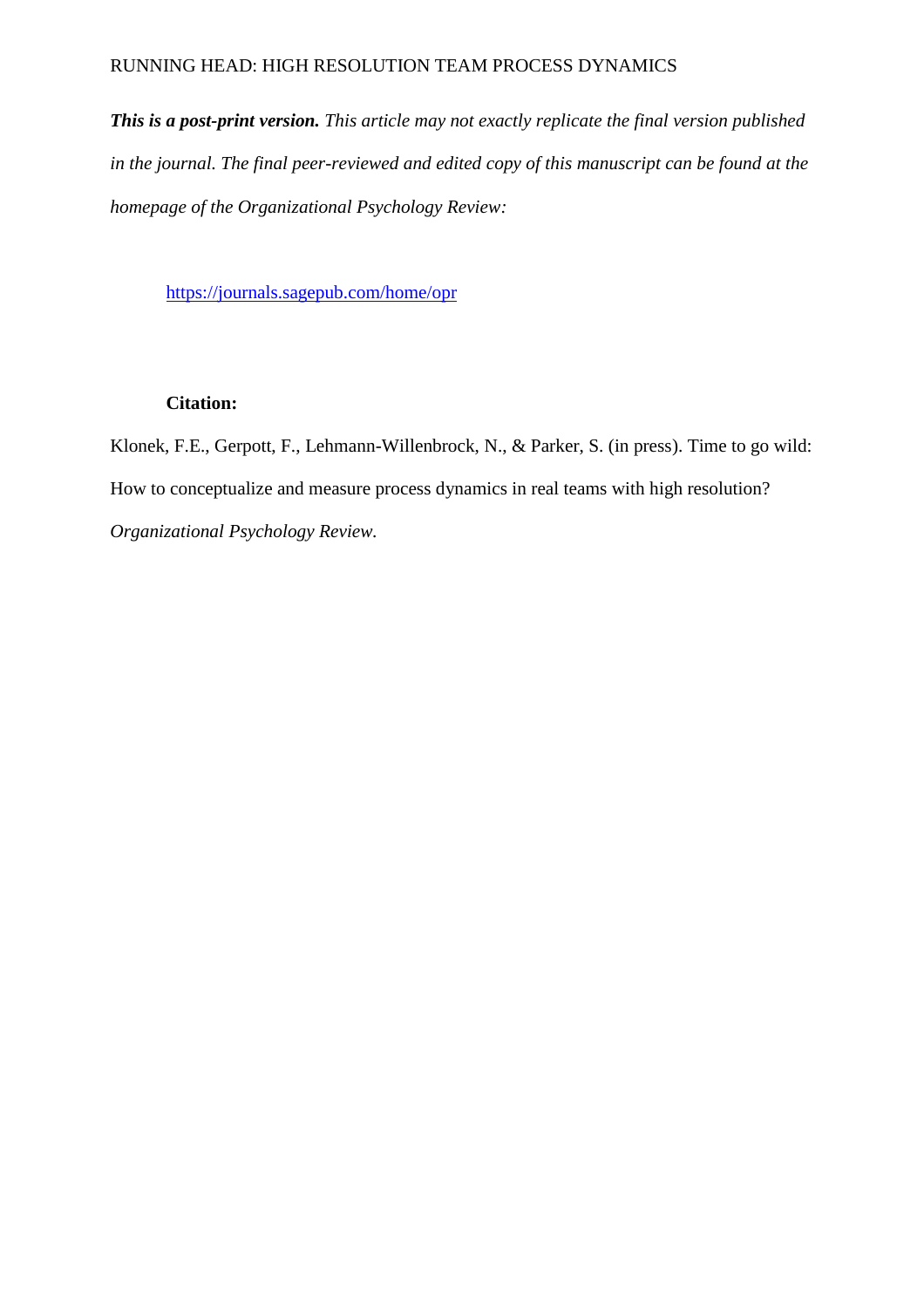# **Time to go wild: How to conceptualize and measure process dynamics in real teams with high resolution**

#### Abstract

Team processes are interdependent activities amongst team members that transform inputs into outputs, vary over time and are critical for team effectiveness. Understanding the temporal dynamics of team processes and related team phenomena with a high resolution lens (i.e., methods with high sampling rates) is particularly challenging when going "into the wild" (i.e., studying teams operating in their full situated context). We review quantitative field studies using high resolution methods (e.g., video, chat/text data, archival, wearables) and map out the various temporal lenses for studying team dynamics. We synthesize these different lenses and present an integrated temporal framework that is of help in theorizing about team dynamics. We also provide readers with a "how to" guide that summarizes four essential steps along with analytical methods (e.g., sequential and pattern analyses, mixed methods research, abductive reasoning) that are applicable to the broad scope of high resolution methods.

*Keywords: team dynamics, statistics/methods, time, field research, video, chat, wearables, sport teams*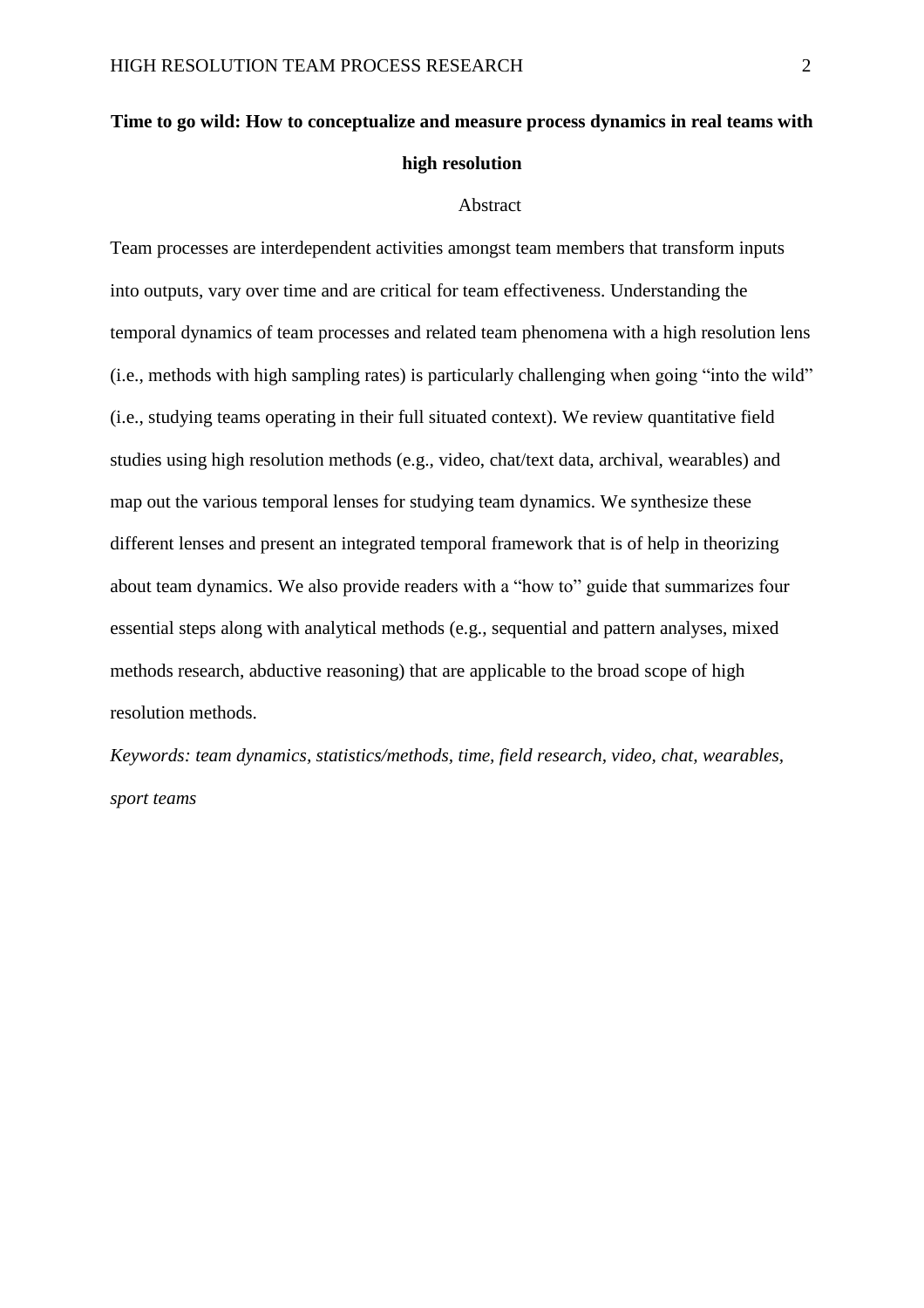Understanding team processes – i.e., "members' interdependent acts that convert inputs to outcomes through cognitive, verbal, and behavioral activities" (Marks, Mathieu, & Zaccaro, 2001, p. 357) – is fundamentally important to help improve team performance outcomes in organizations (LePine, Piccolo, Jackson, Mathieu, & Saul, 2008). For example, during a medical surgery, teams dynamically engage in multiple interdependent activities such as coordination (e.g., sequencing actions to operate the patient, preparing patients for activities carried out by others), monitoring (e.g., communicating symptoms to other team members), and focusing on goal accomplishment (e.g., operating on the patient, repairing injuries). How effectively surgical teams engage in such processes has important implications for outcomes such as adverse events and patient health (e.g., Schmutz, Hoffmann, Heimberg & Manser, 2015).

Crucial to understanding effective team processes is recognizing that they are dynamic phenomena that change over time (e.g., Kozlowski, 1999; Kozlowski, 2015; Leenders, Contractor, & DeChurch, 2016; Luciano, Mathieu, Park, & Tannenbaum, 2018; Rousseau, Aubé, & Savoie, 2006; Schecter, Pilny, Leun, Poole, & Conractor, 2017). First, the nature and extent of team processes can change in response to internal contingencies (e.g., voicing frustrations might stimulate team conflict management) and external contingencies (e.g., during surgery, rapid changes in a patient's body temperature will trigger backup behaviors). Second, team processes may differ in their consequences across team episodes (Marks et al., 2001). For example, planning and preparation activities may be more important for team effectiveness during early episodes and less important during action episodes (Maynard et al., 2012). To adequately map these team dynamics, higher sampling frequencies than typically used in organizational behavior research are needed (Kozlowski, 2015; Mathieu & Luciano, 2019; Schecter et al., 2017).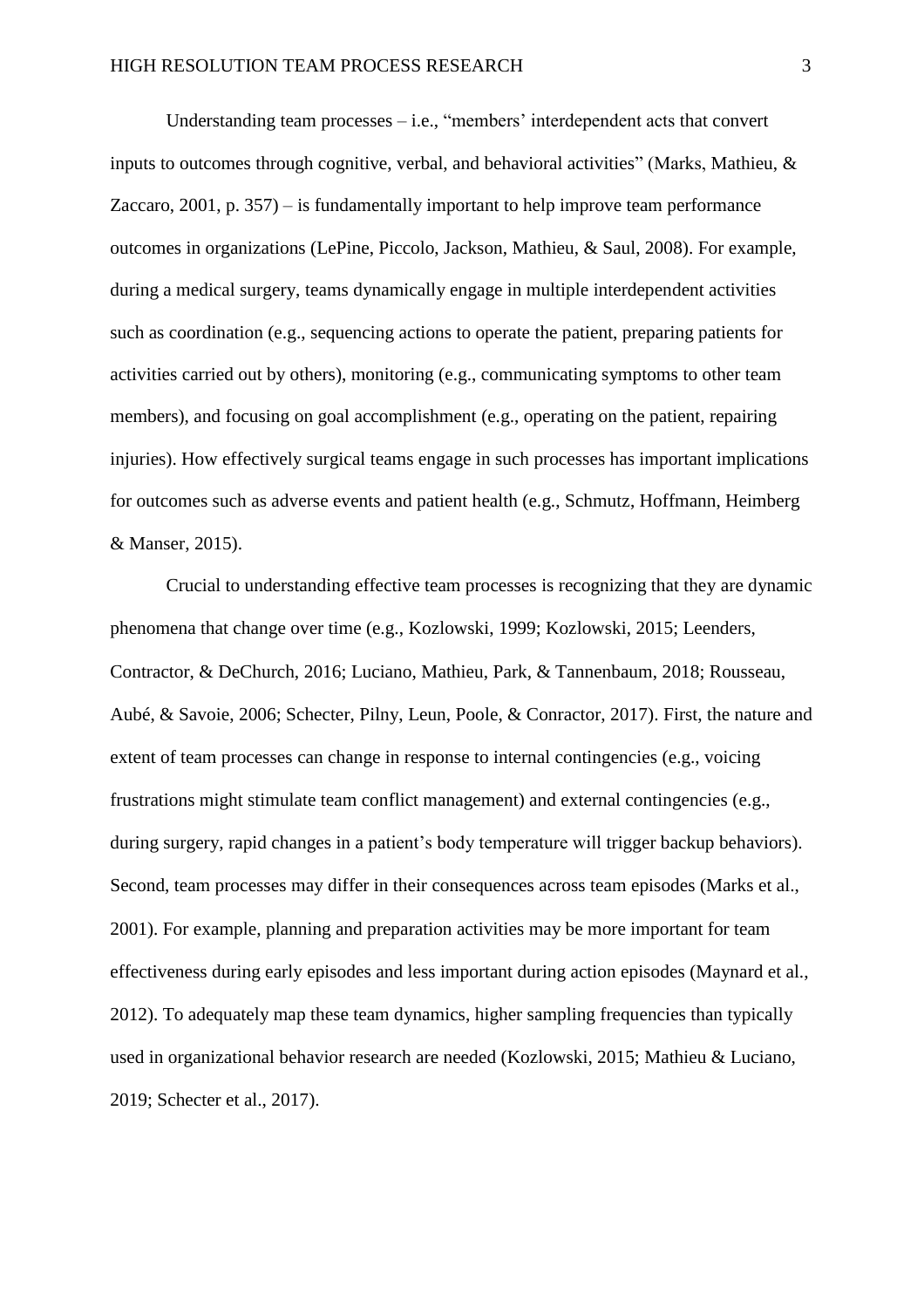One approach to capturing these dynamics is to repeatedly survey team members, which can be especially useful (and even necessary) to capture team phenomena that are inherently latent (e.g., phenomena like silence, cf., Meinecke, Klonek, & Kauffeld, 2016) or have low levels of observability (e.g., team cohesion, cf., Carter et al., 2015). However, survey-based methods have their limitations for doing intensive repeated measurements in the field (Driskell, Driskell, & Salas, 2017; Khawaja, Chen, & Marcus, 2012; Kozlowski, 2015). To illustrate, imagine a researcher who seeks to understand the temporal contingencies of team coordination and its effect on patient outcomes in medical teams (e.g., Farh & Chen, 2018; Schmutz, Lei, Eppich, & Manser, 2018). To survey behaviors during surgical procedures, the researcher would need to interrupt the team members repeatedly during the surgery, whilst they are in the middle of cutting open the patient, with their attentional resources being focused on patient needs. Such an approach can interfere with naturally occurring team processes and possibly induces 'testing effects' that change the nature of the phenomenon itself (Cook & Campbell, 1986) as well as lead to participant withdrawal. Furthermore, it may distract team members from focal tasks (and thus can put people at risks, particularly in medical contexts, Bell, Fisher, Brown, & Mann, 2016), which is highly questionable from an ethical perspective (Driskell et al., 2017; Farh & Chen, 2018).

Accordingly, studying real teams often benefits from methods that do not interrupt ongoing interactions and that provide a high (i.e., "movie-like") temporal process resolution of team dynamics (Kozlowski, 2015; Leenders et al., 2016). In this paper, we focus on such high resolution approaches, which we define as methods with *high sampling rates* that allow to capture team dynamics 'in the wild'. Teams in the wild are teams acting "in their full situated context" (Salas, Cooke, & Rosen, 2008, p. 544). Studying teams within their actual task context is relevant from a socio-technical systems perspective (i.e., optimizing work by understanding the interactive effects of both social and technical aspects of the system,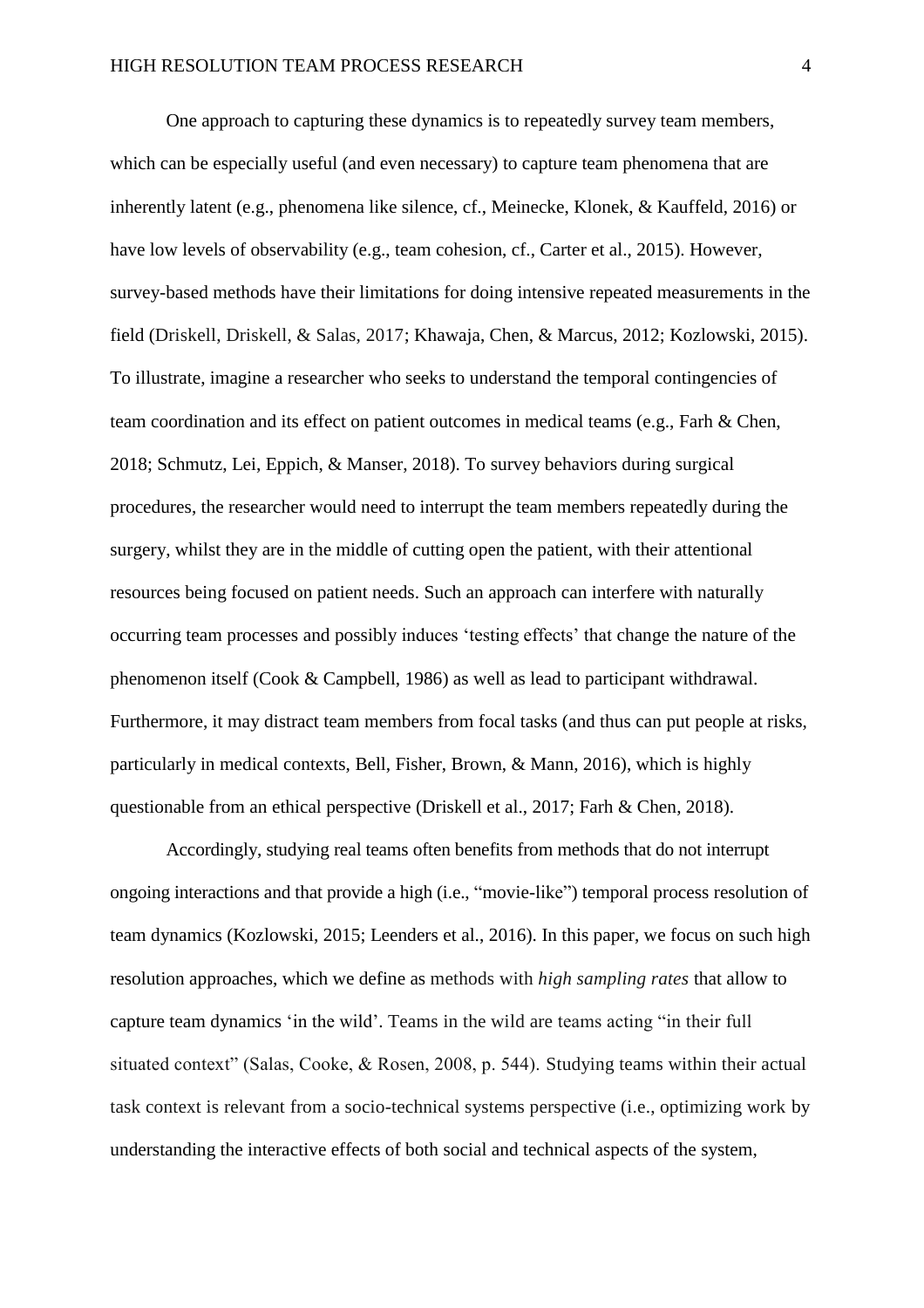Cummings, 1978) because the nature of the tasks and systems in which a team operates affects team processes and performance outcomes (Salas et al., 2008). This perspective implies that many team phenomena originate and develop "in situ", that is, within real contexts. Whereas experimental paradigms and laboratory research are legitimate ways to study team phenomena in isolation, assess internal validity, and allow inferences on causality (Allen & O'Neill, 2015), the science of teams also needs approaches with high external validity that focus on teams within their natural habitat. This entails teams that work on real tasks and are embedded in specific organizational environments that shape, maintain, and constrain unfolding team interaction processes (Johns, 2006).

Accordingly, our goal in this article is to unpack how high resolution measurement techniques have expanded – and can continue to expand – the field's understanding of temporal dynamics that occur within real-life teams. To reach this aim, we review team studies that have adopted high resolution measurement techniques and that thereby have contributed to different literature streams (organizational behavior, communication, and team sports). Furthermore, time-dependent effects remain undertheorized and understudied (Kozlowski et al., 2013; LePine et al., 2008; Roe, Gockel, & Meyer, 2012), a shortcoming that is particularly pertinent in real teams that are "complex and confusing […] entities" (Waller & Kaplan, 2018, p. 501) and characterized by multifarious processes. Current models fail to specify exact time scales and durations of how team processes change, which makes it hard to identify sampling rates and measurement points for research designs (Leenders et al., 2016; Mitchell & James, 2001). Accordingly, we also seek to expand theory about when, why, and how teams change over time (Mitchell & James, 2001).

In what follows, we first provide a review of the extant literature. Based on the review, we introduce the notion of aligning a phenomenon's time span with different measurement approaches, and we introduce concepts of help to do this. We also describe key attributes of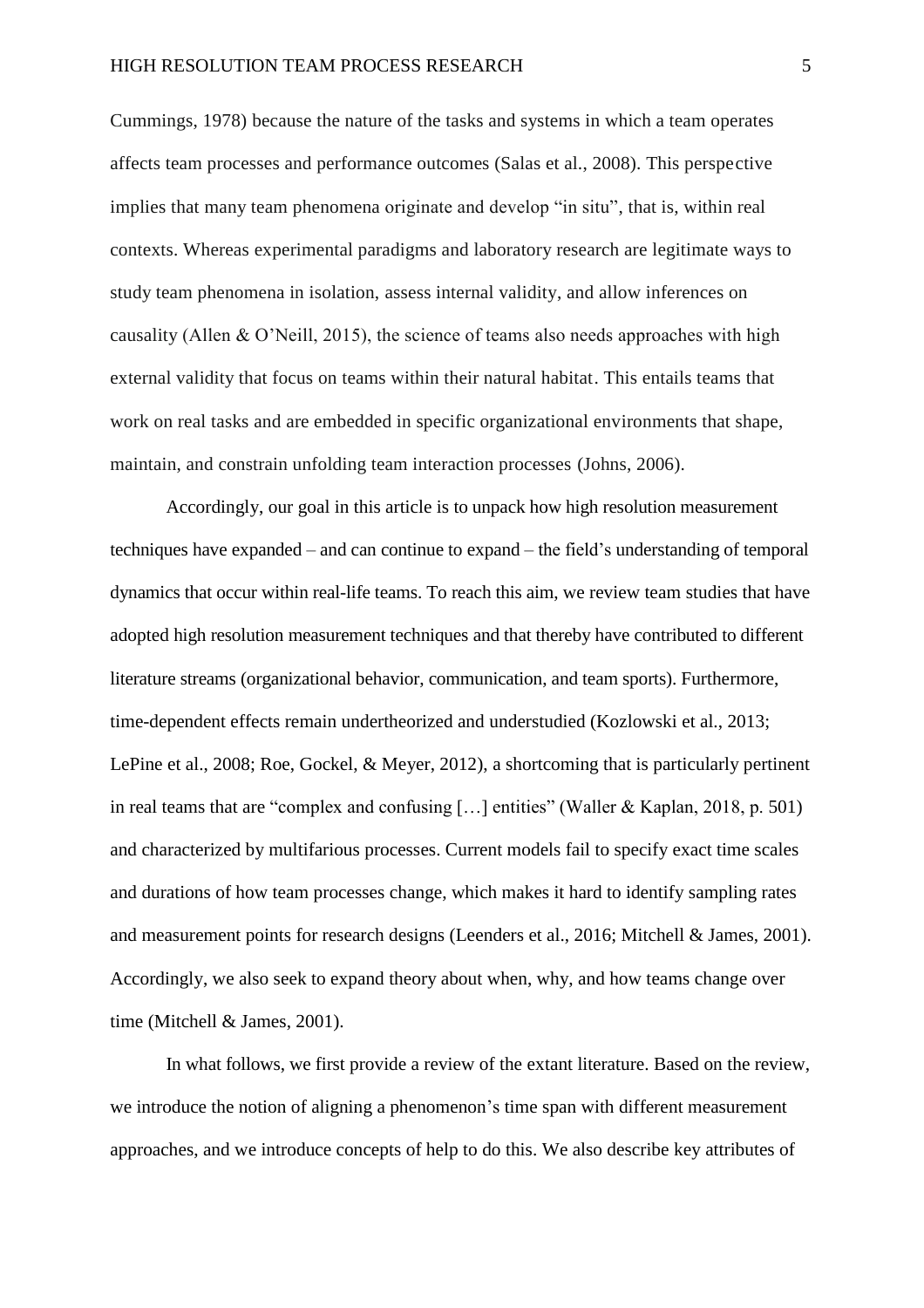the studies included in our review, such as the industry and team contexts in which high resolution methods have been typically used, and we describe key approaches to using high resolution methods. After the review, we synthesize the observations from the review into an integrated framework of team process dynamics that we propose to help move the field forward. Finally, we provide "how to" guidelines for high resolution approaches to encourage researchers in adopting these non-traditional methods.

#### **A Review of the High Resolution Team Literature**

How have high resolution methods contributed to a temporally refined understanding of team dynamics? To answer this question and identify relevant gaps in the literature, we conducted a literature search to find studies focusing on team dynamics using high resolution methods in the wild (Appendix A provides details on our search strategy). Consistent with the idea of "the open, systemic, and dynamic nature of real-life teams" our review includes teams "with more or less clear or stable boundaries and co-dependencies" (Humphrey & Aime, 2014, p. 449). In other words, we follow the notion to "relax the definitional elements of what makes a real team and explore what is interesting in contemporary collaboration" (Wageman, Gardner, & Mortensen, 2012, p. 312). Such a broader conceptualization of teams allows researchers to keep track with the changing ecology of the modern working world and thereby continue to study interesting and new phenomena (Roe et al., 2012).

We consider high resolution methods as comprising a variety of approaches that allow the measurement of a phenomenon with *high to near-continuous sampling rates* (Kozlowski, 2015). Crucially these methods need to take into account the time span over which a whole phenomenon unfolds, that is, the temporal scope of the phenomenon. For example, a phenomenon like emotional mimicry unfolds within seconds, thus studying its dynamics would require sampling the phenomenon with a fine-grained millisecond resolution.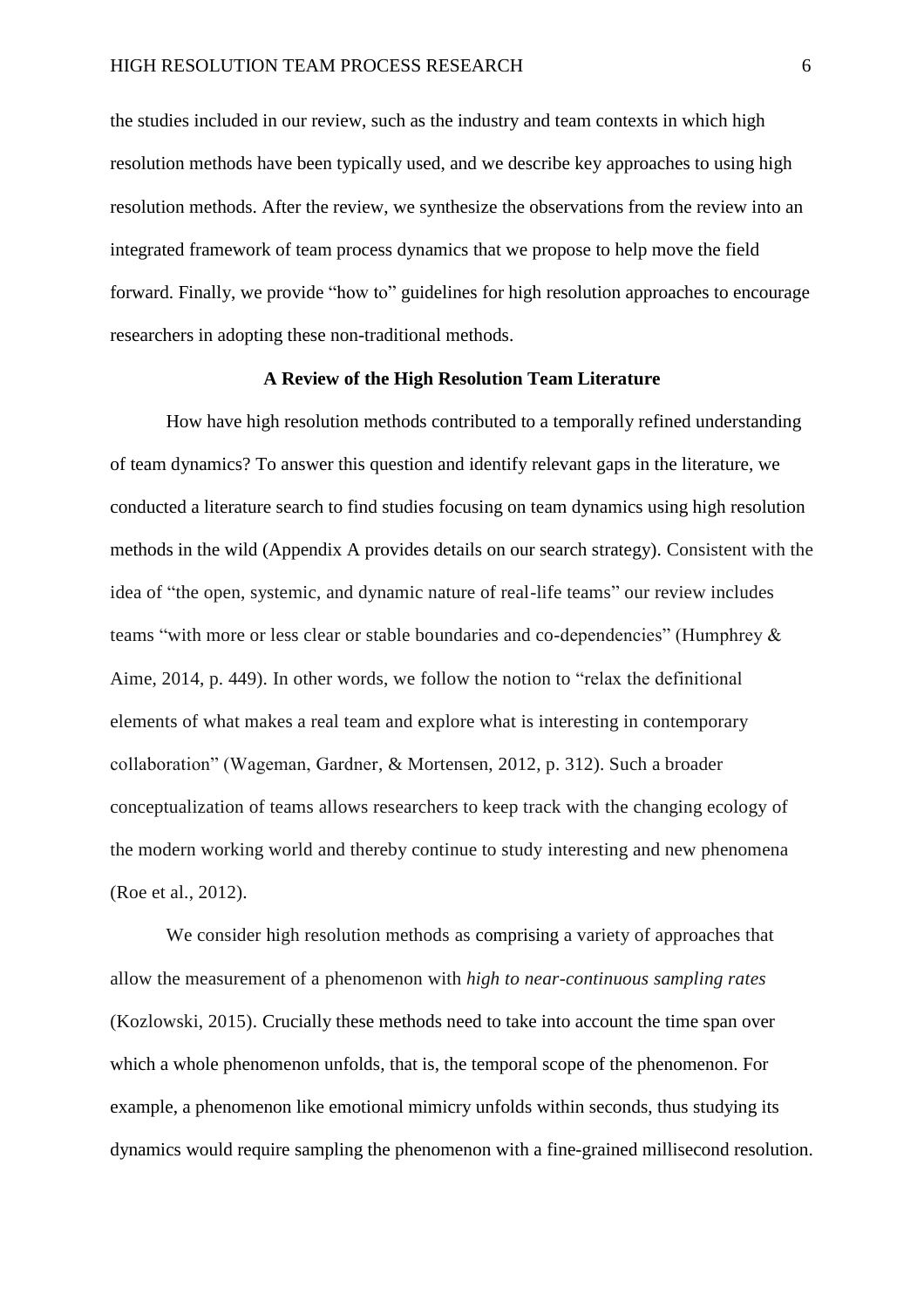In contrast, a phenomenon like team burnout could develop over several months or even years, thus, studying its dynamics would require sampling it with weekly to monthly rates. Moreover, when studying teams in the wild, high resolution methods may require to be *unobtrusive* as it is difficult and sometimes even ethically questionable to interrupt teams while they are working on task accomplishment. That is, high resolution methods that offer non-reactive measurements can be advantageous when trying to study a dynamic team phenomenon "in vivo" (Hill, White, & Wallace, 2014).

Using the outlined definitions, we identified 42 studies in the review of the extent literature that met our search criteria (see Appendix B). The identified team studies cover many industries (Table 1, column *industry*) and contexts (Table 1, column *context*). Yet, we noticed that high resolution research is particularly prominent in the context of *action teams* which have highly trained members operating under variable workload and uncertainty (Ishak & Ballard, 2012). Action teams can be found in a variety of industries: e.g., aviation (i.e., flight crews; e.g., Lei, Waller, Hagen, & Kaplan, 2016, Waller, 1999), healthcare (i.e., medical teams; Farh & Chen, 2018; Kolbe et al., 2014; Schmutz et al., 2015; 2018; Zijlstra, Waller, & Phillips, 2012), crisis management (e.g., Stachowski, Kaplan, & Waller, 2009; Waller, Gupta, & Giambatista, 2004), and in professional sports (e.g., Grijalva, Maynes, Badura, & Whiting, 2019; Halevey, Chou, Galinsky, & Murningham, 2012; Stuart & Moore, 2017).

Next, we unpack two key insights from our analysis of the theories and methods used in these studies. The first insight pertains to issues of how research treats time and resolution. The second insight concerns different approaches to analyzing team dynamics. The following section helps organize the complex literature of team process dynamics and time scales by developing these two key theoretical directions. With respect to the issue of temporal resolution, we highlight the value of using episodic and development team models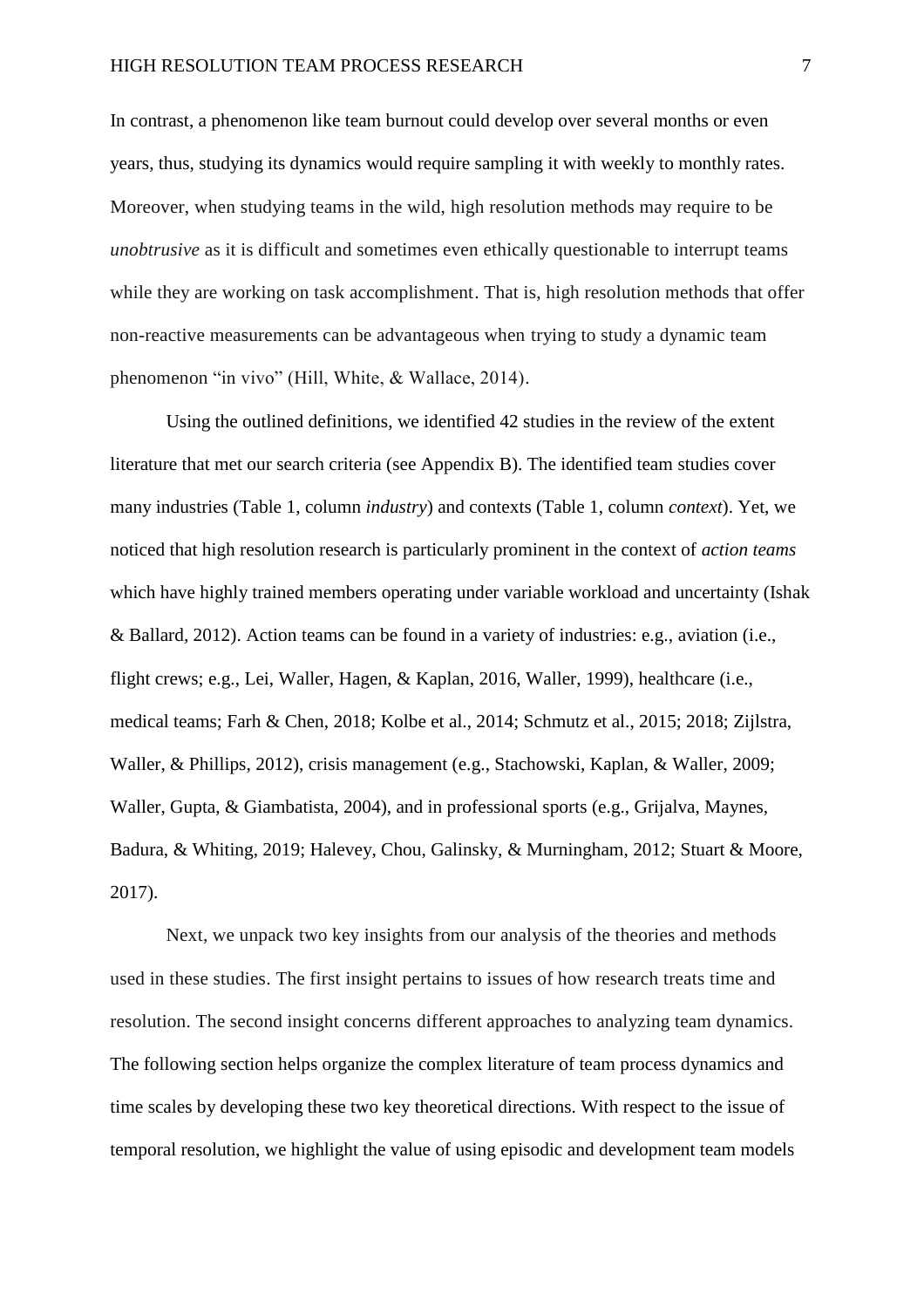and point out how these models focus on phenomena of different temporal scale. With respect to the issue of analytic approaches, we organize the existing literature into three approaches that have been applied to analyze high resolution data and discuss how they inform knowledge about team dynamics.

-----Insert Table 1 here-----

**Time and resolution.** A key important observation from the review is that studies vary widely with respect to how they operationalize temporal resolution*,* defined as the number of repeated measurements captured within the phenomenon's time span. For example, some studies have sampled team process data multiple times per minute throughout a onehour performance episode (e.g., Schecter et al., 2017). This reflects a high resolution approach (albeit using a short time span, as we discuss later). Other studies have collected data multiple times per week over two years (e.g., Stuart & Moore, 2017), which is also a high resolution approach (albeit using a longer time span). Both examples would be considered high resolution, although the focal phenomenon respectively occurred and unfolded within different time spans (i.e., short versus long), necessitating measurement with different granularity.

Hence, it is important to acknowledge that dynamic phenomena can theoretically unfold over different time spans. An initial concept of help is to distinguish between two families<sup>1</sup> of temporal theories: *Episodic theories* and *developmental theories* (see Table 2, column 1). Episodic theories focus on specific team performance episodes of concrete task work during which the team works towards common goals (i.e., "periods of time over which performance accrues and feedback is available", Marks et al., 2001, p. 359). In the high

 $\overline{a}$ 

<sup>&</sup>lt;sup>1</sup> We use the broader term  $\alpha$ , families there because there are multiple variants of both episodic and developmental theories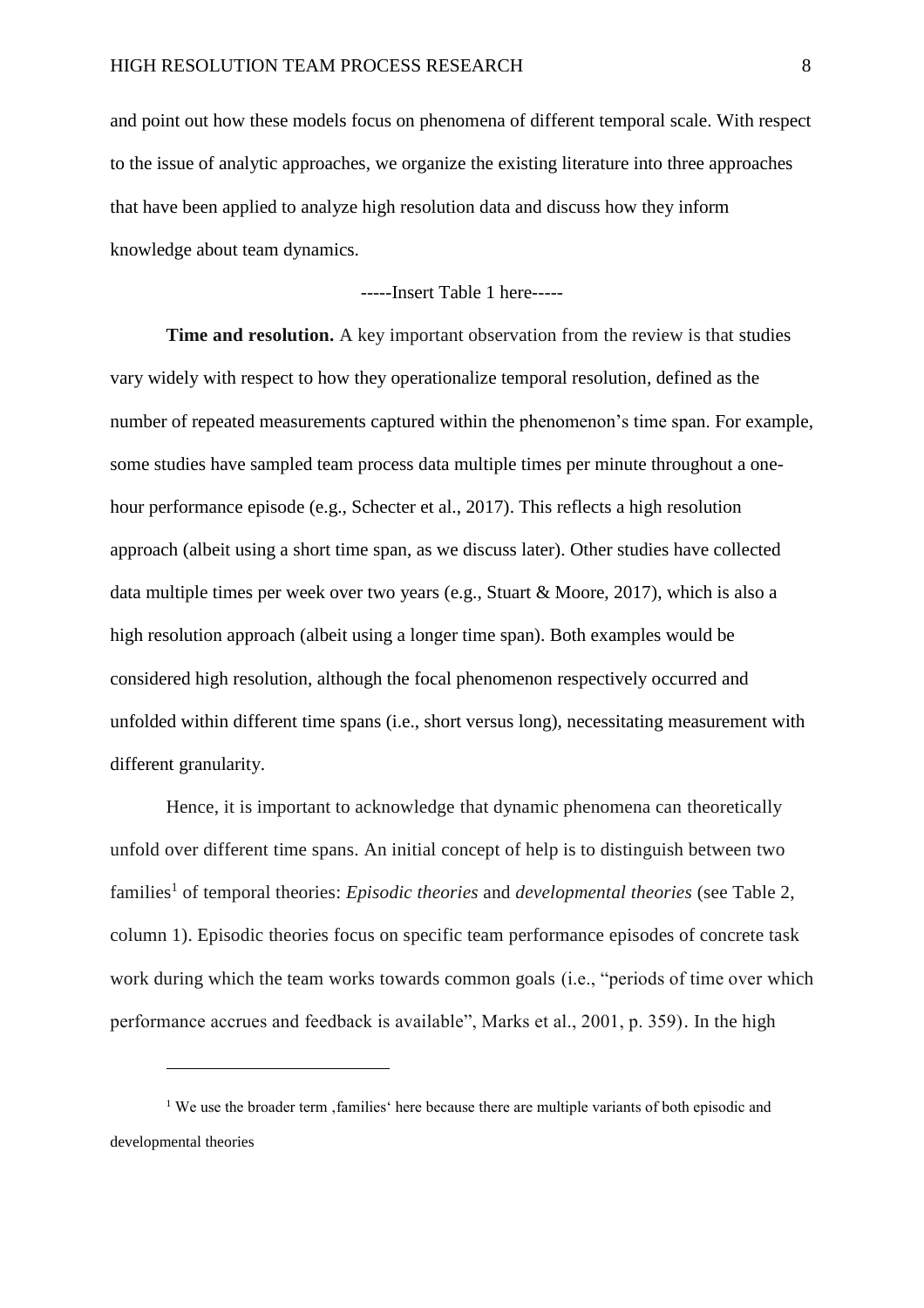resolution literature, an example for a team performance episode could be an operation carried out by a medical team (Kolbe et al., 2014) or a flight conducted by a crew of pilots (Lei et al., 2016). Developmental theories have a long-term perspective and specify how teams mature over time and/or go through different qualitative stages, specifying how team phenomena change over larger time spans (e.g., Tuckman & Jensen, 1977). An example of developmental theory in the high resolution literature is research on team performance recovery in ice-hockey teams unfolding over multiple games resulting of adaptive dynamics in team configurations over two years (Stuart & Moore, 2017). Both temporal theories are closely connected, such that episodes are usually nested within the long-term developmental life-cycle of a team. For example, from an episodic lens, a healthcare team may engage in dynamic interactions during a single surgery, which constitutes an area of research focusing on micro-dynamic interactions between team members. In contrast, from a developmental theory lens, the same team may also go through dynamic changes over multiple weeks (and surgeries), thus offering an opportunity to study long-term team dynamics.

### -----Insert Table 2 here-----

Episodic theory operates on a smaller time span than developmental theory. In other words, developmental theory should focus on team phenomena that unfold over larger time spans, that is, the dynamics and temporal changes of these phenomena unfold over days, weeks, months, or even years. Of note, the focal team phenomenon of interest should always dictate when repeated measurements are taken. That is, considering and carefully conceptualizing the *time span of the whole phenomenon* is crucial in identifying appropriate high resolution methods. To give an example (Table 2, column *example phenomenon*), emotional mimicry and emotional contagion are both socially dynamic phenomena. The literature suggests that emotional mimicry emerges and changes within seconds (Dimberg & Thunberg, 1998). For emotional contagion, the time span is supposed to be a little bit larger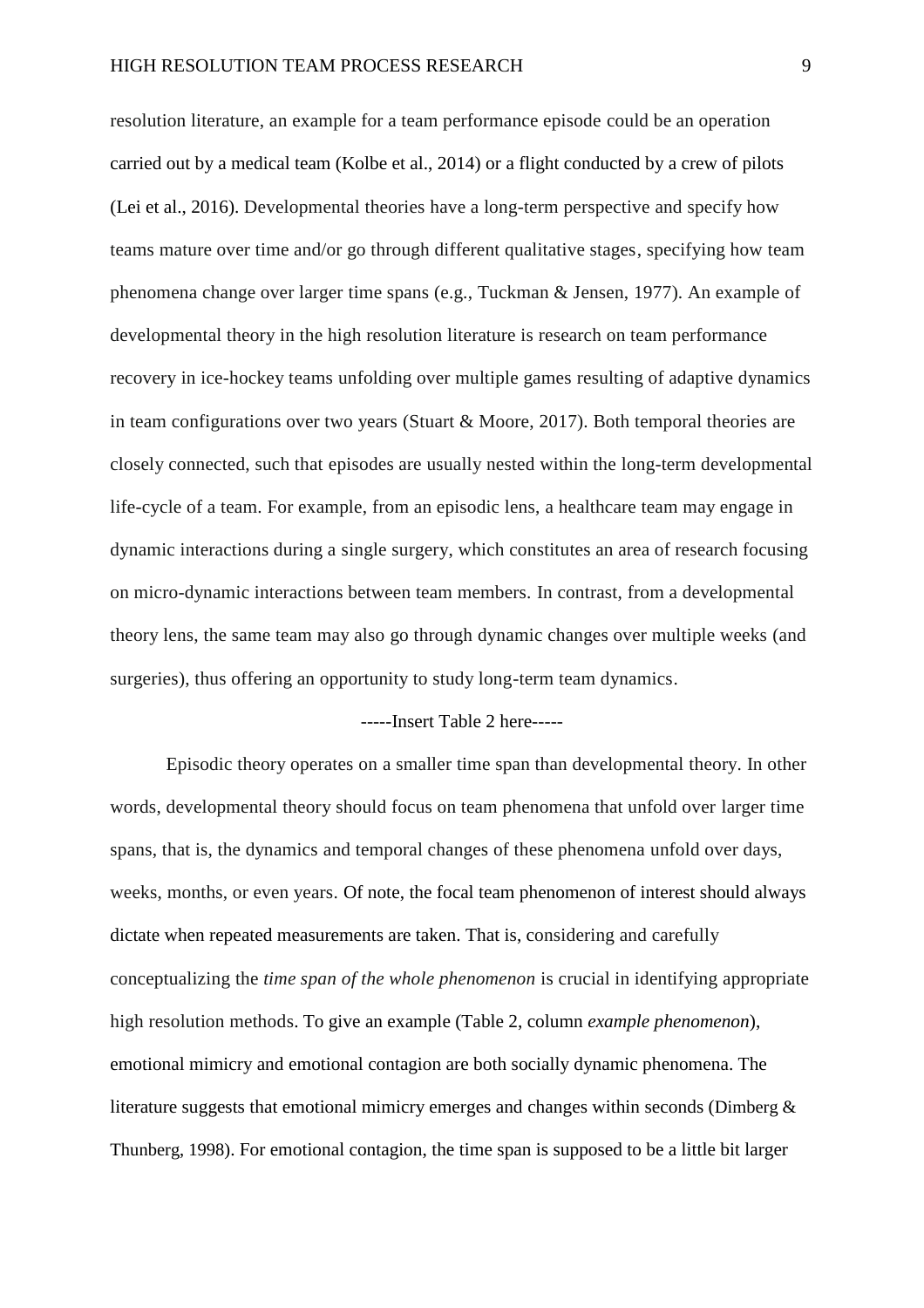and entail multiple seconds to multiple minutes (e.g., Barsade, 2002; Lehmann-Willenbrock et al., 2011). Hence, to align theory and methods, our recommendation would be to theorize about the dynamics of these phenomena using an episodic lens. In contrast, team negative affect is also a dynamic phenomenon but has a larger time span — most likely displaying weekly or monthly dynamics (Knight, 2012; Paulsen, Klonek, Schneider, & Kauffeld, 2016). Finally, some dynamic team phenomena, such as collective burn-out (Gonzalés-Morales, Peiró, Rodríguez, & Bliese, 2012), have an even larger time span, that is, they could unfold and change over months or supposedly years.

Taken together, the concept of "high resolution" is essentially a relative term that requires specification of the parts (i.e., the repeated measurements) and the whole (i.e., a phenomenon's time span). That is, the studies that we reviewed have all collected repeated observations (i.e., "parts"), but our review showed that research varies significantly how the researchers operationalized the focal phenomenon time span (i.e., "whole"<sup>2</sup>, see Table 2). For example, some studies studied a whole phenomenon with high resolution across a 1 hour period, while others studied the dynamics of a phenomenon over months. To provide a scientific analogy for the parts-versus-whole problem, think about two phenomena of different scope, for example, "oceanic currents" and "submarine bacteria". Both phenomena can be studied with high resolution methods (e.g., satellites and microscopes), but a high resolution image of oceanic currents would be a low resolution map of bacterial activities that live in these oceans. Both oceanic dynamic current flows (macro) and bacterial processes (micro) offer ways to understand global climate dynamics. However, empirical findings

 $\overline{a}$ 

<sup>2</sup> We computed the *temporal resolution* for each study by dividing the number of repeated observations (i.e., the parts) by the overall observation period (i.e., the researchers' operationalization of the "whole" phenomenon time span).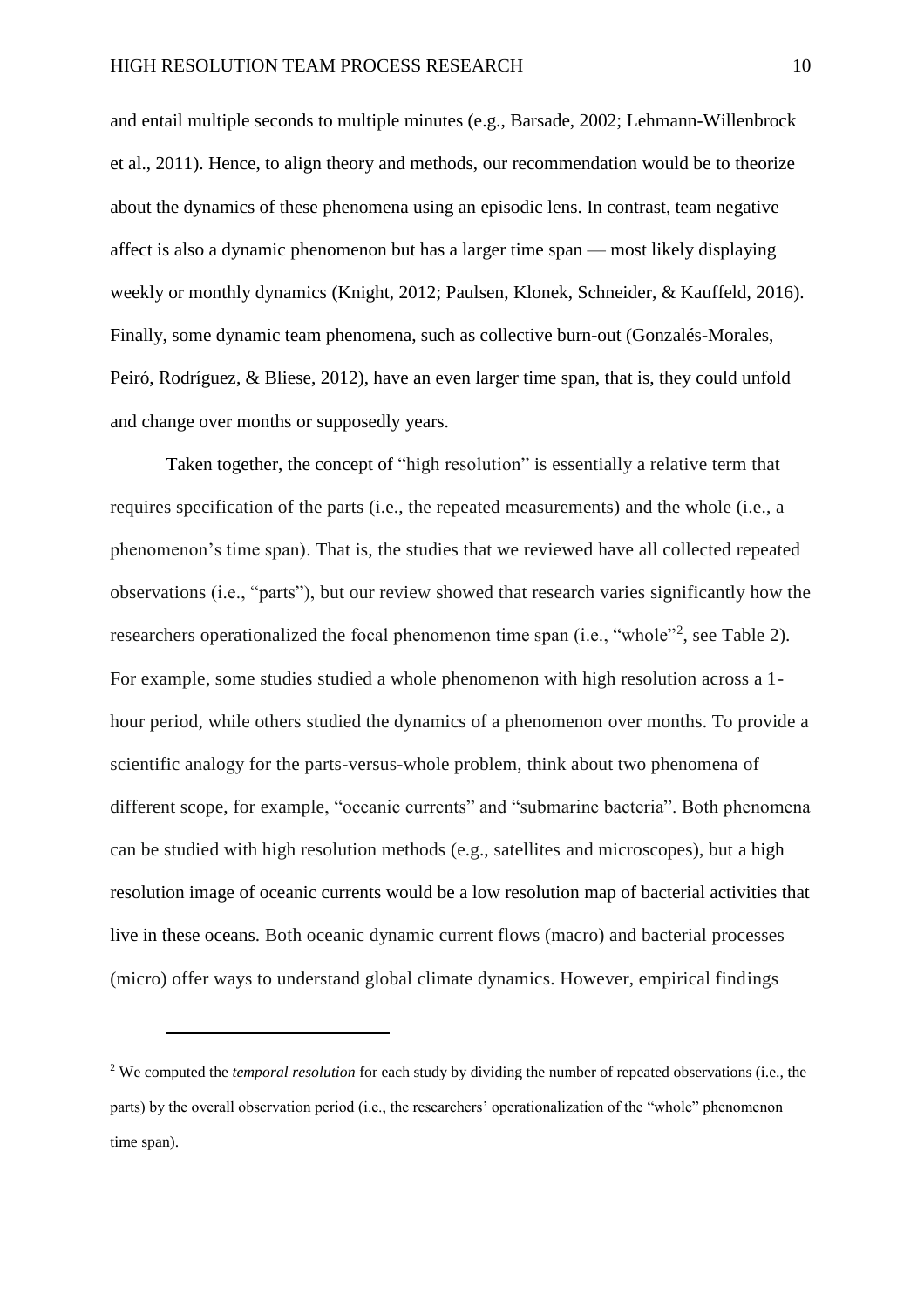obtained with one high resolution method (i.e., satellites capturing dynamic oceanic currents) operate on a different theory level than findings obtained with another method (i.e., microscope about micro-biological dynamics in the oceans). While both types of research may focus on related problems (i.e., geo-temporal dynamics that affect our global climate) and both use high resolution methods, they use methods with fundamentally different scopes for capturing the respective phenomena. Arguably, the use of different scopes also has profound implications for the study of team dynamics.

To illustrate this notion of relativity, we can take into account the time span of a dynamic phenomenon and ask: When should the parts of the phenomenon be measured (see Table 2, column four)? That is, dynamic phenomena that have a large time span require different sampling intervals than dynamic phenomena that have a short time span. Technically, the level of measurement reflects the actual data source, that is, "the unit to which data are directly attached" (Klein et al., 1994, p. 198). This illustrates the parts-versuswhole issue of which researchers need to be aware. In other words, researchers need to think at what time intervals they should collect "parts" of the "whole" phenomena to properly model the dynamics of the phenomenon (i.e., how is the whole phenomenon unfolding and changing over time?). To illustrate, a phenomenon like emotional mimicry has been argued to have a short lifetime and can emerge and disappear within a second (Dimberg & Thunberg, 1998). Hence, understanding temporal dynamics of emotional mimicry would require researchers to collect multiple "parts" of the "whole" phenomena with almost a millisecond precision.

Furthermore, we provide suggestions that point out which high resolution methods best align with phenomena of different time span (Table 2, *column five*). For example, physiological measures captured via ambulatory wearables and tracking devices constitute high resolution data that offer precision on the second (e.g., Wundersitz et al., 2015;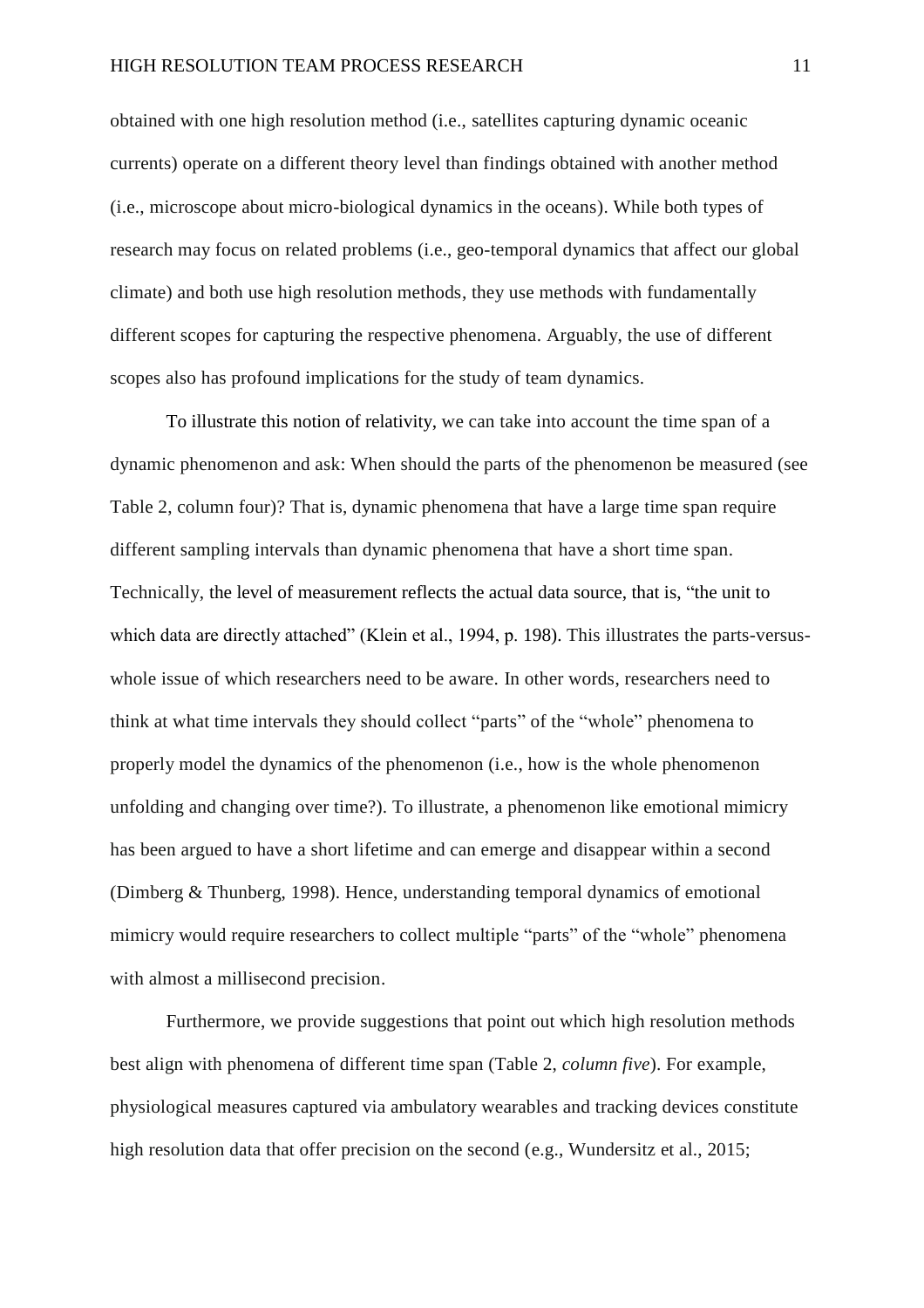Bernstein & Turban, 2018; Saavedra et al., 2011) and would thus be suitable to study phenomena such as emotional mimicry. On a broader time span, high resolution data from coded video-recorded team activities (Waller & Kaplan, 2016) have shown to provide multiple measures per minute (for example studies, see Table 1) and hence allow to study micro-dynamic team phenomena that unfold within relatively short team episodes. To illustrate, Lei et al. (2016) measured changes in team communication multiple times per minute to model how different interaction patterns related to team adaptive crew performance during flights. However, researchers could even consider archival records (which provide repeated measurements of team data over weeks, months, or years) as a high resolution method. For example, Grijalva et al. (2019) used archival data to capture team coordination multiple times over the course of a basketball season and used the temporal order of games to model changes in the relationship between team composition features and team coordination.

Applying our proposed categorization to the existing literature, Table 1 shows illustrative studies organized according to these concepts. In the column *temporal theory,* we classified research into the two categories of *episodic* (e.g., medical procedures, flight simulations) and *developmental theories*. It is noteworthy that some phenomena (e.g., team coordination) have been studied from both an episodic and a developmental theoretical perspective. For example, Kolbe et al. (2014) used an episodic-lens and measured team coordination repeatedly over minutes (Table 1, column *indicator of temporal resolution*). In contrast, Grijalva et al. (2019) employed a developmental lens and measured team coordination repeatedly over weeks.

**Multiple approaches.** In our review of studies (see examples in Table 1), we also identified three approaches for analyzing team dynamics. First, some researchers use what we refer to as the *static approach* because it focuses on between-team differences (assuming that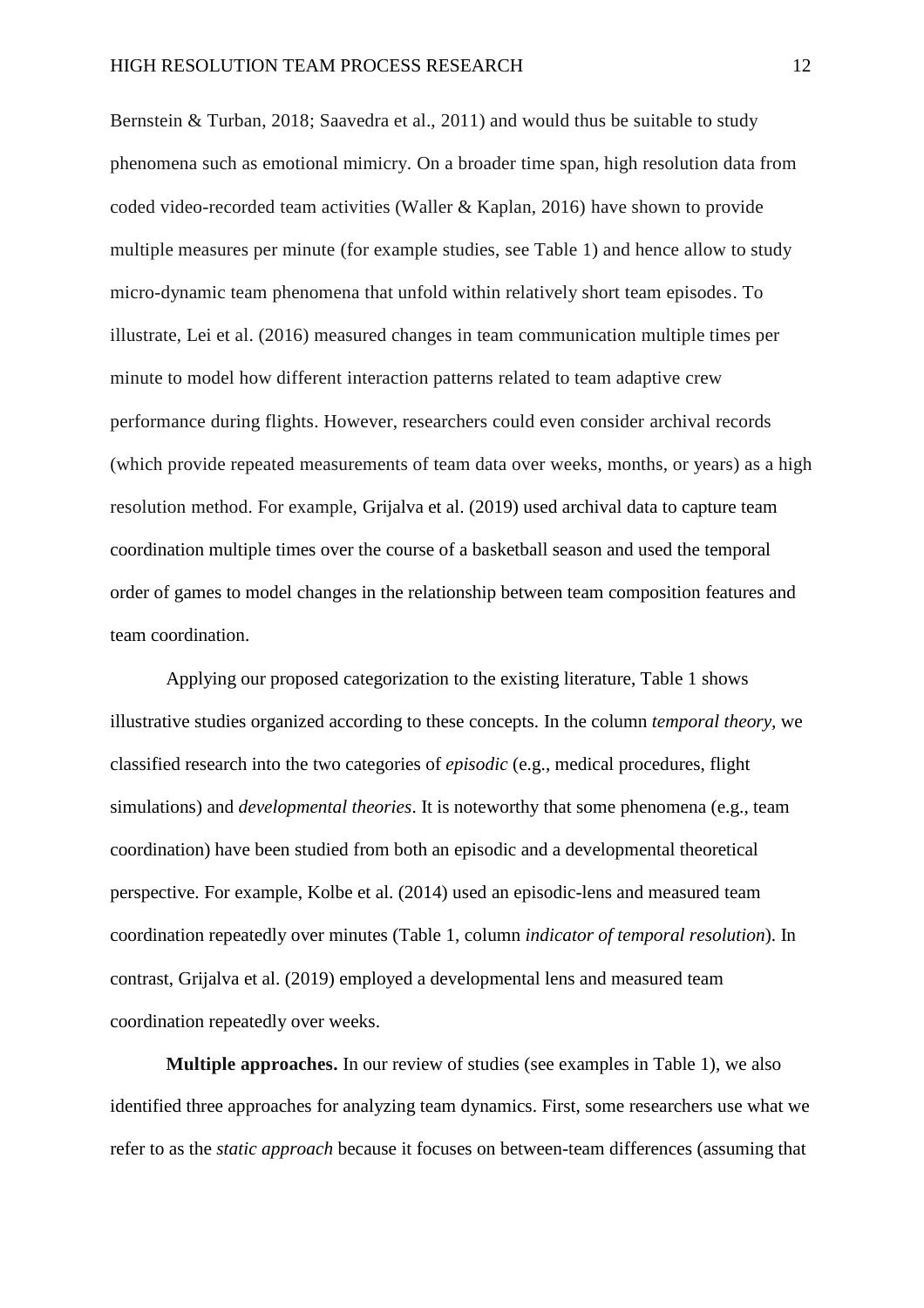team processes are static) to explain differences in team outcomes. Studies within this category present theoretical arguments to focus on fine-grained processes and then – despite using high resolution methods for data collection – summarize fine-grained process data (over time) to form an aggregate variable. While such a summary reduces the complexity of the data and simplifies the analysis of linkages between team processes and team outcomes, it comes at the expense of truly capturing temporal dynamics. For example, Kauffeld and Lehmann-Willenbrock (2012) argued for the importance of uncovering micro-level interaction processes and used video-recordings as a high resolution method to measure dynamic team communication. However, the authors then aggregated the number of specific communication events over time for each team and used this time-aggregated measure to predict team effectiveness. Using time-aggregates of "process" measures to predict some team outcome variable has one problem: This approach discards any form of temporal process variability and, hence, does not contribute towards a better understanding of temporal dynamics. An implicit (or explicit) assumption of this approach is that team activities are more or less stable over time and hence "process" is treated as a static variable (Kauffeld & Lehmann-Willenbrock, 2012; Schmutz et al., 2015). Typically, researchers adopting this approach seek to understand if and how team processes (i.e., team coordination, planning behavior etc., see Table 3) explain variance in team effectiveness (e.g., Kauffeld & Lehmann-Willenbrock, 2012; Schmutz et al., 2015). Accordingly, hypotheses are formulated in a way that makes static comparisons between teams: "Effective teams will show more/less of behavior X than ineffective teams".

The static approach still has research design advantages. That is, high resolution methods using a static approach may mitigate common-method problems if, for example, the team processes are measured with a non-traditional method and other phenomena are measured with a different method (e.g., self-report surveys). However, whether researchers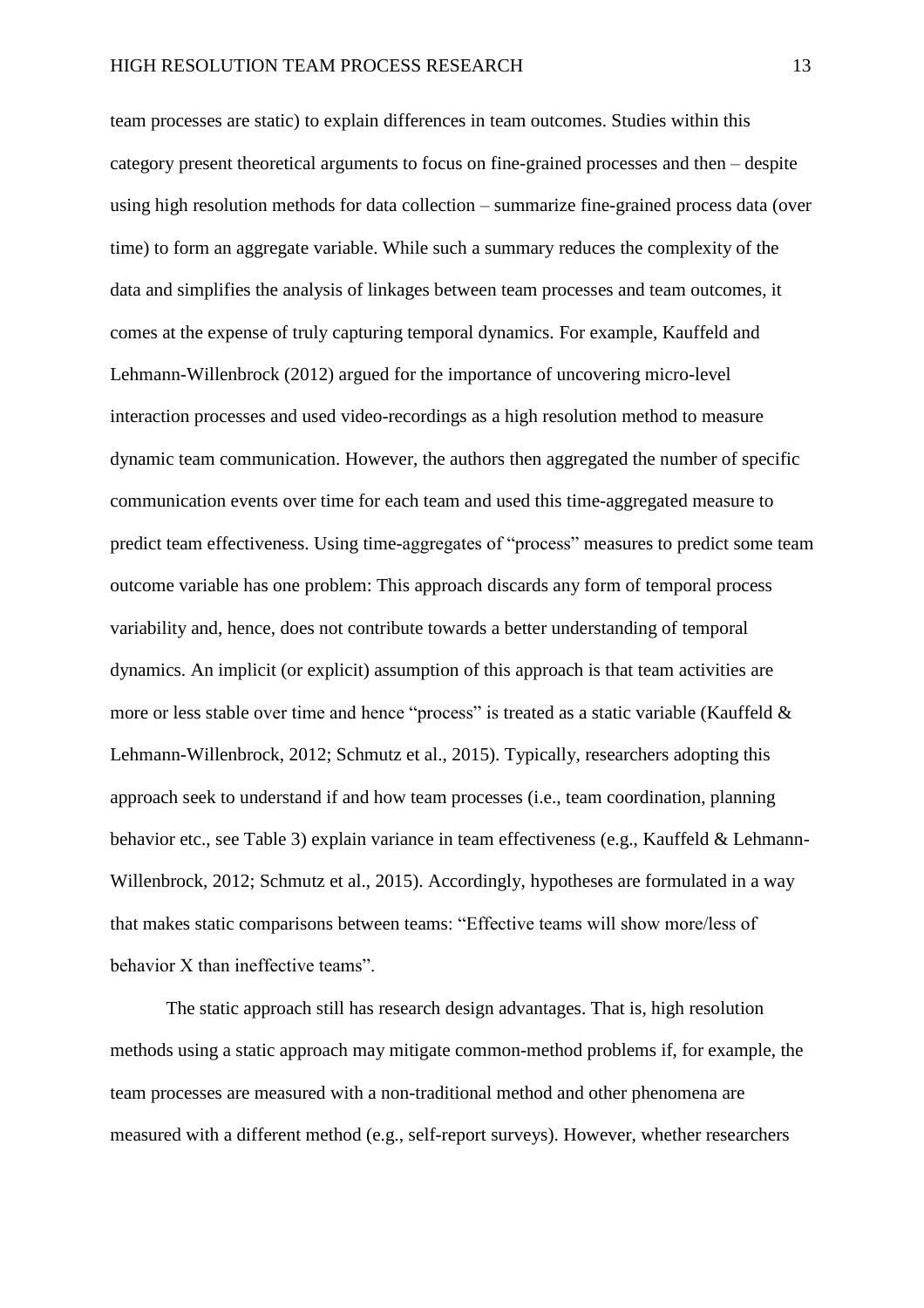use a time-aggregate of a team process variable to predict team performance or if they survey team members about the process (e.g., team coordination) and relate this self-report measure to team performance are just two different methodological approaches to answer the same question (the first one using a multi-method, the latter using a mono-method approach). In other words, research from the static approach does not necessarily yield more timetheoretical insights than research using traditional methods. What is missing from this approach are questions that directed towards understanding at what time team activities were most beneficial for team performance. How did activities within the team change over time? How patterned are these team interactions?

A second approach used by researchers, which we refer to as *multiphase and sociotechnical*, goes towards addressing questions about team dynamics. This approach is grounded mostly in episodic theories (e.g., the temporal multiphase theory from Marks et al., 2001) and socio-technical theory by taking into account that team processes differently affect team outcomes depending on the changing nature of the task itself (e.g., Leenders et al., 2016; Mathieu et al., 2008; Roe et al., 2012). An example high resolution study from the multiphase and socio-technical approach is how effective flight crews adapt their behaviors according to the changing nature of routine versus non-routine tasks over the course of a performance episode (Lei et al., 2015).

A third approach, which also helps to understand team dynamics, is what we refer to as *process dynamics*. In this approach, researchers try to understand how two (or more) team phenomena show systematic patterns over time (McGrath & Tschan, 2004; Pilny, Schecter, Poole, & Contractor, 2016). The core assumption is that team processes display systematic temporal patterns. Hence, this perspective fundamentally focuses on co-variations and contingencies of distinct team activities over time. A research hypothesis from this perspective needs to point out temporal variations (e.g., "Over time, team behavior X elicits/ is associated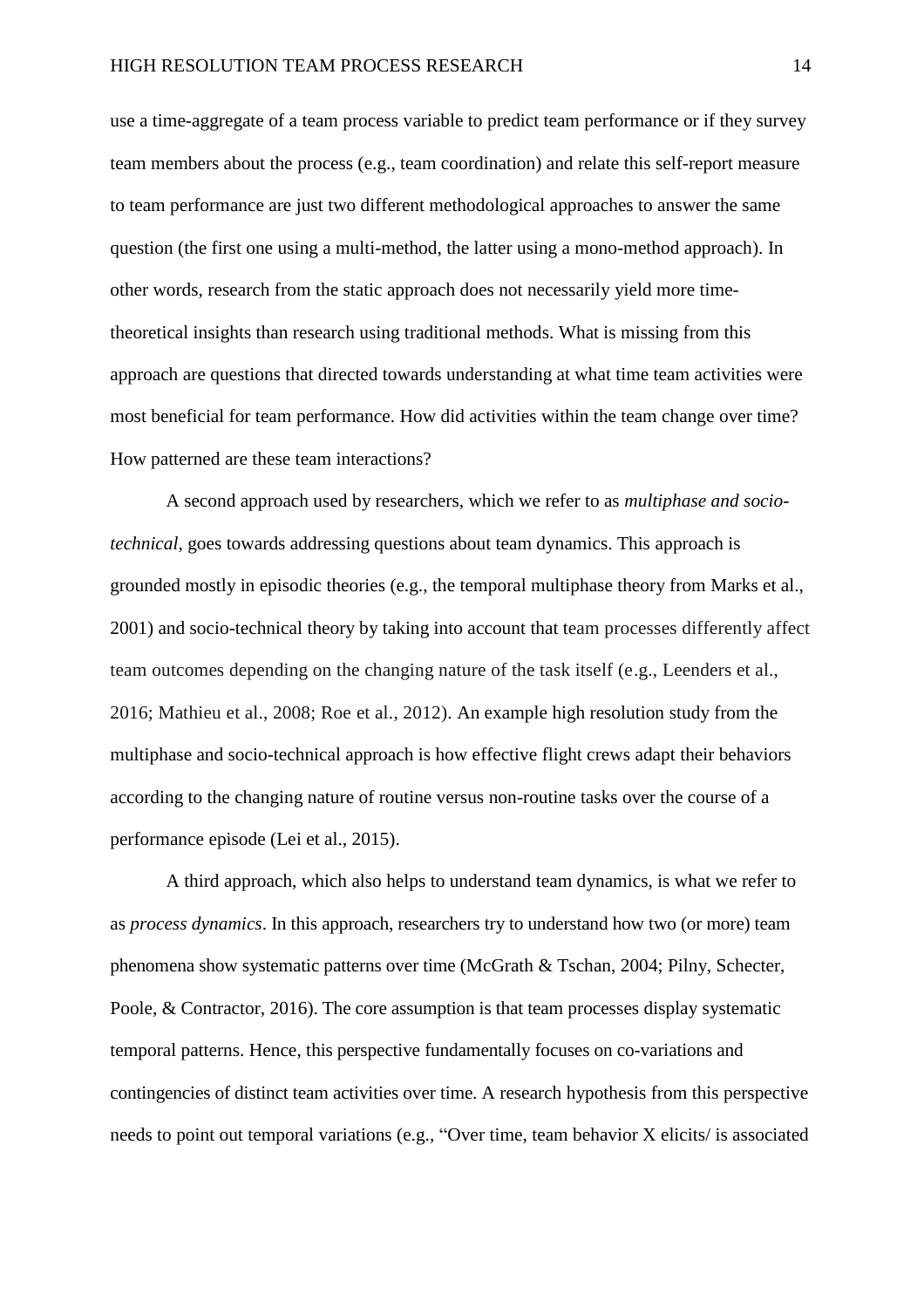with team behavior Y"). An example study following the process dynamics approach is the work by Kolbe et al. (2014) showing how effective healthcare teams sequence their activities differently over time when compared to ineffective teams.

**Summary of the state of the literature.** In summary, the literature examining teams with high resolution has refined our understanding of team dynamics. While much has been learned from this research, we noted considerable variation in temporal resolution that studies have used, and in the overarching analytical approaches that were applied to generate novel knowledge about team dynamics. Furthermore, studies have not well articulated the time spans for focal team phenomena and we discussed problems that arise when high resolution approaches and focal phenomena are misaligned. In what follows, we argue there is a need to synthesize these novel concepts and approaches into a coherent and comprehensive framework.

### **Proposed Framework For Understanding Team Dynamics with High Resolution**

In this section, we integrate our observations from the literature and provide a framework that should help researchers to conceptualize and study team dynamics with different high resolution methods (Figure 1). The framework can be applied to different time spans and is applicable to the various contexts in which field researchers may study real teams. Our framework especially focuses on the multiphase/socio-technical and the process dynamics approach as they truly capture temporal dynamics (unlike the static approach). -----Insert Figure 1 here-----

The heart of our framework is the center of Figure 1. As can be seen in Figure 1, team dynamics occur both within performance *episodes* and within the life-cycle of *team development* (see Figure 1, as discussed in Table 2). Team episodes comprise situations of intensive interdependent work on a specific task to achieve common goals, while team development reflects the maturation of the team over larger temporal frames. These temporal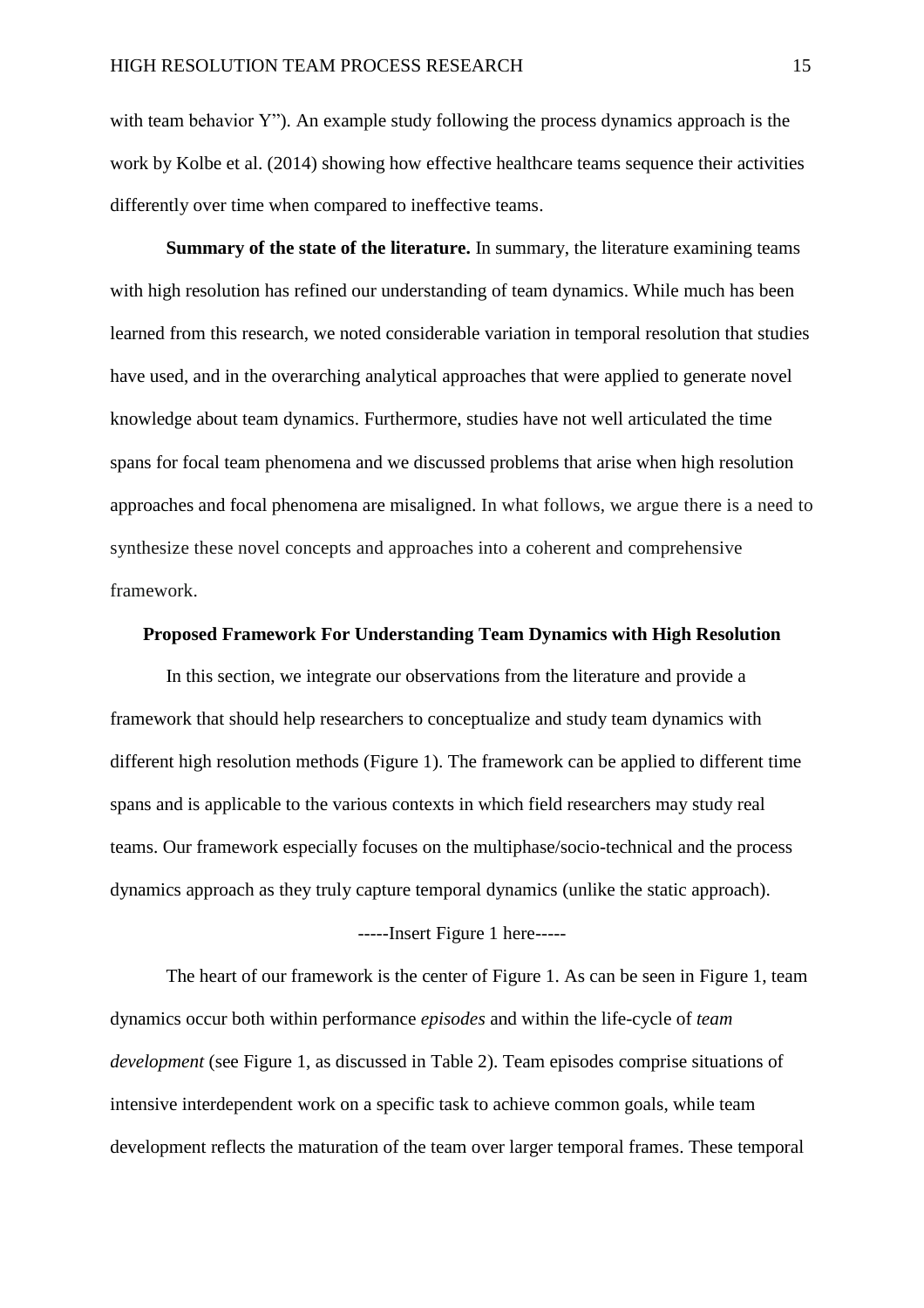theories (episodes versus team development) can be mapped onto different phenomenon time spans. The center of Figure 1 shows that team phenomena can display both fluctuations within a single performance episode but also across team development (i.e., phenomena that operate on broader time span need to be captured across multiple episodes). Hence, this framework takes into account that dynamics of some phenomena can unfold on radically different time spans (e.g., seconds, weeks, months, or even years) and thus require different high resolution methods. To depict this, we added icons that remind the reader about our earlier analogy of using microscopes versus satellites to study phenomena of radically different scope.

First, the process dynamics approach assumes that processes exhibit systematic patterns and these dynamic interaction patterns shape team emergent states (i.e., manifestations of collective phenomena at the team-level, Cronin et al., 2011). These systematic patterns between a phenomena and time could look very different depending on a phenomenon's time span (e.g., is the whole phenomenon unfolding over minutes, weeks, or months?). This reminds the reader to use high resolution methods that are well aligned with the phenomenon's time span.

Second, process dynamics can also be affected by specific phases (e.g., early phase versus late phase), and by dynamic aspects of the team task itself (e.g., temporal variations in workload). This integrates the socio-technical perspective by proposing that teams must execute different processes at different times, depending on task demands. For example, when teams are working on a simple task, they may be more effective when they also engage in simple temporal interaction patterns (i.e., following a standardized sequential procedure). However, as tasks increase in complexity, teams may also engage in more complex process dynamics (which may require more complex temporal interaction patterns).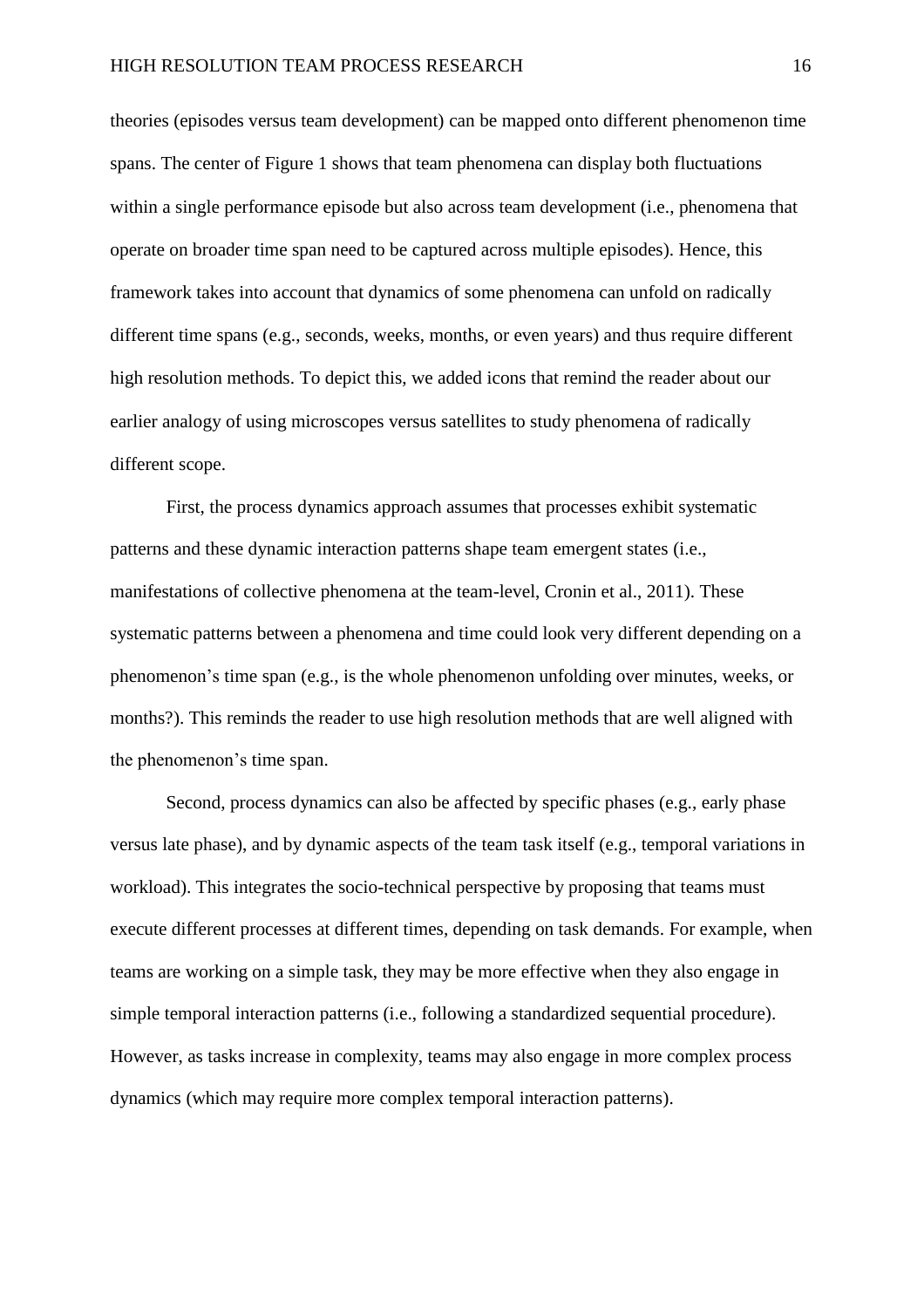In the next section, we unpack the two major time-theoretical approaches that are at the heart of our framework in Figure 1. In Table 3, we also outline prototypical research questions and contrast them against typical research questions stemming from the static approach.

-----Insert Table 3 here-----

### **The Multiphase and Socio-Technical Approach**

As discussed earlier, the *multiphase and socio-technical approach* is mostly grounded in episodic theories (e.g., Marks et al., 2001) and builds on the core assumption that teams should execute different behaviors at different times during a specific episode in order to be effective. The socio-technical approach incorporates the notion that team processes affect team outcomes depending on the changing nature of the task itself (e.g., Leenders et al., 2016; Marlow et al., 2018; Mathieu et al., 2008). Research questions from this approach ask if and how team processes (e.g., conflict, workload sharing, communication, or coordination) increase or change over distinct team tasks of a performance episode (e.g., a surgery, a flight, or a mission; e.g. how does team reflexivity change over the course of a performance episode?).

This approach advances theory by comparing fluctuations of team processes across different team phases (e.g., Schmutz et al., 2018; Manser et al., 2008) or across varying task levels (Hoogeboom & Wilderom, 2019; Lei et al., 2016), thus, challenging assumptions from the static approach by recognizing that activities are contingent on dynamic task characteristics. Teams are part of socio-technical organizational systems and changes of the technical system are tightly related with changes of the social system, that is, the extent to which specific activities play a fundamental role for team performance (Rousseau et al., 2006; Tiferes & Bisantz, 2018; Waller, 1999). This process approach has studied how volatile task features affected team process dynamics in medical emergency teams (Manser et al., 2008)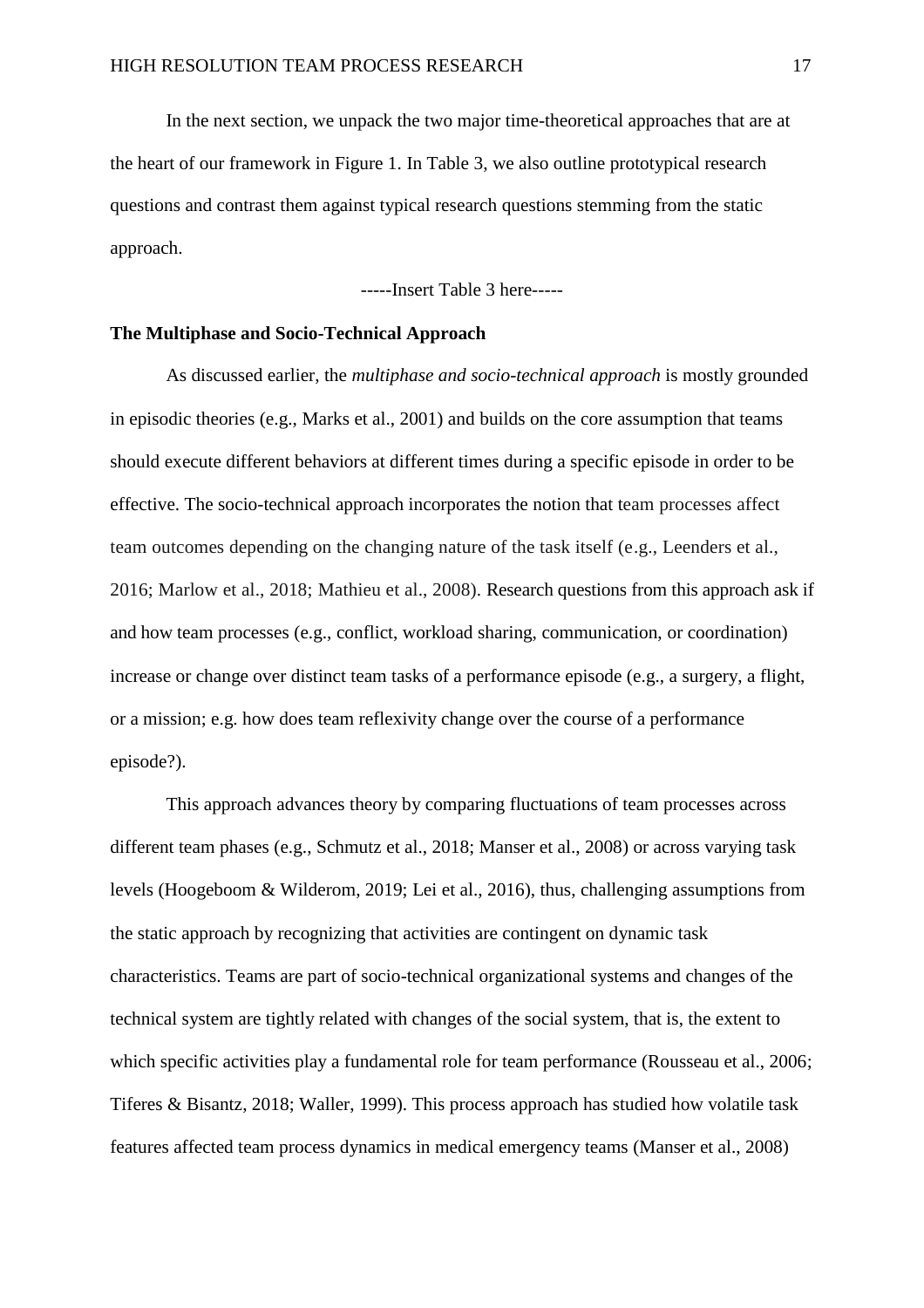and flight crews (Waller et al., 2004). For example, flight crews change their communication patterns when they encounter unexpected events (David & Schraagen, 2018), cardiac anesthesia teams adapt their coordination processes contingent on the level of task interdependence during an operation (Manser et al., 2008), and health care teams increase reflection processes over time during medical emergencies (Schmutz et al., 2018).

### **The Process Dynamics Approach**

The *process dynamics approach* is trying to understand systematic patterns of multiple team phenomena over time (McGrath & Tschan, 2004; Pilny et al., 2016). The core assumption is that team processes display systematic temporal patterns. Hence, this perspective fundamentally focuses on co-variations and contingencies of distinct activities over time. A research hypothesis from this perspective needs to point out within-team variations that occur over time (e.g., "Within team interaction processes, behavior X elicits behavior Y"). Illustrative research includes questions like "How do temporal variations in team coordination affect temporal variations in team performance?" or "Do teams show systematic sequential behavior patterns during a surgical operation?". The process dynamics approach can yield both insights about dynamics regarding phenomena with short time spans (e.g., *communication sequences,* Bowers, Jentsch, Salas, & Braun, 1998, *emotional contagion*, Lehmann-Willenbrock, Chiu, Lei, & Kauffeld, 2017) but also about dynamics regarding phenomena with larger time spans (e.g., how do different personalities within a team affect team coordination when team familiarity is increasing over multiple performance episodes, cf., Grijalva et al., 2019).

Future research using this approach can advance our knowledge even further by taking into account both the socio-technical and process dynamics approach. For example, a researcher could use paradox theory to argue how teams require both highly flexible but also highly structured team temporal interaction patterns to be effective (Schad, Lewis, Raisch, &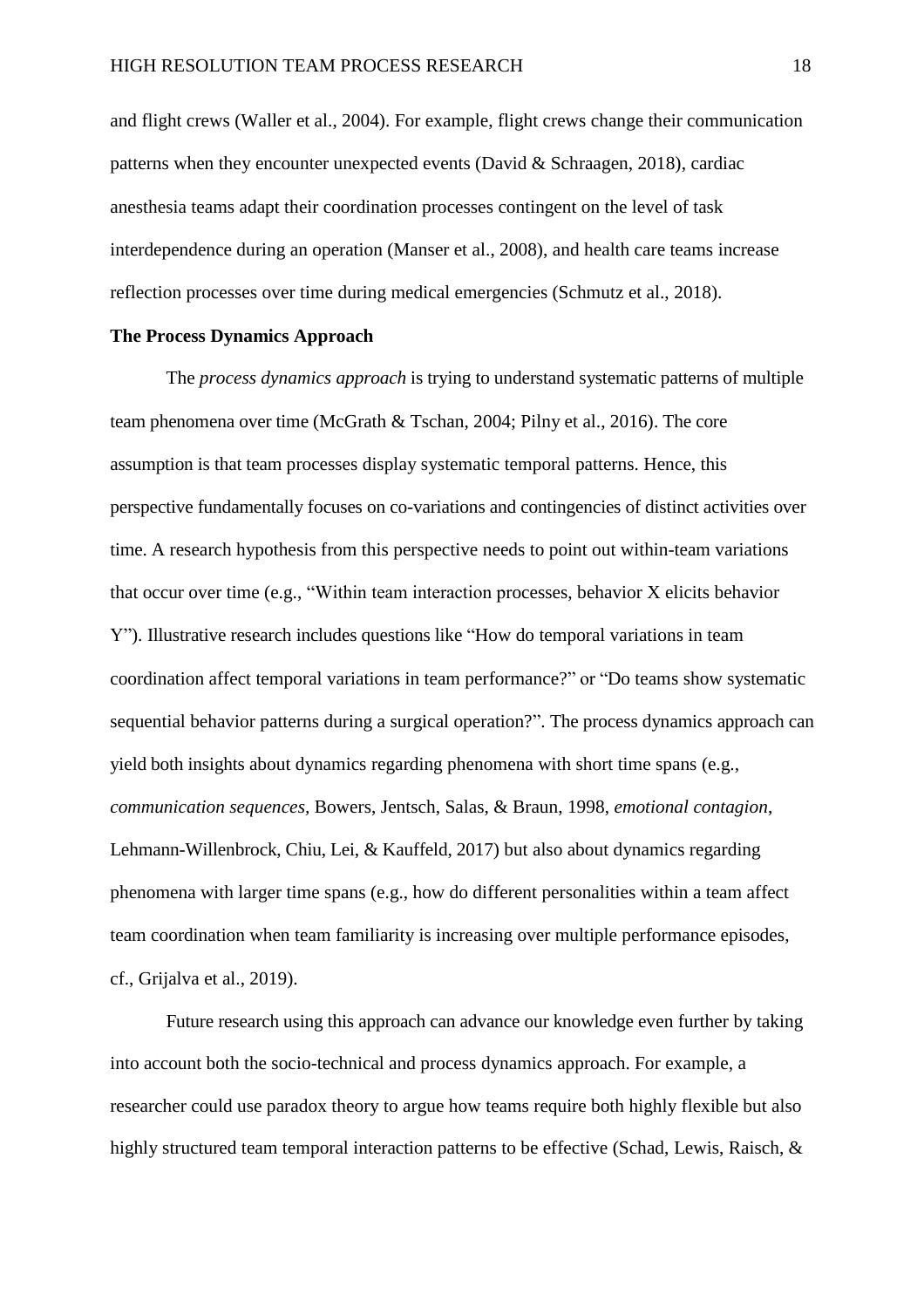Smith, 2016). On the one hand, adherence to protocols should allow teams to operate most efficiently (Kanki, Folk, & Irwin, 1991), but on the other hand, teams that work together in a predictable manner are less agile and cannot respond to changing task demands (Hollenbeck, Ilgen, Tutle, & Sego, 1995). The paradox of these competing demands ("be flexible" versus "be structured") can be resolved by integrating the social-technical approach. More specifically, the researcher can develop hypotheses that denote how teams need different levels of process dynamics (flexible versus structured interaction patterns) when working on different task types during (or across) performance episodes. That is, routine tasks may require teams to be aligned and structured in their communication, whereas non-routine tasks may require flexible interaction patterns (Waller, 1999). While this integrated perspective is rather new, initial attempts have found promising results that showed how effective teams switch between temporal patterns when they work on routine tasks and flexible interaction patterns when they work on non-routine tasks (Hoogeboom & Wilderom, 2019; Lei et al., 2016; Stachowski et al., 2009).

### **Antecedents of Team Dynamics**

Finally, our model also incorporates input factors on multiple levels that will have an impact on these team dynamics (see left-hand side of Figure 1). That is, we acknowledge that team processes are affected by individual team member characteristics (e.g., personality, knowledge and abilities), team-level input variables (e.g., team size, gender composition, etc.), and organizational contexts (e.g., team-based HR policies, organizational climate). System variables characterize the team as a whole and do not vary for a given performance episode but they may change over the course of team development.

## **Creating Novel Insights with High Resolution Methods: A "How To" Guide**

So far, we have reviewed the literature and presented an integrated framework to orient high resolution research. Our temporal framework has pointed out that team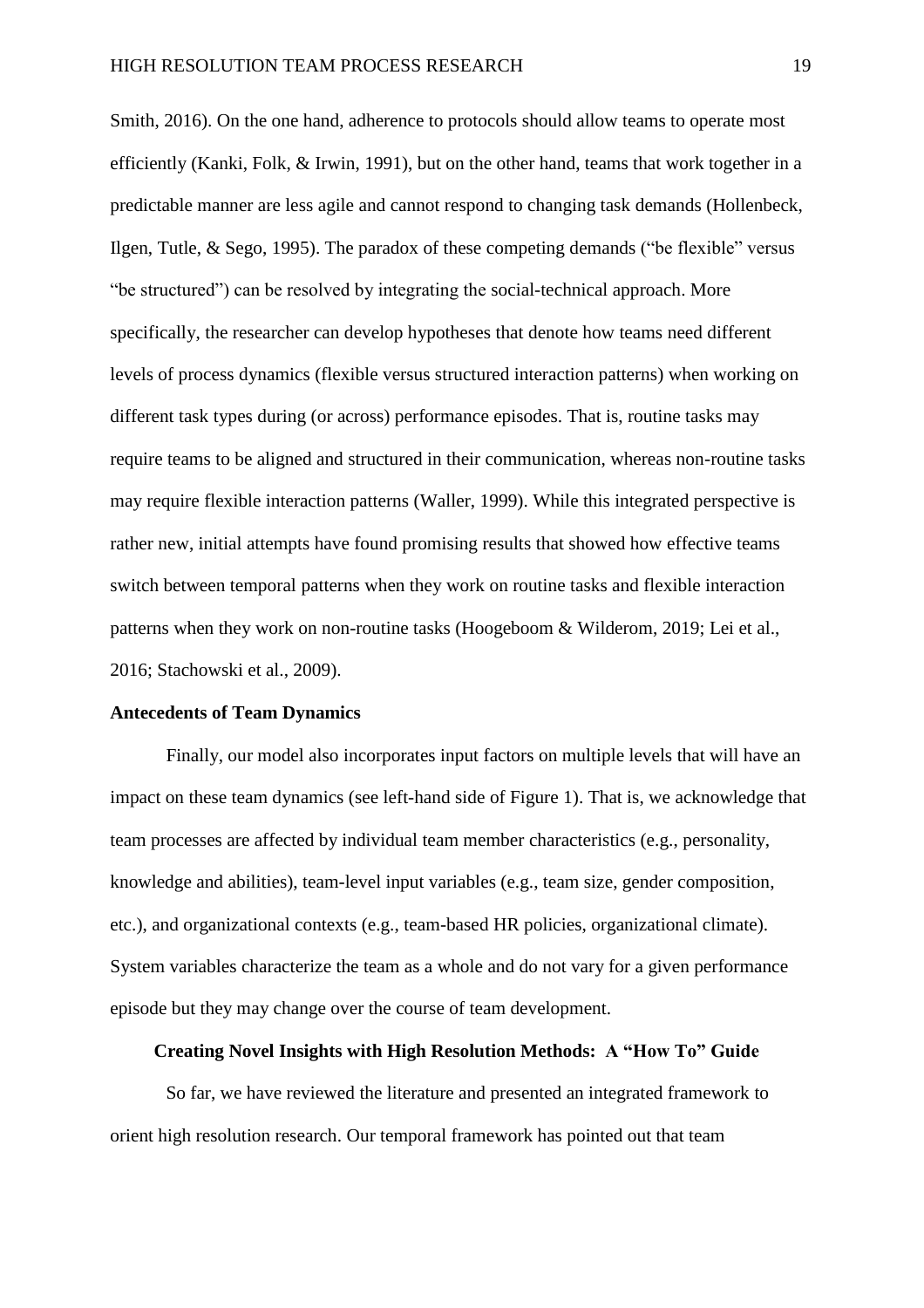phenomena can unfold, emerge and be studied over radically different time spans. Since we have introduced methodological concepts (as opposed to substantive theoretical concepts), we further believe it is also necessary to make arguments about how to use these methodological concepts which will help improve the rate of absorption about theories that deal with team dynamics (van Maanen, Sørensen, & Mitchell, 2007). Therefore, in the next section, we provide methodological guidance for researchers who want to adopt high resolution methods. Specifically, Table 4 summarizes four major steps when studying teams with a high resolution approach: (1) identification of research questions, (2) data collection and management, (2) data analysis, and (4) interpretation of results. As such, readers can view Table 4 like a movie trailer that outlines relevant questions scholars should ask and provides referenced resources on specific methods that help to align theoretical concepts with different high resolution methodological approaches. For illustration purposes, we apply each of these steps to a hypothetical study of team coordination processes.

### -----Insert Table 4 here-----

**Identification of research questions focusing on team dynamics.** First, researchers will need to ask a research question that identifies how knowledge about team dynamics is currently under-developed or incomplete. As our review of high resolution methods has shown, empirical studies that unpack the actual dynamics at the core of team phenomena are still very rare, so there are lots of unanswered questions. An exemplary research question could be, "How do coordination patterns affect team effectiveness?" (Table 4, column three). To answer this question, researchers need to estimate the phenomenon time span. In other words, over what time period does the focal phenomenon occur and fluctuate in meaningful ways? Answering this question will help to determine the temporal granularity at which the team phenomenon should be measured and answer *how* and at what time intervals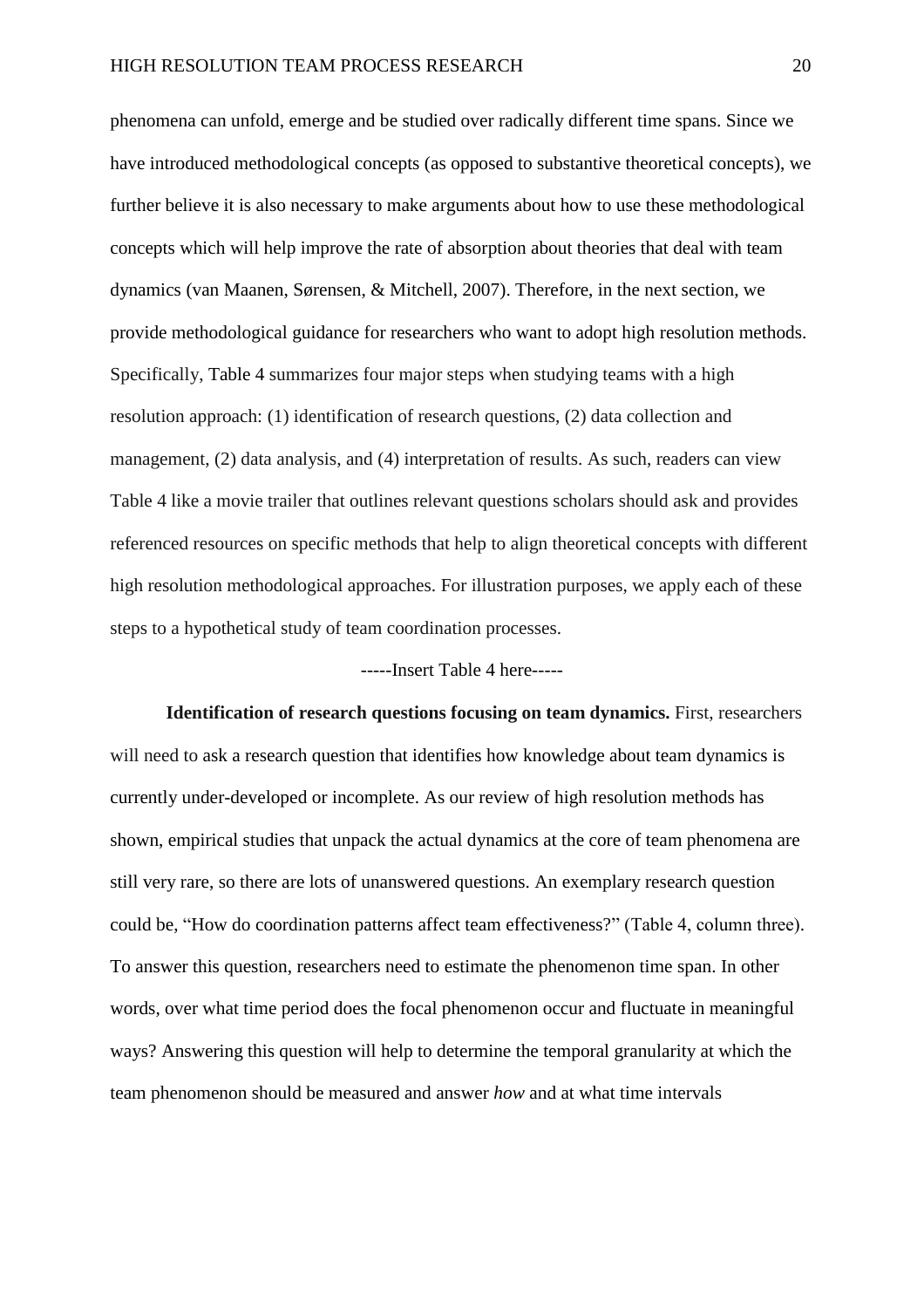measurements need to be taken. Overall, this step taps into the parts-versus-whole issue which is crucial for selecting the appropriate high resolution measurement approach.

For example, imagine a team of researchers who want to understand how team coordination occurs within a surgical team, and whether team coordination has any impact on adverse patient errors. In terms of time span, based on unstructured observations (from having access to their local hospital) and based on the extant literature (Kolbe & Boos, 2019), the researchers know that team coordination behavior (assisting others, monitoring the patient) can unfold and change during a single operation. In terms of temporal theory, the researchers thus decide to adopt an episodic lens and to focus on coordination during surgical operations as the central performance episode. Based on this decision, the researchers need to decide how they want to measure coordination. That is, they need to decide when (i.e., how often) and how to measure (i.e., selecting the right high resolution method) coordination behaviors that occur during the operation.

**High resolution data collection and management.** The researchers now need to collect and manage high resolution data to answer their research question. When they have an idea about the time span over which the phenomenon unfolds as a whole (e.g., within seconds, days, or years?), they have a rough estimate for the observation period that is necessary for data collection. As an initial point of reference for estimation, researchers can use Table 1 which provides time frames for some team phenomena within field contexts and industries. Of note, it is not always easy to estimate the phenomenon time span as there is a dearth of empirical research that gives concrete estimates about such time frames (for exceptions see Delice, Rousseau, & Feitosa, 2019). Furthermore, it is important to select relevant time intervals for collecting repeated measures. In our example, the researchers consult the literature (e.g., Waller & Kaplan, 2016, see also Table 1) which indicates that coordination dynamics in surgical teams have been measured multiple times per minute.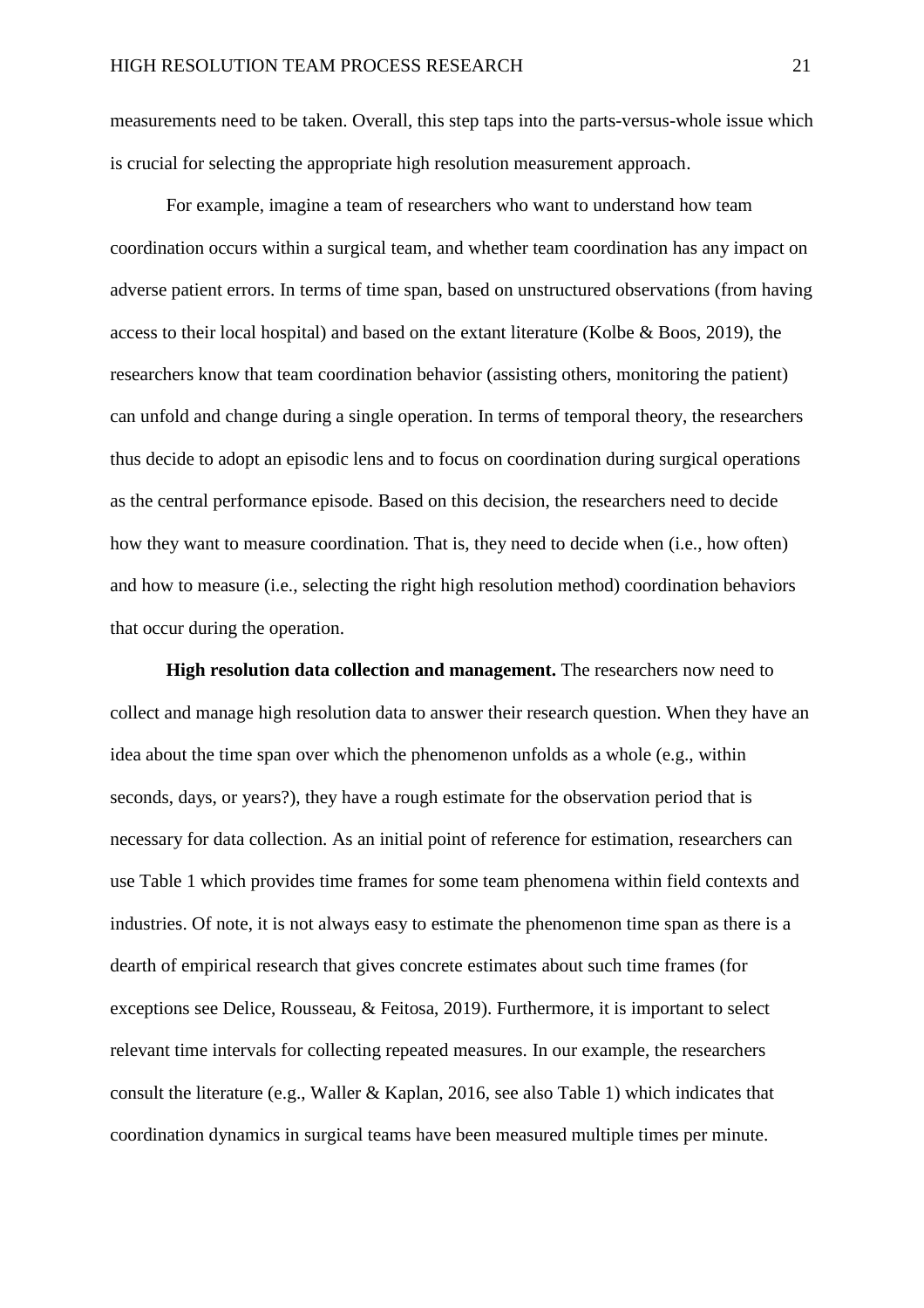Alternatively, the researchers could have determined the temporal resolution by using Table 2: Knowing that the phenomenon time span is operationalized as a 30-minute episode (which is the average length of operations in their local hospital), this would mean to use a high resolution method that repeatedly samples the phenomenon with at least a minute (or even second) precision. The researchers consider that they want to measure coordination behaviors in ten-second intervals by tallying coordination behaviors in these intervals throughout the medical operation.

Following this, it is important to select an appropriate high resolution method. There are a variety of high resolution approaches from which the researchers can select. For example, researchers can use video-recordings (Waller & Kaplan, 2016), use text data from team transcripts (e.g., Driskell et al., 2017), emails or electronic-traces of team interactions (Braun, Kuljanin, & DeShon, 2018), access archival records (cf., Braun et al., 2018; usually used in the context of sports teams, this type of data is easily accessible via websites: e.g., www.basketball-reference.com or www.nhl.com), or utilize sociometric badges (Kim, McFee, Olguin, Waber, & Pentland,  $2012$ <sup>3</sup>. As we have outlined in Table 2, some of these methods are better suited for phenomena that have a short time span (e.g., video-data, instant messaging, or sociometric badges), while other high resolution methods are better suited for team phenomena that have a larger time span (e.g., archival data). In our hypothetical research study, the researchers have the opportunity to analyze an archive of video-recorded anesthesia inductions that have been collected from the local hospital as part of a training program. The hospital grants the researchers access to this dataset for research purposes. In return, the hospital hopes to receive insights on how patient safety during medical procedures can be improved.

 $\overline{a}$ 

<sup>&</sup>lt;sup>3</sup> This list may not be exhaustive.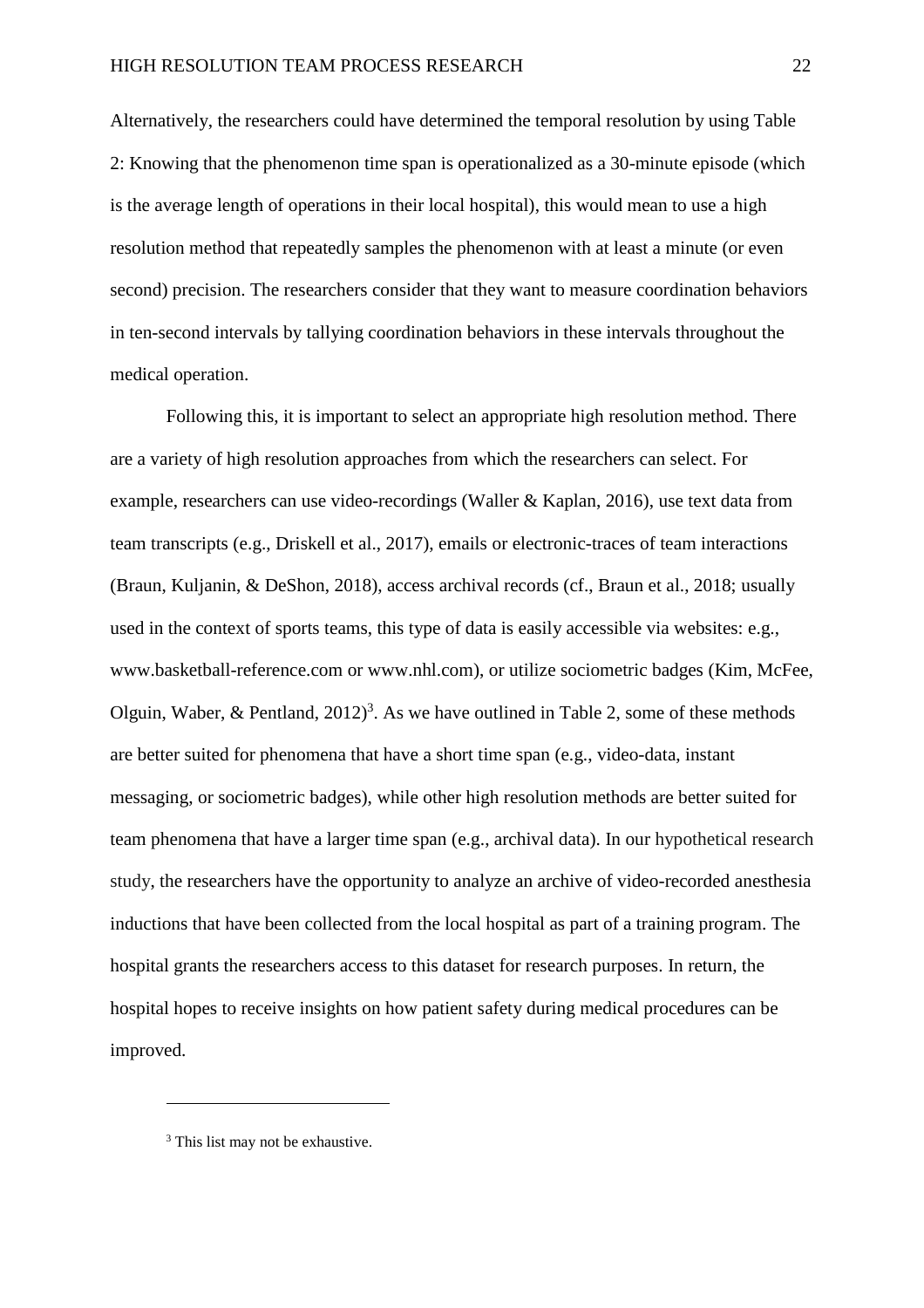Once the high resolution method is selected, the researchers need to decide how to manage the complex dataset. In essence, this means to decide how the 'raw data' (i.e., videorecords) can be transformed into meaningful (and repeated, that is, time-logged) quantitative measures of the focal team phenomenon. Depending on the selected high resolution methods (i.e., video observations, chat logs/transcripts, archival data etc.), data transformation procedures are more or less evolved − both in terms of efforts, that is, manual versus automatic transformations, and in terms of operationalizing different team phenomena. For example, when using a video/observational approach, there is a selection of various manual coding tools (focusing on various team phenomena). Deciding which tools to use should be mainly guided by the research question and which phenomena researchers would like to understand. In this respect, Brauner, Boos, and Kolbe (2018) have organized over 20 coding tools (including an annotated Appendix of an additional 48 coding schemes) into different areas of team phenomena (general group processes, conflict, coordination, cognition, etc.). They also provide decision criteria for selection (Brauner et al., 2018): For example, is the tool available in different languages, are there online versus paper versions, where is the tool typically applied (lab or field research), practical aspects such as resources, training manuals and technical requirements, tool quality in terms of reliability and validity, and existing publications. This information is key in weighing various pros (e.g., reliability and validity data about a specific coding tool, application in many or few studies) and cons (e.g., complexity: Is the tool so complex that it takes 2 hours to code 1 minute, is the training manual only available in French?). Furthermore, Waller and Kaplan (2016) provided some guidance for researchers who want to develop their own coding schemes.

While progress is on the horizon to use automatic or machine-learning for obtaining meaningful team measures from high resolution data (e.g., Bonito & Keyton, 2018; Lehmann-Willenbrock, Hung, & Keyton, 2017), the majority of video-based approaches still relies on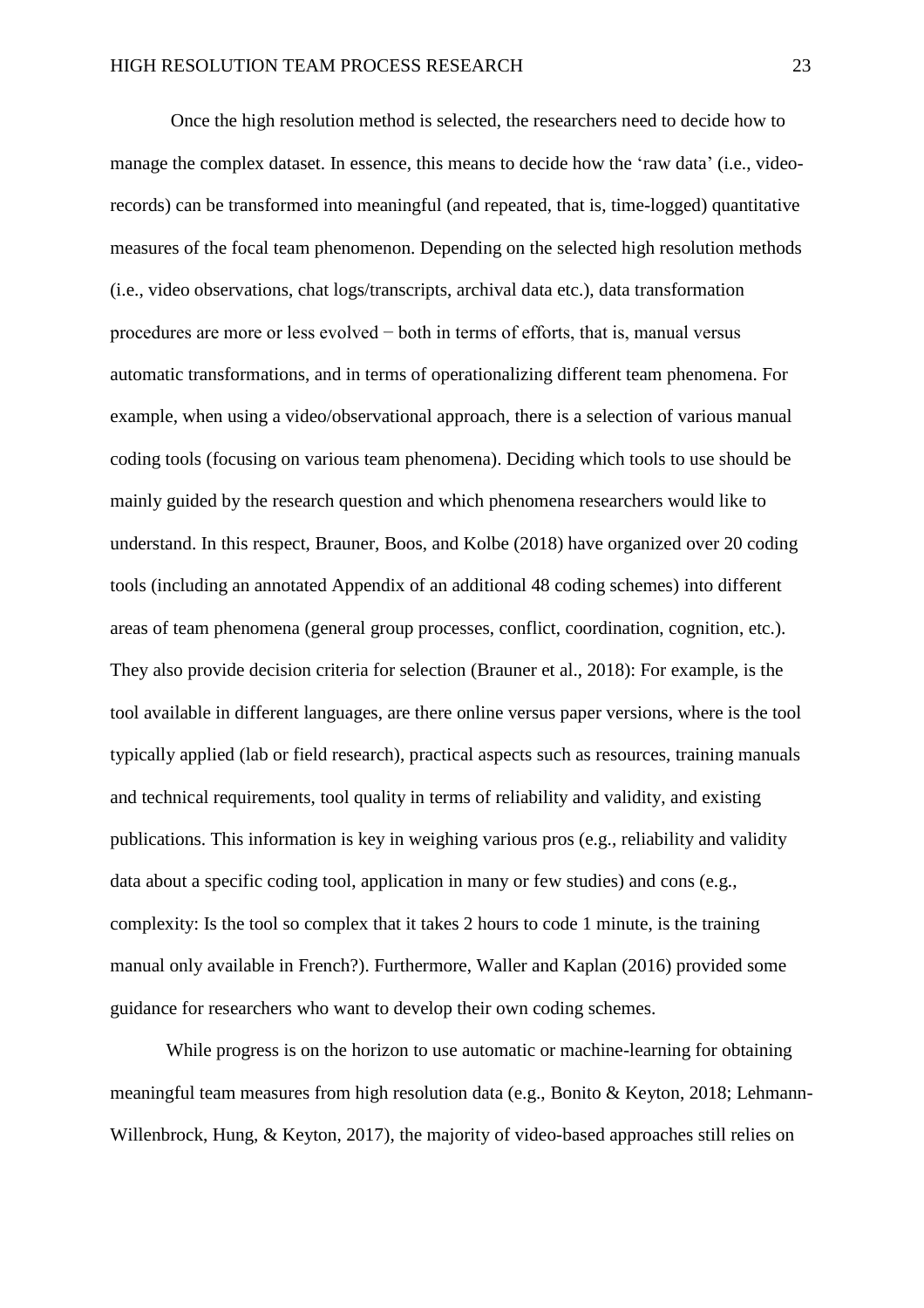trained human observers who need to have sufficient context knowledge, cognitive capabilities, and understanding of the focal team process. Moreover, while behavioral and verbal processes are more easily observable for external observers, cognitive and affective team processes may be less visible for external observers (Carter et al., 2018). Importantly, in order to understand team dynamics, it is crucial that the selected high resolution method also repeatedly time stamps the focal phenomenon. For example, when using archival sports data, the researcher needs to know at what year, month or week the teams played in a game. This is essential to be able to draw an accurate picture of the team's developments over time. As another example, when coding team interactions from video data, the coding tool should not only code but also time-stamp occurrences of team coordination behaviors. When using chat data, the researchers need to pay attention to get information about the time points that messages have been sent.

To increase the rigor of a research design, we recommend linking data from nontraditional methods with other methods (e.g., self-report team measures are very well suited to assess latent or perceptual team phenomena that are harder to capture with non-traditional methods). That is, researchers are well advised to use multiple methods in their study designs whenever possible. At the same time, reviewers should also understand that field projects can extensively limit a researcher's ability to use the most rigorous measures (e.g., a 20-item survey measure for a single construct may be difficult to use in the wild). In our example study, the researchers had access to team performance measures (i.e., an experienced staff member rated clinical team effectiveness with an established checklist that covered adverse patient outcomes) but could not implement additional self-report measures after the videotaped operations.

If a researcher decides to collect electronic data, archival records, or text data, and aims to transform the data into meaningful team phenomena, we recommend consulting the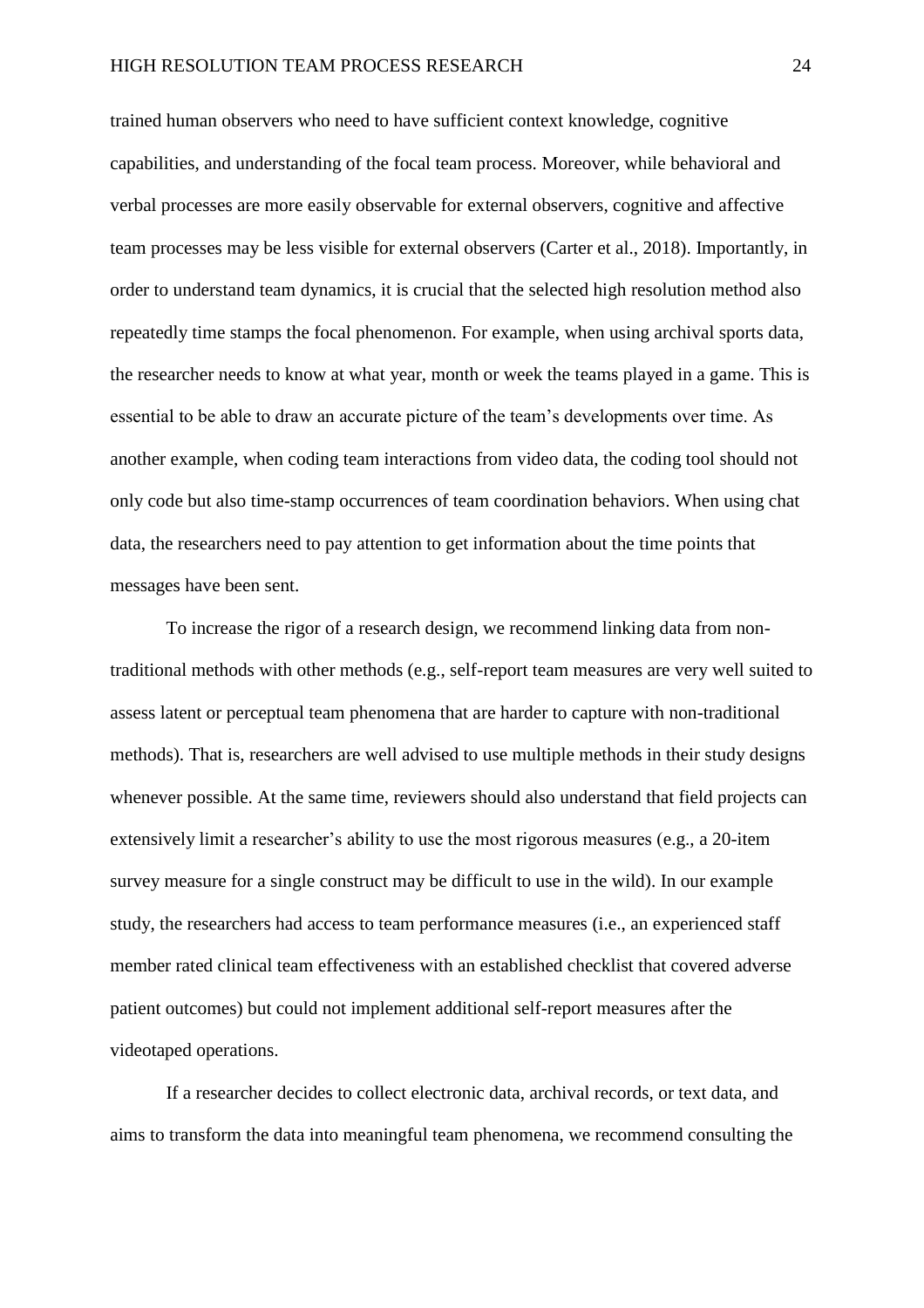exemplary studies presented in Table 3. For example, Riedl and Wooley (2017) used raw data (electronic logs) from crowd-working teams and transformed them into indicators of team process measures. Others have used archival data from sports teams to measure team coordination (Halevy et al., 2012; Swaab, Schaerer, Anicich, Ronay, & Galinsky, 2014). If the researchers have some sort of text data (e.g., virtual chat logs, email transcripts), they could rely on various tutorials that explain how to use automatic text analytic approaches (Banks, Woznyj, Wesslen, & Ross, 2018; Bonito & Keyton, 2018; Short, McKenny, & Reid, 2018; Gonzales, Hancock, & Pennebaker, 2010). While text-analytic approaches are more advanced with respect to the automation of data transformation, they may still involve transcription efforts (for example, if the researchers had decided to transcribe video-recorded communication, e.g., Bonito & Keyton, 2018) and close collaboration with computer scientists (Büngeler et al., 2016). If the researchers had decided to use wearables for data collection, we advise them to have a look at Chaffin et al. (2017) who systematically evaluated the validity of different wearable sensor methods (e.g., microphones, Bluetooth) for capturing various team phenomena (e.g., boundary spanning behaviors, emergent leadership) in different study settings (lab vs. field). Scientific advancement will be facilitated when reviewers and editors, in their position as gatekeepers, acknowledge that research "in the wild" often has exploratory elements and a certain degree of messiness. Accordingly, an open mindset toward novel approaches is necessary to allow expanding our understanding of team process dynamics.

In our hypothetical study, the researchers (who decided to use video-recorded data) now consults the aforementioned overview of coding schemes from Brauner et al. (2018) and selected Co-ACT (i.e., a coding scheme to measure coordination in acute care teams). This allows them to capture different types of micro-coordination behaviors. Furthermore, the researchers decided to use software-support for coding the videos (after reviewing Klonek,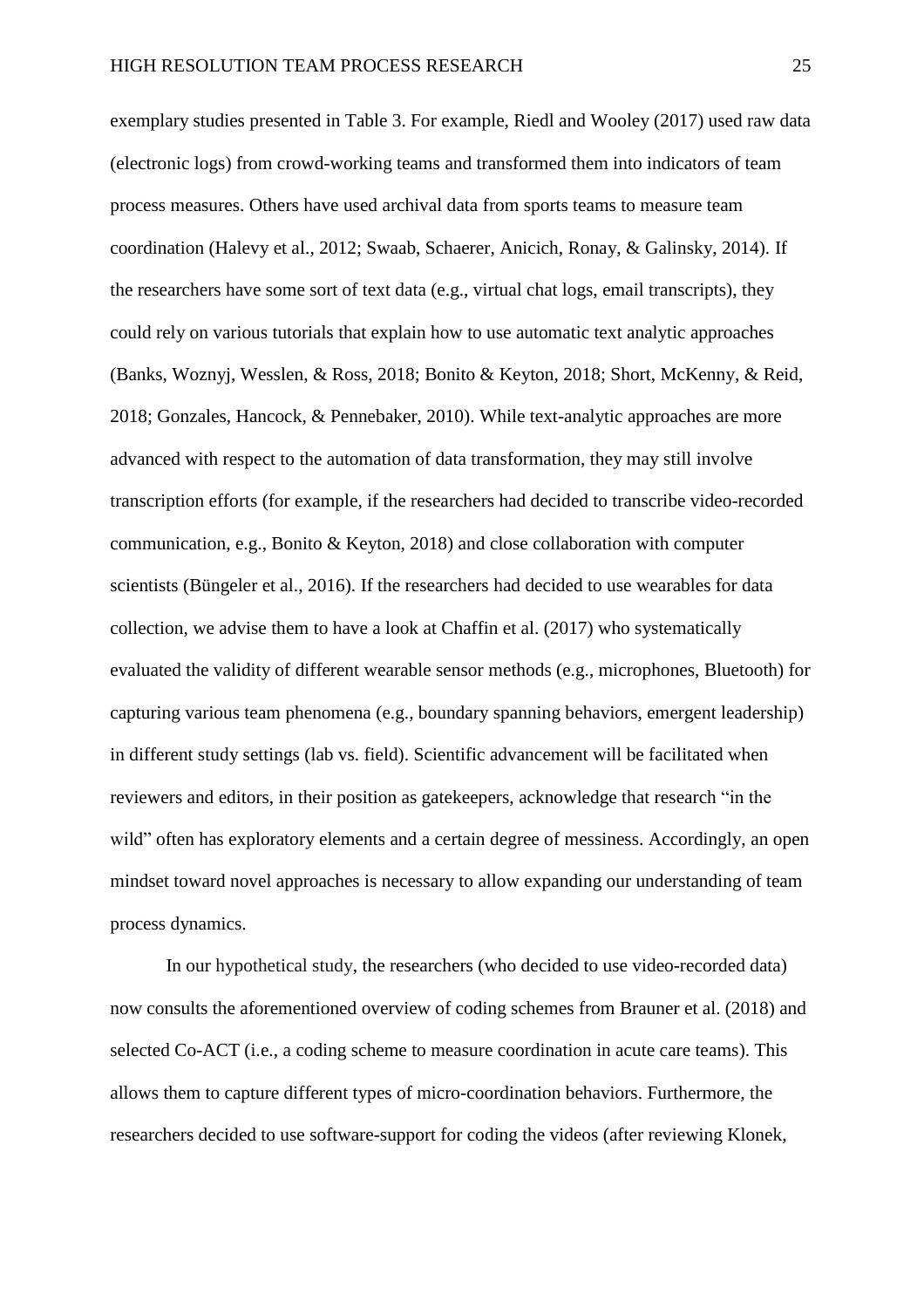Meinecke, Hay, & Parker, 2019; Lehmann-Willenbrock & Allen, 2018; Waller & Kaplan, 2018) which allows them to save time-stamps and the sequential order of the microcoordination behaviors.

**Data analysis.** In the third step, the researchers of our exemplary study now have a completely coded dataset of time-stamped team coordination behaviors (that were displayed throughout an episode of anesthesia inductions). Going back to their initial questions, the researchers wanted to know how team coordination behaviors occured in these performance episodes and how these dynamics impacted team outcomes (including adverse patient errors). Statistical approaches should help the researchers in answering these questions about temporal patterns or whether temporal team patterns show a relationship with other variables (e.g., team outcomes). There are a number of statistical guides available that researchers could use as a starting point to detect non-random temporal patterns (see Table 4, demos and tutorials). A helpful distinction in selecting the appropriate analytical approaches is to understand whether they rely on time-stamped categorical measures (e.g., Ballard et al., 2008; Herndon & Lewis, 2015; Klonek, Quera, Burba, & Kauffeld, 2016; Waller & Kaplan, 2018) or whether they rely on time-stamped continuous measures (e.g., Collins, Gibson, Quigley, & Parker, 2016). For example, statistical methods like sequential analyses, relational event modeling, or pattern analyses all rely on analyzing the temporal order of different codes that describe how team interactions unfold as discrete categorical events over time (they also have a tradition to be used in research focusing on micro-dynamics). In our hypothetical example, time-stamped codes that reflect temporal coordination would be: [01:20] "talking to the room", [01:35] "monitoring", [01:40] "providing assistance". Other examples (from using electronic data) for time-stamped categorical data would be [00:01] "A sends a message to B", [00:05] "C sends a message to A" (see Leenders et al., 2016; Schecter et al., 2017). It is also possible to use these methods to study archival data focusing on larger time spans (e.g.,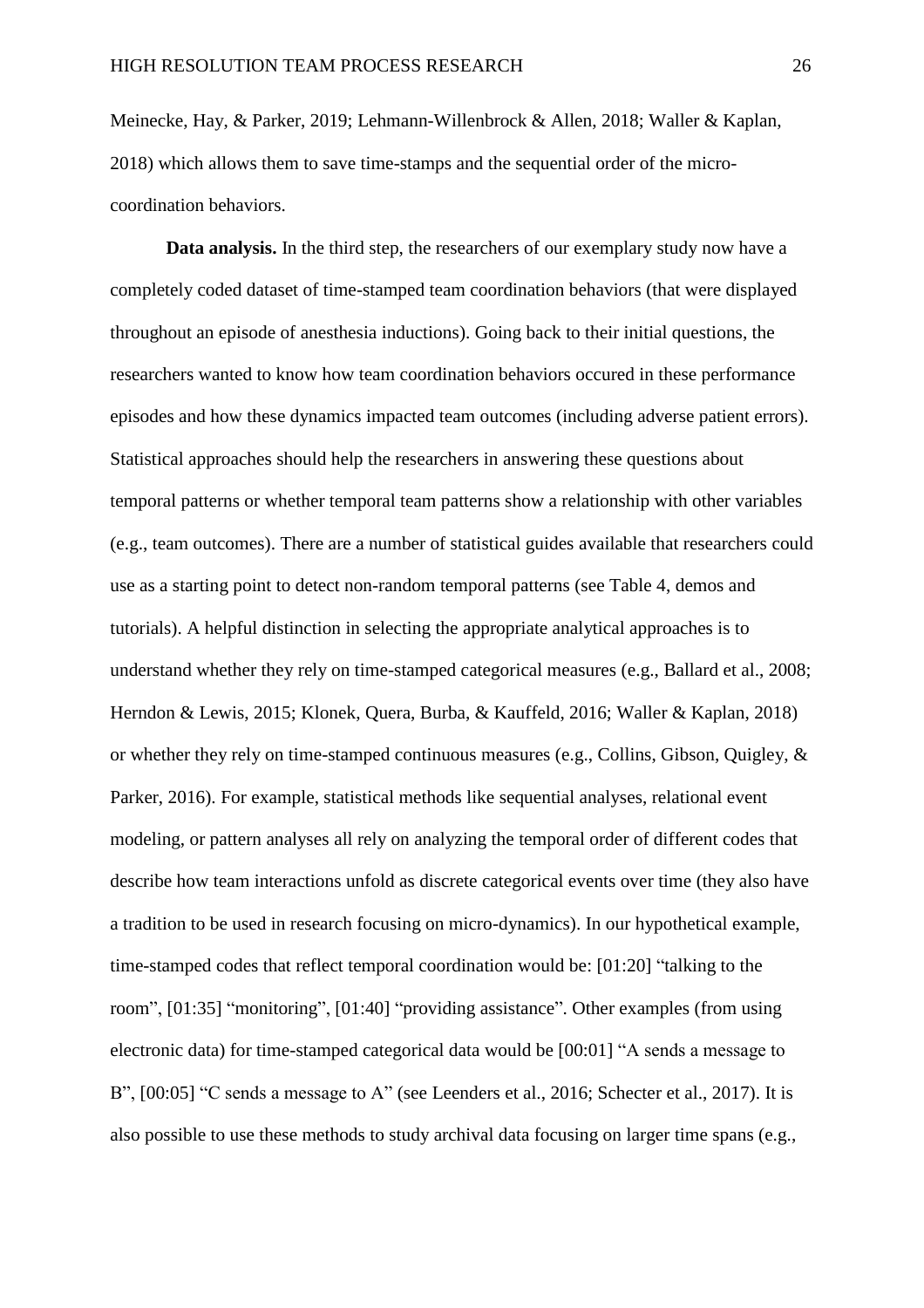[Month1] "project A", [Month2] "project B", [Month3] "project D"; for related applications see Biemann & Wolf, 2009).

In contrast, statistical methods such as growth curve modeling (Collins et al., 2016) or multi-level modeling (Hedecker & Gibbons, 2006) mostly build on repeated continuous measures and use statistical approaches that extend regression-type approaches (which most management and organizational behavior researchers are more familiar with).

In terms of statistical software solutions, the researchers can rely on detailed tutorials for analyzing categorical data (e.g., for sequential analytic approaches, see Bakeman & Quera, 2011, Biemann & Datta, 2014; Pilny et al., 2016; for pattern analytic approaches, see Magnusson, 2000; for comparisons of analytical approaches and available software options, see Lehmann-Willenbrock & Allen, 2018) as well as continuous team measures (e.g., for using growth curve modeling, see Collins et al., 2016; for using multi-level modeling, see Hedecker & Gibbons, 2006).

Because the researcher in our hypothetical study used time-stamped codes of coordination micro-behaviors, they select one of the various options for analyzing categorical team process measures. Unfortunately, they are unsure whether to select sequential analyses (Bakeman & Quera, 2011), pattern analyses (Ballard et al., 2008) or relational event modeling (e.g., Pilny et al., 2016). If the researchers were interested in the relational communication structures (i.e., the tendencies of team members to reciprocate messages from others), they could use methods like relational event modeling (Pilny et al., 2016). If the researchers were interested to which extent teams synchronize their interdependent activities in a more scripted versus a temporally flexible (or more spontaneous) way, they could use methods like pattern analyses (e.g., Ballard et al., 2008; Magnusson, 2018). Interaction patterns are defined as "a set of molecular actions that […] repeatedly co-occur" (Stachowski et al., 2009, p. 1537). The repeated co-occurrences of activities means that certain behaviors happen either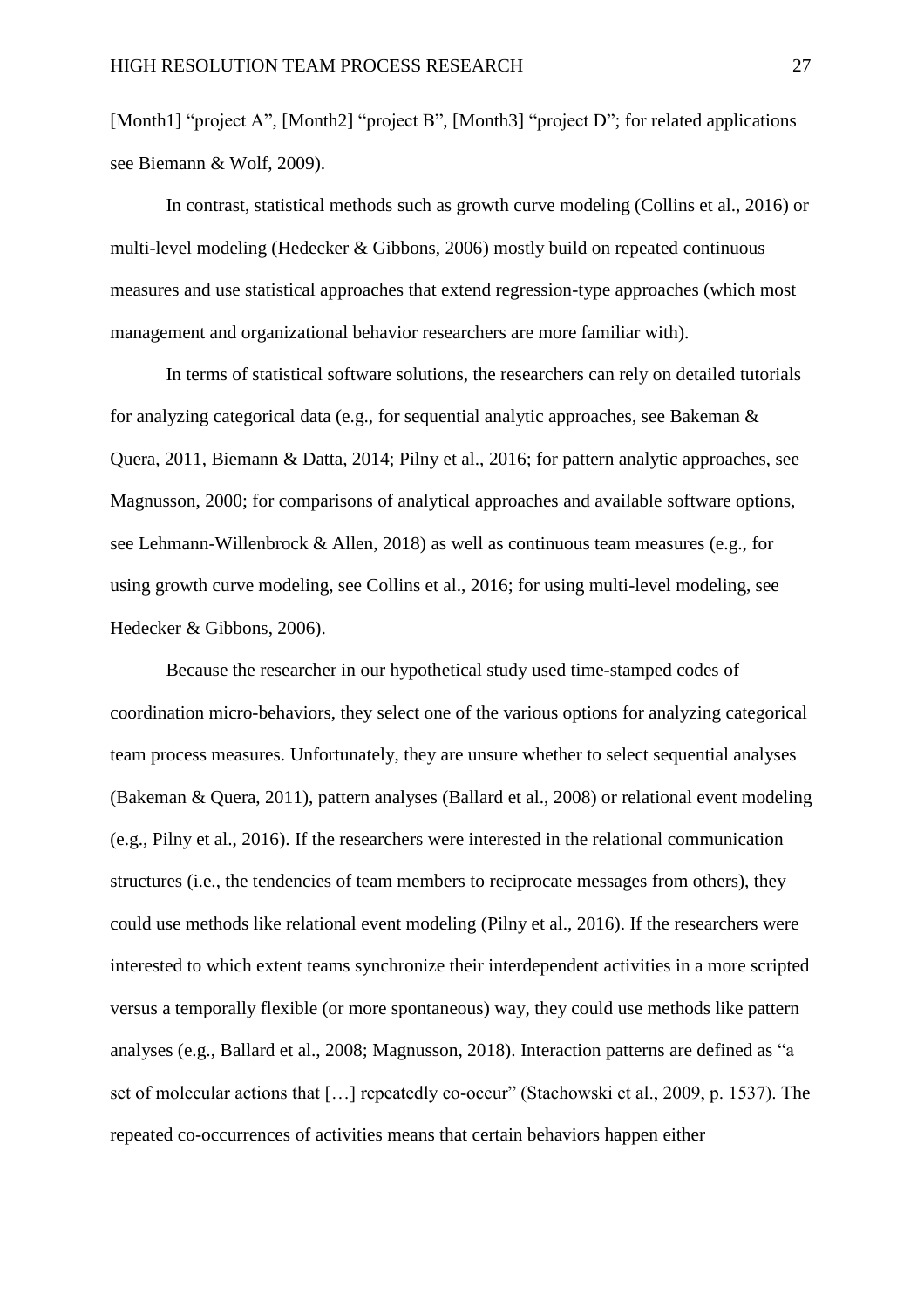simultaneously or in close temporal proximity. When teams exhibit strong patterns, they typically adhere more to strict rules and procedures or scripts, much like following a recipe: First team member A does X, then B does Y, etc. In contrast, teams exhibiting weak patterns are considered to be flexible and agile in their activities.

However, the researchers in our hypothetical example decide to unpack the systematic sequencing of effective team coordination. Sequential associations can be positive (A is likely to be followed by B) or negative (A likely suppresses B). Our researchers wonder whether teams that differently sequence their coordination behaviors (i.e., monitoring and speaking up during the procedure) also show better performance. Hence, they decide to analyze their dataset with sequential analyses (using tutorials provided by Bakeman & Quera, 2011; Klonek et al., 2016). Since the researchers had an external rating of team effectiveness, the researchers divide their sample into teams that showed high performance versus teams that showed low performance. In the next step, they test whether those two groups showed different sequential patterns. Using software provided in the tutorials (e.g. Klonek et al., 2015), they create time-lagged matrices and calculate statistical association indices for each team. When comparing the high with the low-performing teams, they find that highperforming teams showed a higher probability for monitoring-speaking up sequences, whereas low-performing did not show these behavioral sequences<sup>4</sup>.

Of note, sequential analyses are not restricted to phenomenon of small time spans. Researchers who want to focus on team development could use sequential analyses for other types of high resolution data as well (i.e., archival data). For example, when studying how changes in team membership occur over time, researchers can identify team member exit

 $\overline{a}$ 

<sup>4</sup> For an actual study that used a similar approach and reported these results, see Kolbe et al. (2014).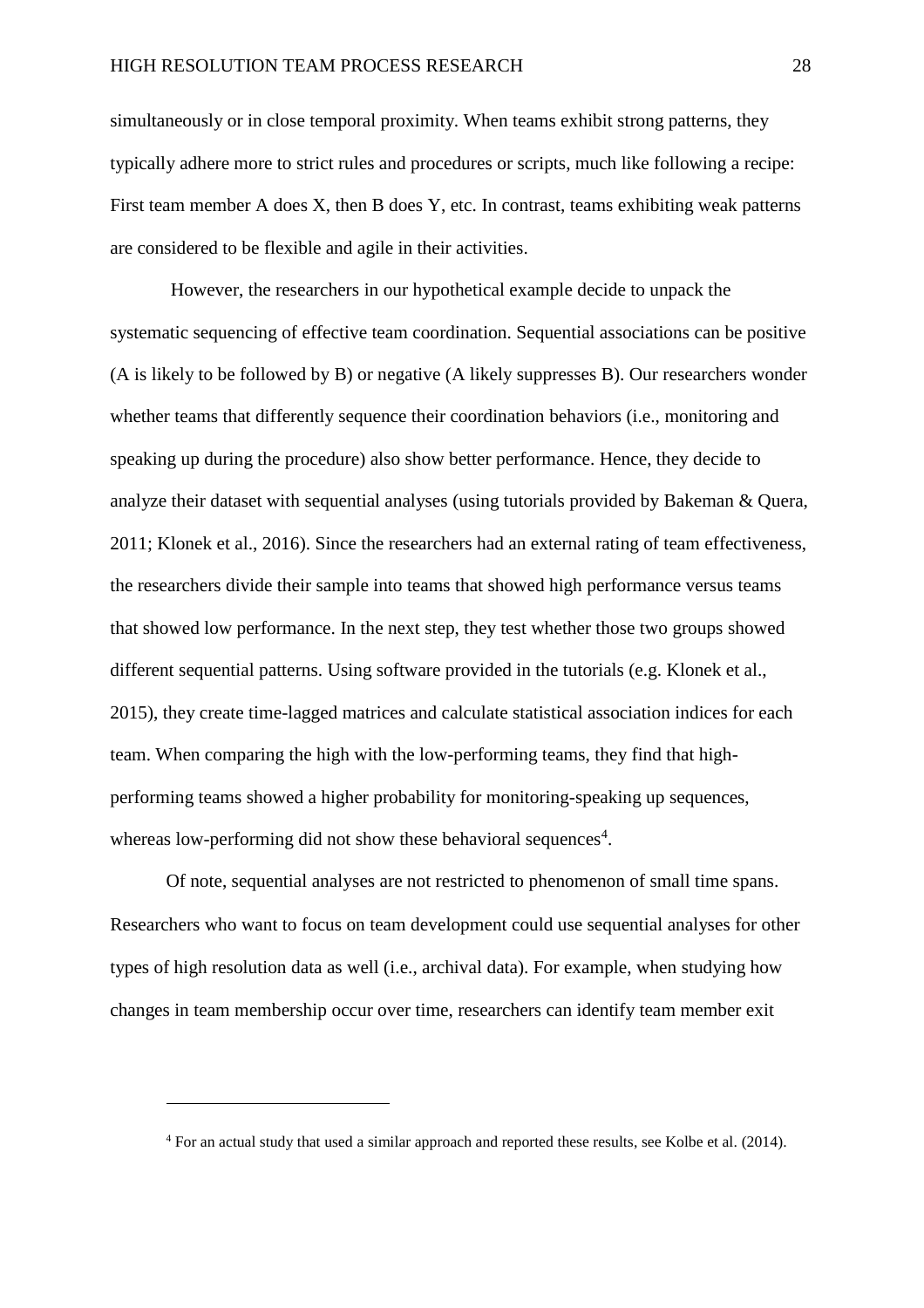patterns and relate these patterns to team performance data (for more details, see Biemann & Wolf, 2009; Herndon & Lewis, 2015).

**Interpretation of results.** In the final step, the researchers need to interpret their results. In some cases, interpretation of results may be straightforward. In particular, when following a deductive hypothesis-driven approach (i.e., validating a hypothesized association) and relying on methodological guidelines that specify benchmarks for measurement fit and statistical significance.

In our example, the researchers have used coded team coordination (from videorecordings) and this approach involved transformation of qualitative data into quantitative data (through a coding schemes). Since this approach overlaps with mixed-methods research (Gibson, 2017), it also allows more discovery-oriented research and the use of abductive reasoning (Behfar & Okhuysen, 2018) which may be key in discovering new knowledge about team dynamics.

**Mixed-methods.** As noted above, some high resolution approaches (i.e., video recordings, the use of text or email transcripts) rely on transformation of qualitative data into quantitative data (i.e., numbers/categories representing variables). Hence, researchers can apply a mixed-methods approach (Gibson, 2017). The strength of mixed-method research is that researchers can use both quantitative and qualitative data to triangulate their concepts, to provide richer descriptions of the focal phenomenon, and to extract novel phenomena. By using a mixed-methods approach, researchers could first analyze a subset of data using a qualitative lens (qualitative data is mostly unstructured data such as video-recordings, field observations, or written communication) that will help them to extract meaningful patterns (e.g., using a micro-temporal lens, patterns could be re-occurring communication sequences). In a second step, researchers can select from the various manual or (semi-automatic) data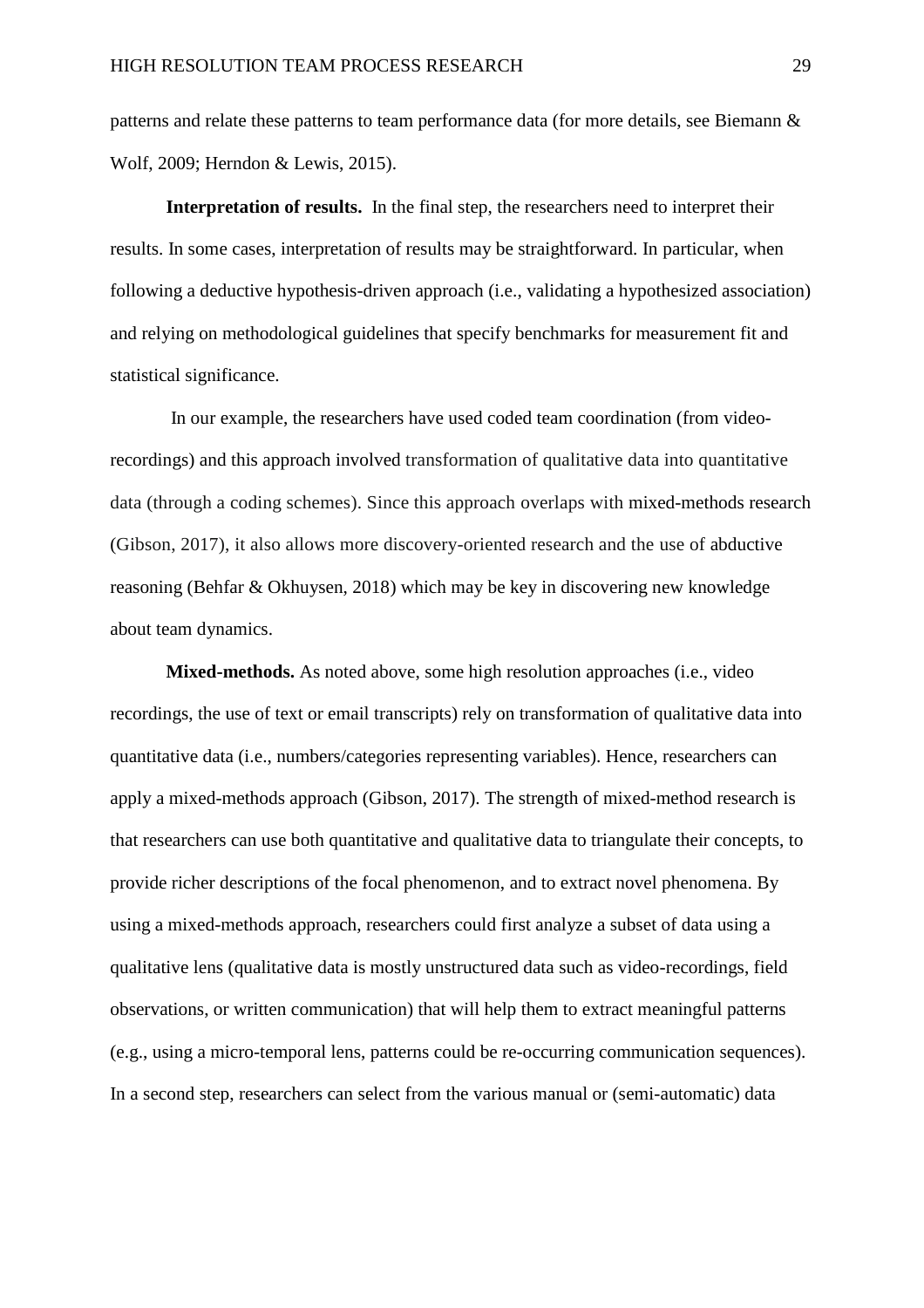transformation methods (Table 4) and use analytical methods to test statistical associations of these observed dynamics.

Researchers can also apply mixed methods in the reverse order (i.e., quantitative followed by qualitative analytical techniques). We have not seen many studies that went back to qualitative data to understand the meaning of certain patterns (Hoogeboom & Wilderom, 2019; Wang et al., 2018). For example, after having identified meaningful patterns (e.g., are there sequences in the performance episode during which team members disagree versus agree after a solution was proposed?), researchers can investigate what happened immediately before or after these focal sequences. Researchers can also use this mixed-methods to further validate their hypotheses. To provide an example, Wang et al. (2018) developed competing hypotheses about the effect of shared versus unshared laughter for crews during a simulated flight. Using quantitative methods, the authors found that shared laughter was detrimental for team performance. Following this, the authors used qualitative methods to understand what happened during laughter episodes. This in-depth analysis helped them to extend their arguments that shared laughter shifted the task focus of the team towards a "play focus". That is, shared laughter episodes showed that teams engaged in playful conversations and stopped to focus on important task aspects. In sum, this approach was insightful to understand the nature of counter-intuitive findings.

**Abductive reasoning.** Abductive research describes a middle-ground approach between theory testing (deductive, typically quantitative approaches) and theory development (inductive, typically qualitative approaches; e.g., Bamberger, 2016). Abductive approaches apply when researchers are dealing with anomalies and surprising finding (Bamberger, 2016; Behfar & Okhuysen, 2018). This type of research is more discovery-oriented (and may fit well with novel journals such as the *Academy of Management Discoveries*). For example, Bowers et al. (1998) used sequential analysis in an exploratory way and concluded that the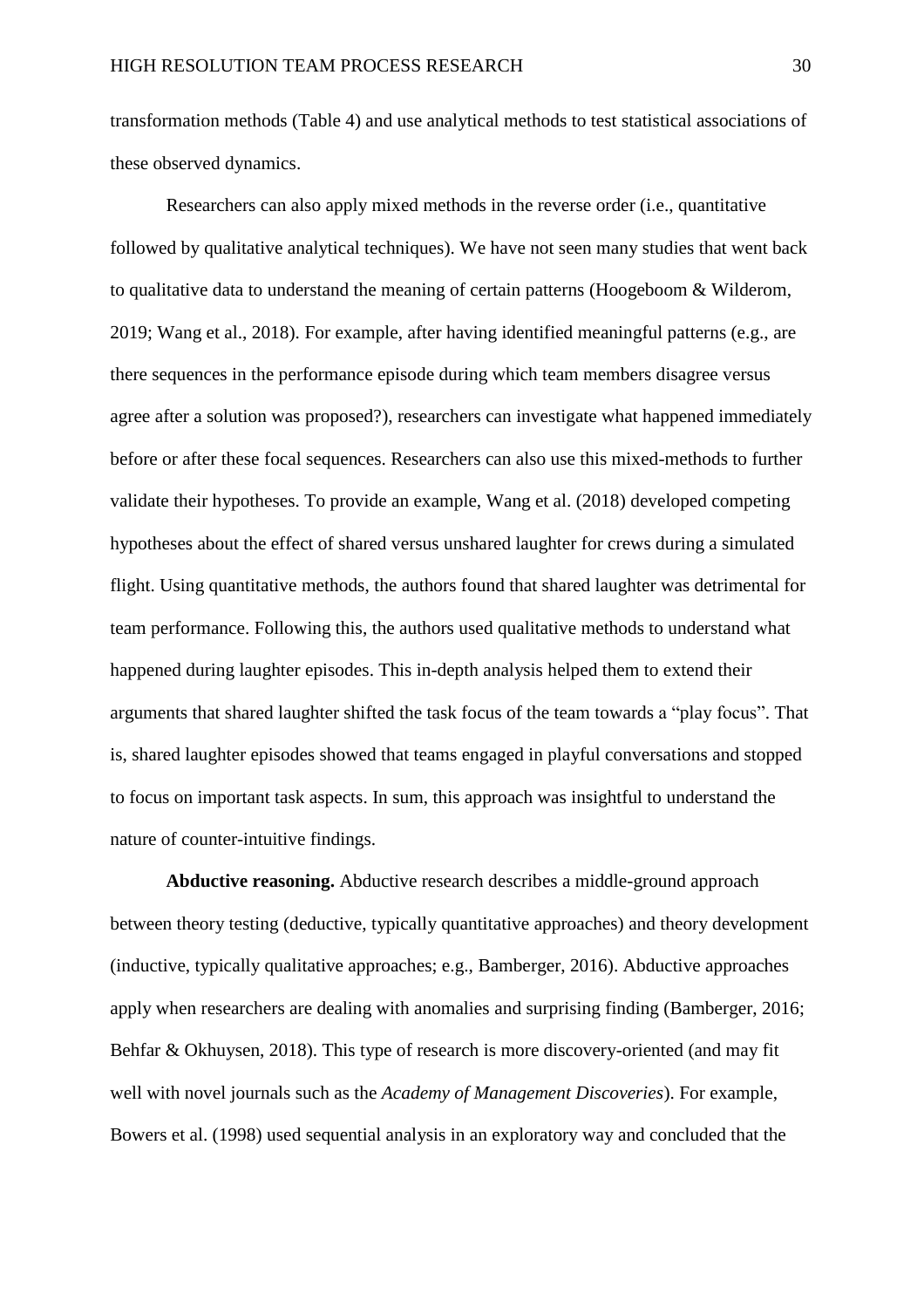"analysis provided hypotheses about the nature of effective team process that would not have been revealed by using simple frequency counts" (p. 677). This quote illustrates that researchers shifted their mindset from a static team research lens towards a process dynamics lens. This abductive reasoning can also be found in some reflection reports from researchers who used pattern analyses. These researchers "were disappointed to find virtually no significant difference" when they compared static process measures (i.e., frequencies) between high and low-performing teams but "found almost all the measures to be significantly different" when using an interaction pattern recognition program (Ballard et al., 2008, p. 328; see also Waller & Kaplan, 2018).

It is noteworthy that some of the reviewed studies that focused on interaction patterns presented their research in a hypothetico-deductive fashion (i.e., using a priori hypotheses) in the published manuscripts (e.g. Zijlstra et al, 2012; Lei et al., 2011) — likely in order to adapt to common expectations of reviewers and editors who are less open to the more discoveryoriented and abductive reasoning approaches described in the above quote from Ballard et al. (2008). The same likely applies to many other published studies using either sequential or pattern analysis. It is possible that this perspective has already changed as some journals (e.g., *Academy of Management Discoveries*) are becoming more open towards abductive reasoning approaches and give researchers a chance to describe (unsuccessful) research endeavors (Bamberger & Ang, 2016), report surprising and unexpected results, and provide arguments and possible reasons for unexpected findings in order to tell a coherent story. Nevertheless, it probably still requires a joint effort of authors and reviewers until explorative approaches are truly established in a wider range of top-tier journals. That is, authors need to be more transparent about their explorative analysis trying to "find something in the data", and reviewers need to be more accepting of the possibly that existing theory can be advanced without a priori assumptions.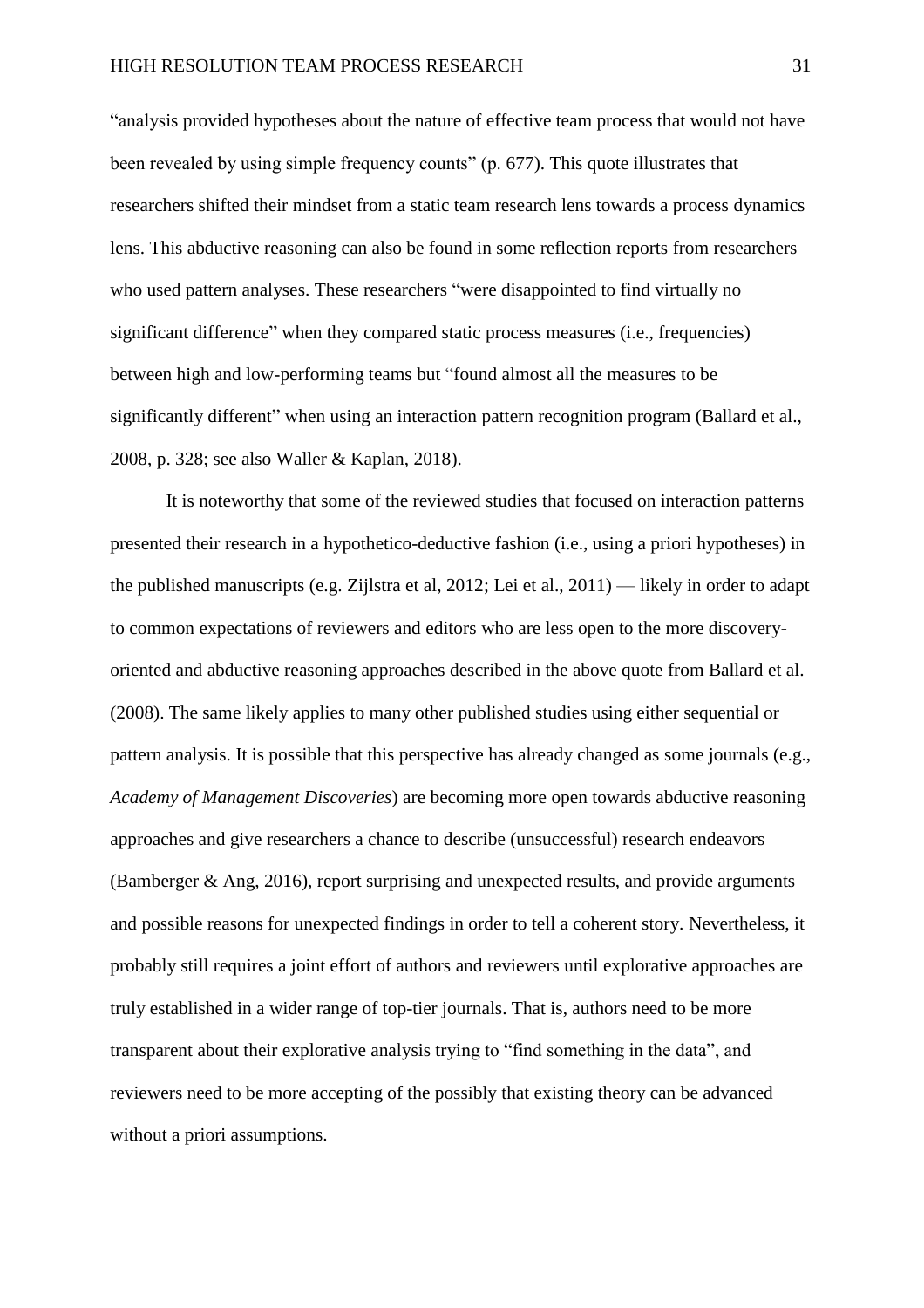In conclusion, we hope that our review and "how to guide" will encourage researchers to "go wild" and use non-traditional high resolution methods to study dynamic phenomena in real teams. Our conceptual framework can serve as a starting point for theorizing and for aligning theory and methods. Ultimately, we are confident that increasing the variety of methods to study teams in the field will contribute to advancing our knowledge about team process dynamics.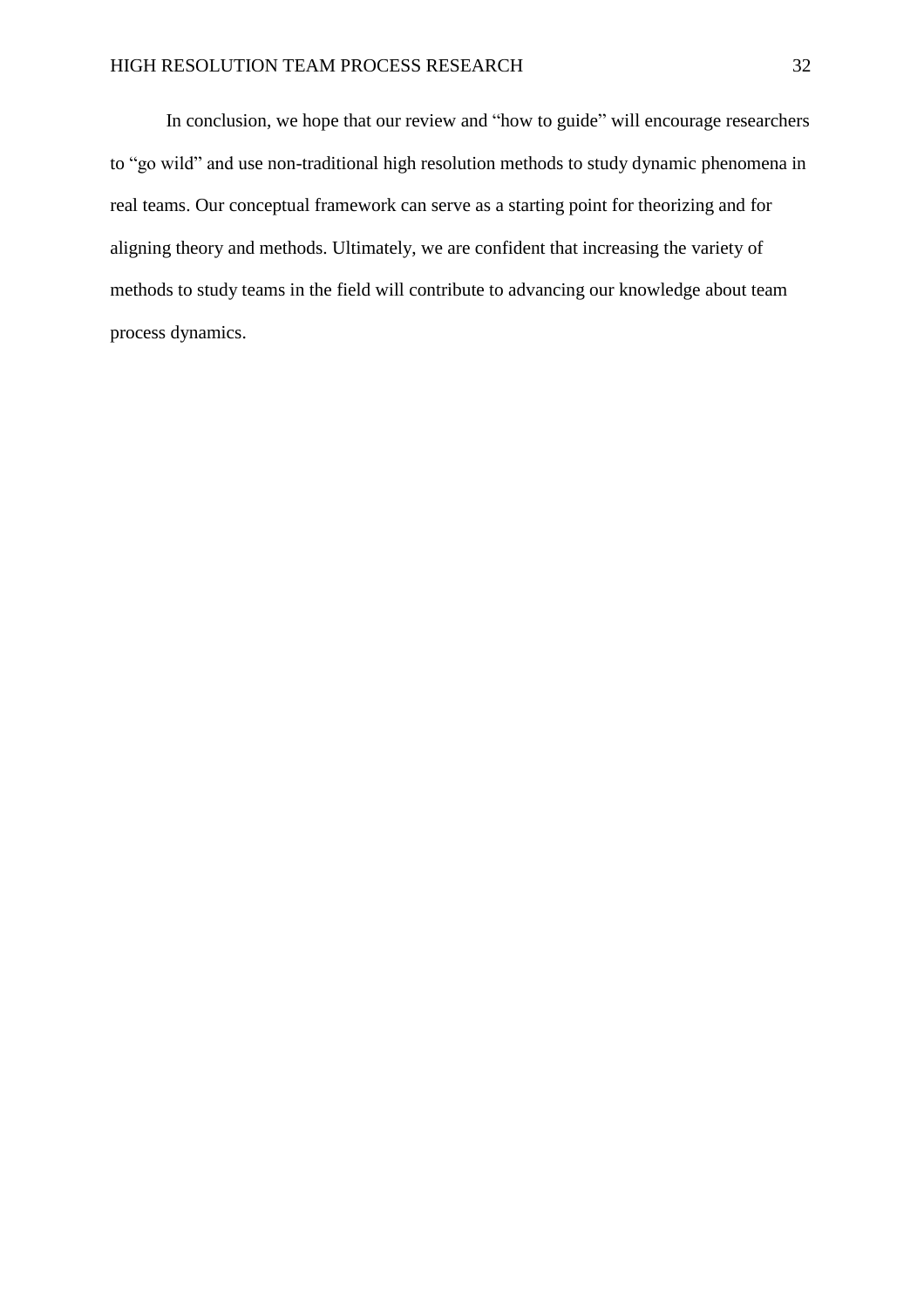#### **References**

- Allen, N. J., & O'Neill, T. A. (2015). The trajectory of emergence of shared group-level constructs. *Small Group Research*, *46*, 352–390. doi:10.1177/1046496415584973
- Bakeman, R., & Quera, V. (2011). *Sequential analysis and observational methods for the behavioral sciences.* Cambridge: Cambridge University Press. doi:10.1017/CBO9781139017343
- Ballard, D. I., Tschan, F., & Waller, M. J. (2008). All in the timing: Considering time at multiple stages of group research. *Small Group Research*, *39*, 328–351. doi:10.1177/1046496408317036
- Bamberger, P., & Ang, S. (2016). The quantitative discovery: What is it and how to get it published. *Academy of Management Discoveries, 2*, 1–6. doi:10.5465/amd.2015.0060
- Banks, G. C., Woznyj, H. M., Wesslen, R. S., & Ross, R. L. (2018). A review of best practice recommendations for text analysis in R (and a user-friendly app). *Journal of Business and Psychology*, *33*, 445-459. doi:10.1007/s10869-017-9528-3
- Barsade, S. G. (2002). The ripple effect: Emotional contagion and its influence on group behavior. *Administrative Science Quarterly*, *47*, 644-675. doi: 10.2307/3094912
- Behfar, K., & Okhuysen, G. A. (2018). Perspective—discovery within validation logic: deliberately surfacing, complementing, and substituting abductive reasoning in hypothetico-deductive inquiry. *Organization Science*, *29*, 323–340. doi:10.1287/orsc.2017.1193
- Bell, S. T., Fisher, D. M., Brown, S. G., & Mann, K. E. (2018). An approach for conducting actionable research with extreme teams. *Journal of Management*, *44*, 2740–2765. doi[:10.1177/0149206316653805](https://doi.org/10.1177%2F0149206316653805)

Bernstein, E. S., & Turban, S. (2018). The impact of the 'open' workspace on human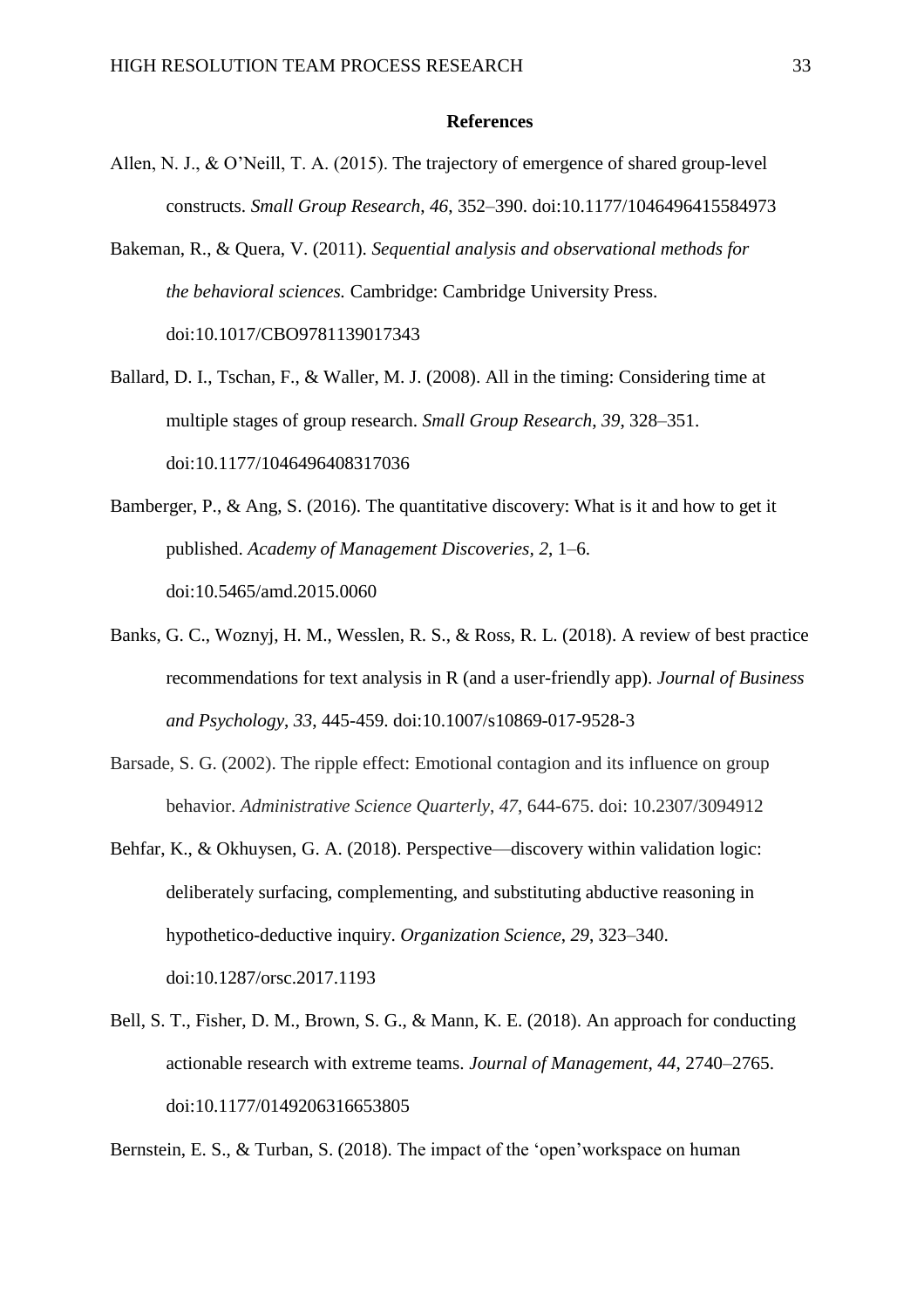collaboration. *Philosophical Transactions of the Royal Society B: Biological Sciences*, *373*, 20170239.

- Biemann, T., & Datta, D. K. (2014). Analyzing sequence data: Optimal matching in management research. *Organizational Research Methods*, *17*, 51–76. doi:10.1177/1094428113499408
- Biemann, T., & Wolf, J. (2009). Career patterns of top management team members in five countries: An optimal matching analysis. *The International Journal of Human Resource Management*, *20*, 975–991. doi: 10.1080/09585190902850190
- Bonito, J., & Keyton, J. (2018). Introduction to machine learning. In E. Brauner, M. Boos, & M. Kolbe (Eds.), *The Cambridge Handbook of Group Interaction Analysis* (pp. 387– 404). Cambridge: Cambridge University Press. doi:10.1017/9781316286302.020
- Bowers, C. A., Jentsch, F., Salas, E., & Braun, C. C. (1998). Analyzing communication sequences for team training needs assessment. *Human Factors, 40*, 672–679.
- Braun, M. T., Kuljanin, G., & DeShon, R. P. (2018). Special considerations for the acquisition and wrangling of big data. *Organizational Research Methods*, *21*, 633– 659. doi:10.1177/1094428117690235
- Brauner, E., Boos, M., & Kolbe, M. (Eds.) (2018). *The Cambridge Handbook of Group Interaction Analysis*. Cambridge: Cambridge University Press.
- Carter, N. T., Carter, D. R., & DeChurch, L. A. (2018). Implications of observability for the theory and measurement of emergent team phenomena. *Journal of Management, 44*, 1398–1425. doi:10.1177/0149206315609402
- Chaffin, D., Heidl, R., Hollenbeck, J. R., Howe, M., Yu, A., Voorhees, C., & Calantone, R. (2017). The promise and perils of wearable sensors in organizational research. *Organizational Research Methods*, *20*, 3–31. doi:10.1177/1094428115617004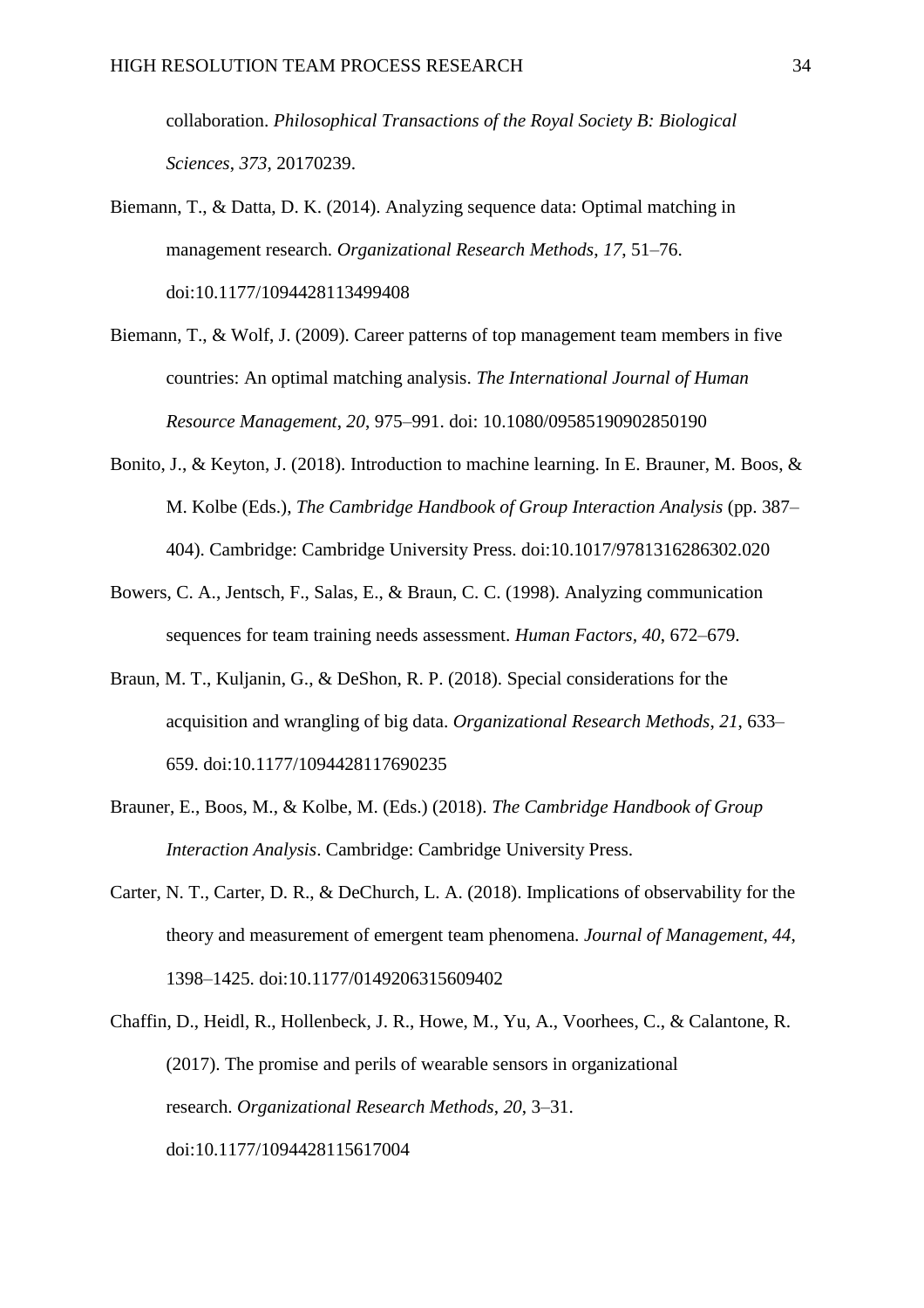- Collins, C. G., Gibson, C. B., Quigley, N. R., & Parker, S. K. (2016). Unpacking team dynamics with growth modeling: An approach to test, refine, and integrate theory. *Organizational Psychology Review*, *6*, 63–91. doi:10.1177/2041386614561249
- Conway, J. M., & Huffcutt, A. I. (2003). A review and evaluation of exploratory factor analysis practices in organizational research. *Organizational Research Methods, 6*, 147–168. doi:10.1177/1094428103251541
- Cook, T. D., & Campbell, D. T. (1986). The causal assumptions of quasi-experimental practice. *Synthese, 68*, 141–180.
- Cronin, M. A., Weingart, L. R., & Todorova, G. (2011). Dynamics in groups: Are we there yet? *Academy of Management Annals*, *5*, 571–612. doi:10.1080/19416520.2011.590297
- Cummings, T. G. (1978). Self-regulating work groups: A socio-technical synthesis. *Academy of Management Review, 3*, 625–634. doi:10.5465/AMR.1978.4305900
- David, L. Z., & Schraagen, J. M. (2018). Analysing communication dynamics at the transaction level: the case of Air France Flight 447. *Cognition, Technology & Work, 20*, 637–649. doi:10.1007/s10111-018-0506-y
- Dimberg, U., & Thunberg, M. (1998). Rapid facial reactions to emotional facial expressions. *Scandinavian journal of psychology*, *39*, 39-45. doi:10.1111/1467-9450.00054
- Driskell, T., Driskell, J. E., & Salas, E. (2017). Lexicon as a predictor of team dynamics. In E. Salas, W.B. Vessey, L.B. Landon (Eds.), *Team dynamics over time* (pp. 231–257). Bingley, West Yorkshire: Emerald Publishing Limited.
- Farh, C. I., & Chen, G. (2018). Leadership and member voice in action teams: Test of a dynamic phase model. *Journal of Applied Psychology, 103*, 97–110. doi:10.1037/apl0000256
- Gersick, C. J. (1988). Time and transition in work teams: Toward a new model of group development. *Academy of Management Journal,* 31, 9–41. doi:10.5465/256496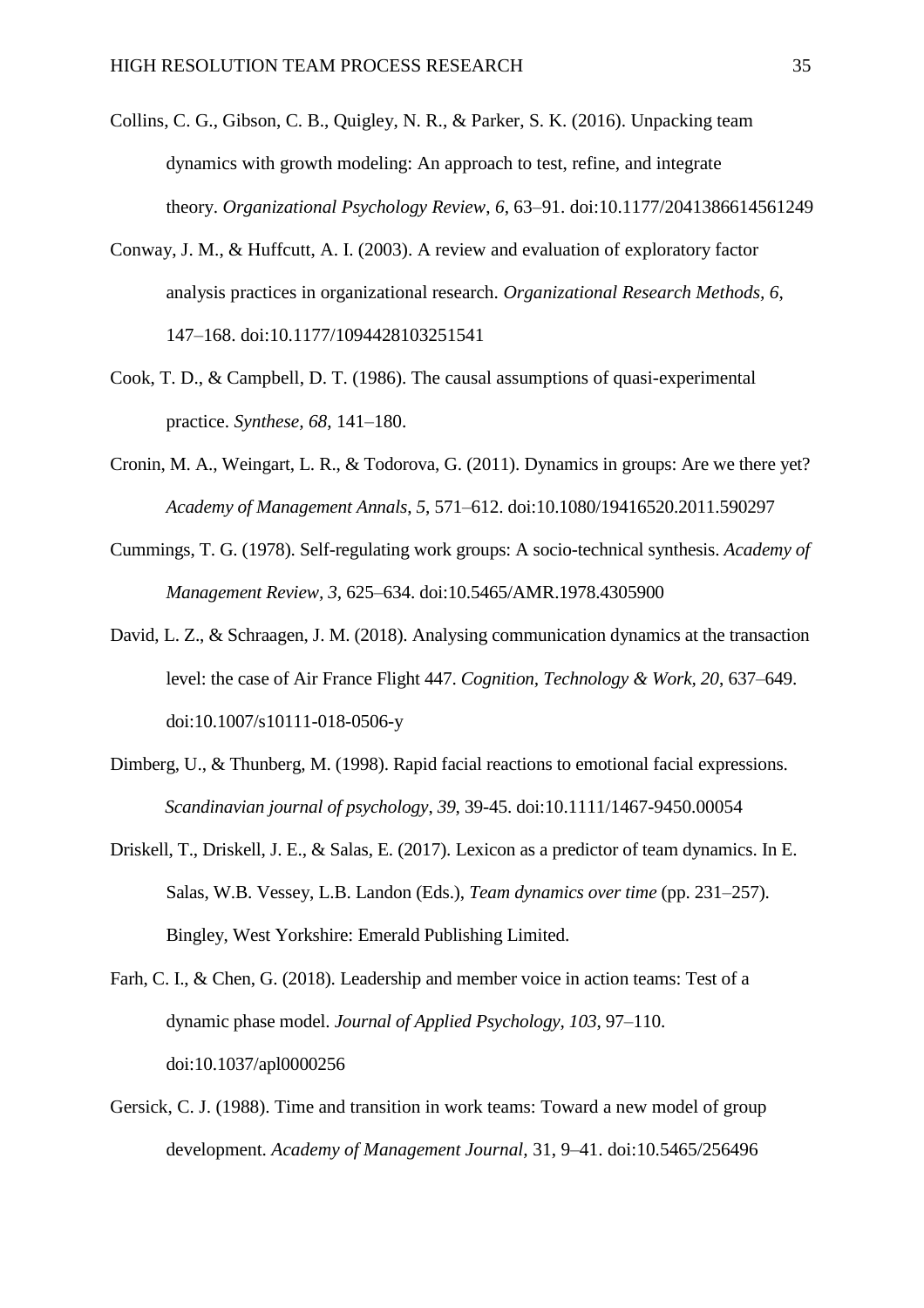- Gibson, C. B. (2017). Elaboration, generalization, triangulation, and interpretation: On enhancing the value of mixed method research. *Organizational Research Methods*, 20, 193–223. doi:10.1177/1094428116639133
- Gibson, D. C. (2018). Unobtrusive observation of team learning attributes in digital learning. *Frontiers in Psychology*, *9*, 834.
- Gonzales, A. L., Hancock, J. T., & Pennebaker, J. W. (2010). Language style matching as a predictor of social dynamics in small groups. *Communication Research, 37*, 3–19. doi:10.1177/0093650209351468
- González-Morales, M. G., Peiró, J. M., Rodríguez, I., & Bliese, P. D. (2012). Perceived collective burnout: a multilevel explanation of burnout. *Anxiety, Stress & Coping*, *25*, 43–61. doi:10.1080/10615806.2010.542808
- Grijalva, E., Maynes, T. D., Badura, K. L., & Whiting, S. W. W. (2019). Examining the "I" in team: A longitudinal investigation of the influence of team narcissism composition on team outcomes in the NBA. *Academy of Management Journal (Advanced online publication).* doi:10.5465/amj.2017.0218
- Halevy, N., Chou, E. Y., Galinsky, A. D., & Murnighan, J. K. (2012). When hierarchy wins: Evidence from the national basketball association. *Social Psychological and Personality Science*, *3*, 398–406. doi:10.1177/1948550611424225
- Hedecker, D., & Gibbons, R. D. (2006). *Longitudinal data analysis.* New York: John Wiley and Sons.
- Herndon, B., & Lewis, K. (2015). Applying sequence methods to the study of team temporal dynamics. *Organizational Psychology Review*, *5*, 318–332. doi:10.1177/2041386614538276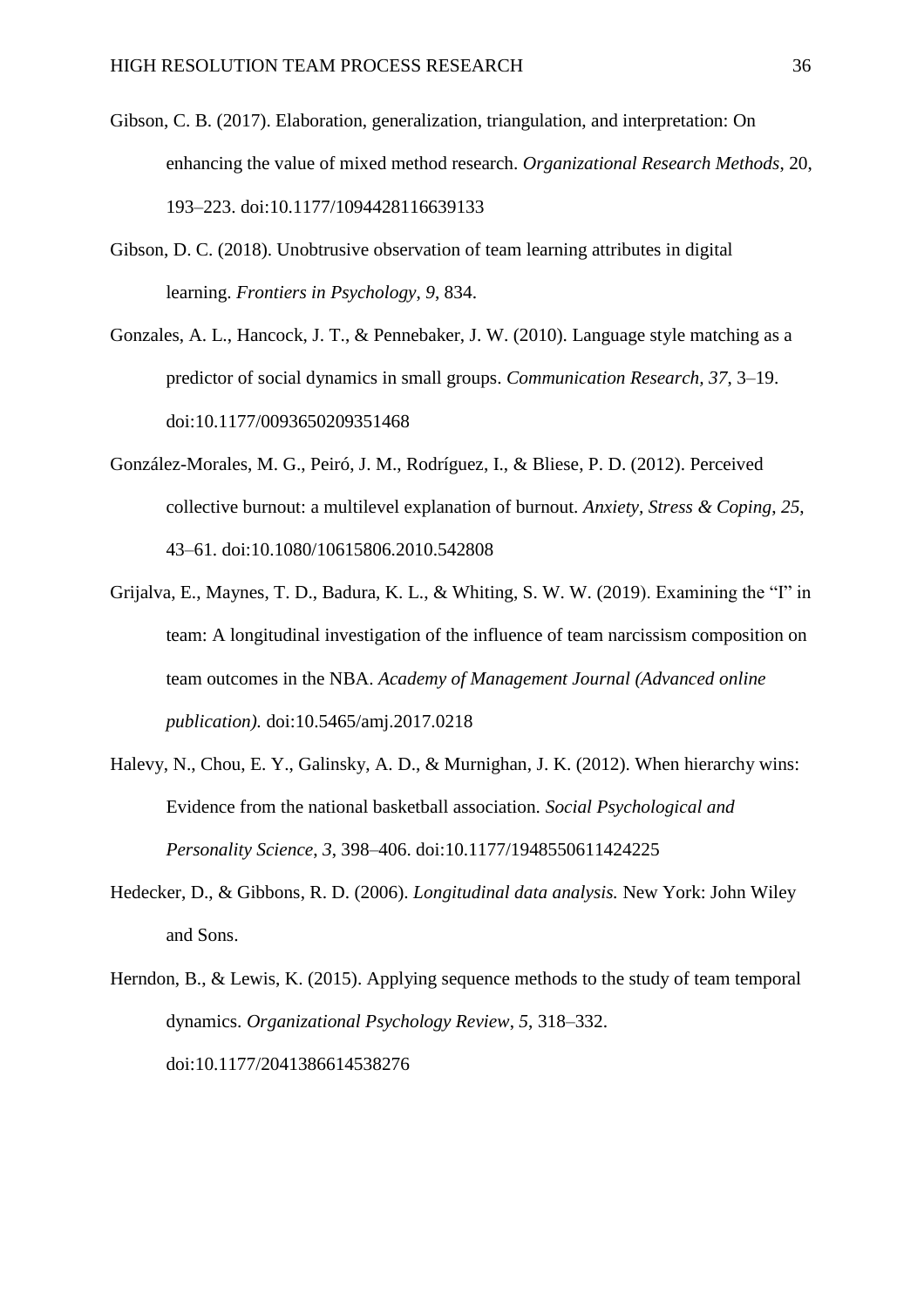- Hill, A. D., White, M. A., & Wallace, J. C. (2014). Unobtrusive measurement of psychological constructs in organizational research. *Organizational Psychology Review*, *4*, 148-174. doi:10.1177/2041386613505613
- Hoogeboom, M. A., & Wilderom, C. P. (2019). A complex adaptive systems approach to real-life team interaction patterns, task context, information sharing, and effectiveness. *Group & Organization Management (Advanced online publication)*. doi:10.1177/1059601119854927
- Hollenbeck, J. R., Ilgen, D. R., Tuttle, D. B., & Sego, D. J. (1995). Team performance on monitoring tasks: An examination of decision errors in contexts requiring sustained attention. *Journal of Applied Psychology, 80,* 685–696. doi:10.1037/0021- 9010.80.6.685
- Humphrey, S. E., & Aime, F. (2014). Team microdynamics: Toward an organizing approach to teamwork. *The Academy of Management Annals, 8*, 443–503. doi:10.1080/19416520.2014.904140
- Ishak, A. W., & Ballard, D. I. (2012). Time to re-group: A typology and nested phase model for action teams. *Small Group Research, 43*, 3–29. doi:10.1177/1046496411425250
- Johns, G. (2006). The essential impact of context on organizational behavior. *Academy of Management Review*, *31*, 386–408. doi:10.5465/amr.2006.20208687
- Kanki, B. G., Folk, V. G., & Irwin, C. M. (1991). Communication variations and aircrew performance. *The International Journal of Aviation Psychology*, *1*, 149–162. doi:10.1207/s15327108ijap0102\_5
- Kauffeld, S., & Lehmann-Willenbrock, N. (2012). Meetings matter: Effects of team meetings on team and organizational success. *Small Group Research,* 43, 130–158. doi:10.1177/1046496411429599

Khawaja, M. A., Chen, F., & Marcus, N. (2012). Analysis of collaborative communication for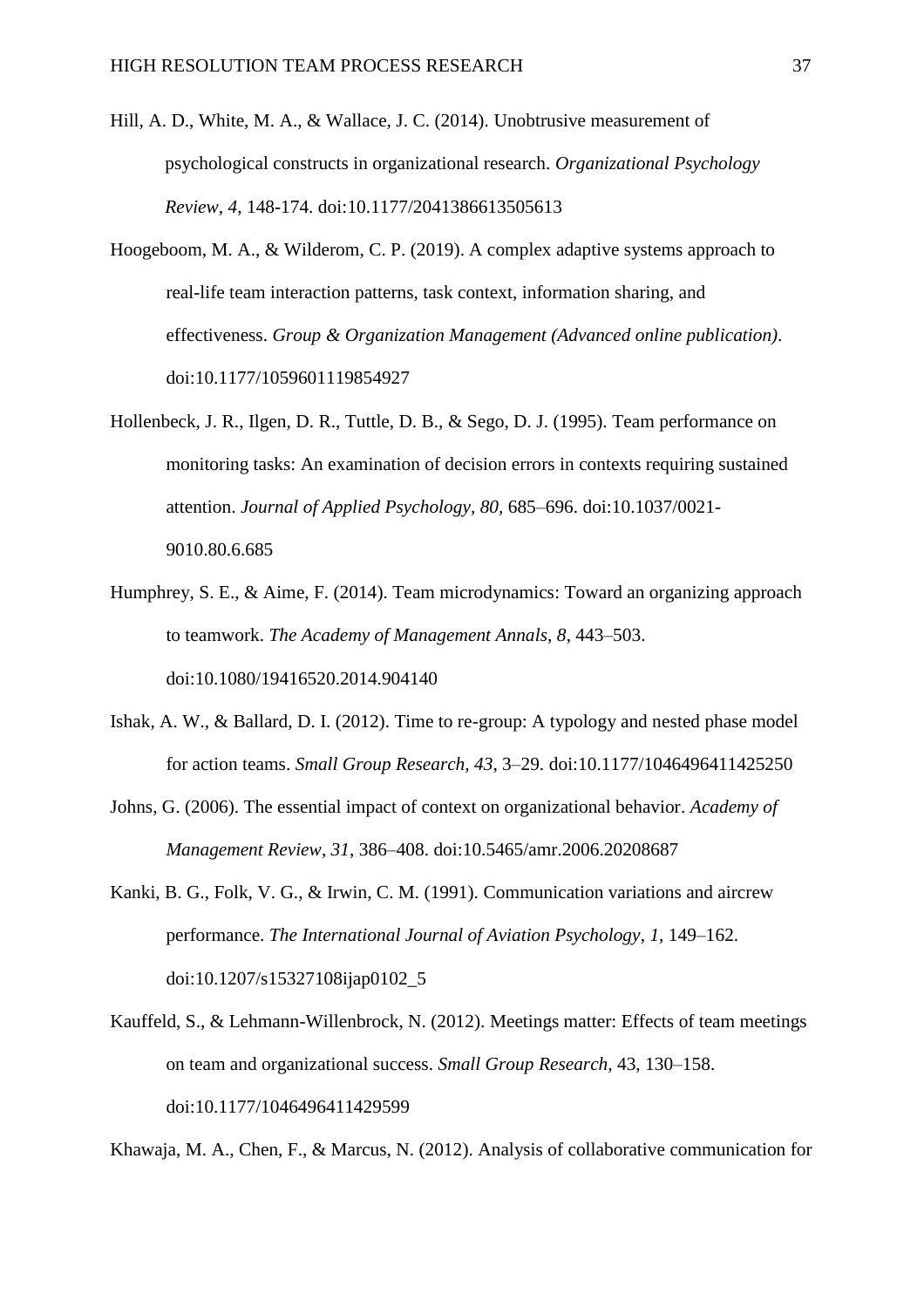linguistic cues of cognitive load. *Human Factors, 54*, 518–529. doi:10.1177/0018720811431258

- Kim, T., McFee, E., Olguin, D. O., Waber, B., & Pentland, A. S. (2012). Sociometric badges: Using sensor technology to capture new forms of collaboration. *Journal of Organizational Behavior*, *33*, 412–427. doi:10.1002/job.1776
- Klein, K. J., Dansereau, F., & Hall, R. J. (1994). Levels issues in theory development, data collection, and analysis. *Academy of Management Review, 19*, 195–229. doi: 10.2307/258703
- Klonek, F.E., Meinecke, A., Hay, G., & Parker, S. (2019). *Capturing team dynamics in the wild: The communication analysis tool.* Manuscript submitted for publication.
- Klonek, F. E., Quera, V., Burba, M., & Kauffeld, S. (2016). Group interactions and time: Using sequential analysis to study group dynamics in project meetings. *Group Dynamics: Theory, Research, and Practice, 20*, 209–222. doi:10.1037/gdn0000052
- Kolbe, M., & Boos, M. (2019). Laborious but elaborate: The benefits of really studying team dynamics. *Frontiers in Psychology*, 10, 1478. Doi: 10.3389/fpsyg.2019.01478
- Kolbe, M., Grote, G., Waller, M. J., Wacker, J., Grande, B., Burtscher, M. J., & Spahn, D. R. (2014). Monitoring and talking to the room: Autochthonous coordination patterns in team interaction and performance. *Journal of Applied Psychology*, *99*, 1254–1267. doi:10.1037/a0037877
- Kozlowski, S. W. (2015). Advancing research on team process dynamics: Theoretical, methodological, and measurement considerations. *Organizational Psychology Review*, 5, 270–299. doi:10.1177/2041386614533586
- Kozlowski, S. W., Chao, G. T., Grand, J. A., Braun, M. T., & Kuljanin, G. (2013). Advancing multilevel research design: Capturing the dynamics of emergence. *Organizational Research Methods*, *16*, 581–615. doi:10.1177/1094428113493119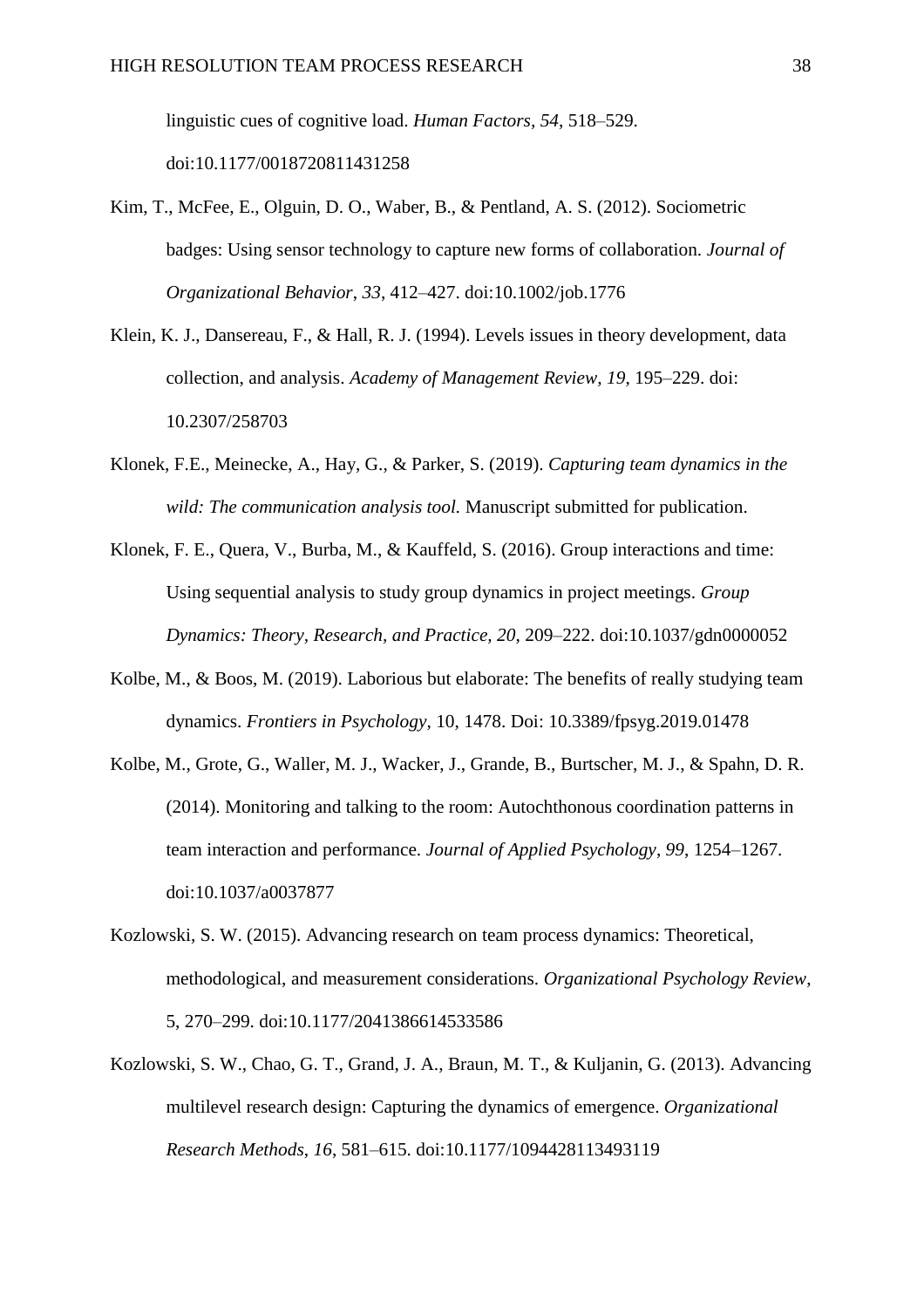- Kozlowski, S. W. J., Gully, S. M., Nason, E. R., & Smith, E. M. (1999). Developing adaptive teams: A theory of compilation and performance across levels and time. In D. R. Ilgen & E. D. Pulakos (Eds.), *The changing nature of work performance: Implications for staffing, personnel actions, and development* (pp. 240–292). San Francisco, CA: Jossey-Bass.
- Kozlowski, S. W. J., & Klein, K. J. (2000). Multilevel approach to theory and research in organizations—contextual, temporal, and emergent processes. In K. J. Klein & S. W. J. Kozlowski, (Eds.), *Multilevel theory, research and methods in organizations: Foundations, extensions, and new directions* (pp. 3–90). San Francisco, CA: Jossey‐ Bass.
- Leenders, R. T. A., Contractor, N. S., & DeChurch, L. A. (2016). Once upon a time: Understanding team processes as relational event networks. *Organizational Psychology Review*, *6*, 92–115. doi:10.1177/2041386615578312
- Lehmann-Willenbrock, N., & Allen, J. A. (2014). How fun are your meetings? Investigating the relationship between humor patterns in team interactions and team performance. *Journal of Applied Psychology*, *99*, 1278–1287. doi:10.1037/a0038083
- Lehmann-Willenbrock, N., & Allen, J. A. (2018). Modeling temporal interaction dynamics in organizational settings. *Journal of Business and Psychology*, 33, 325–344. doi:10.1007/s10869-017-9506-9
- Lehmann-Willenbrock, N., Chiu, M. M., Lei, Z., & Kauffeld, S. (2017). Understanding positivity within dynamic team interactions: A statistical discourse analysis. *Group & Organization Management, 42*, 39–78. doi:10.1177/1059601116628720
- Lehmann-Willenbrock, N., Hung, H., & Keyton, J. (2017). New frontiers in analyzing dynamic group interactions: Bridging social and computer science. *Small Group Research, 48,* 519-531*.* doi:10.1177/1046496417718941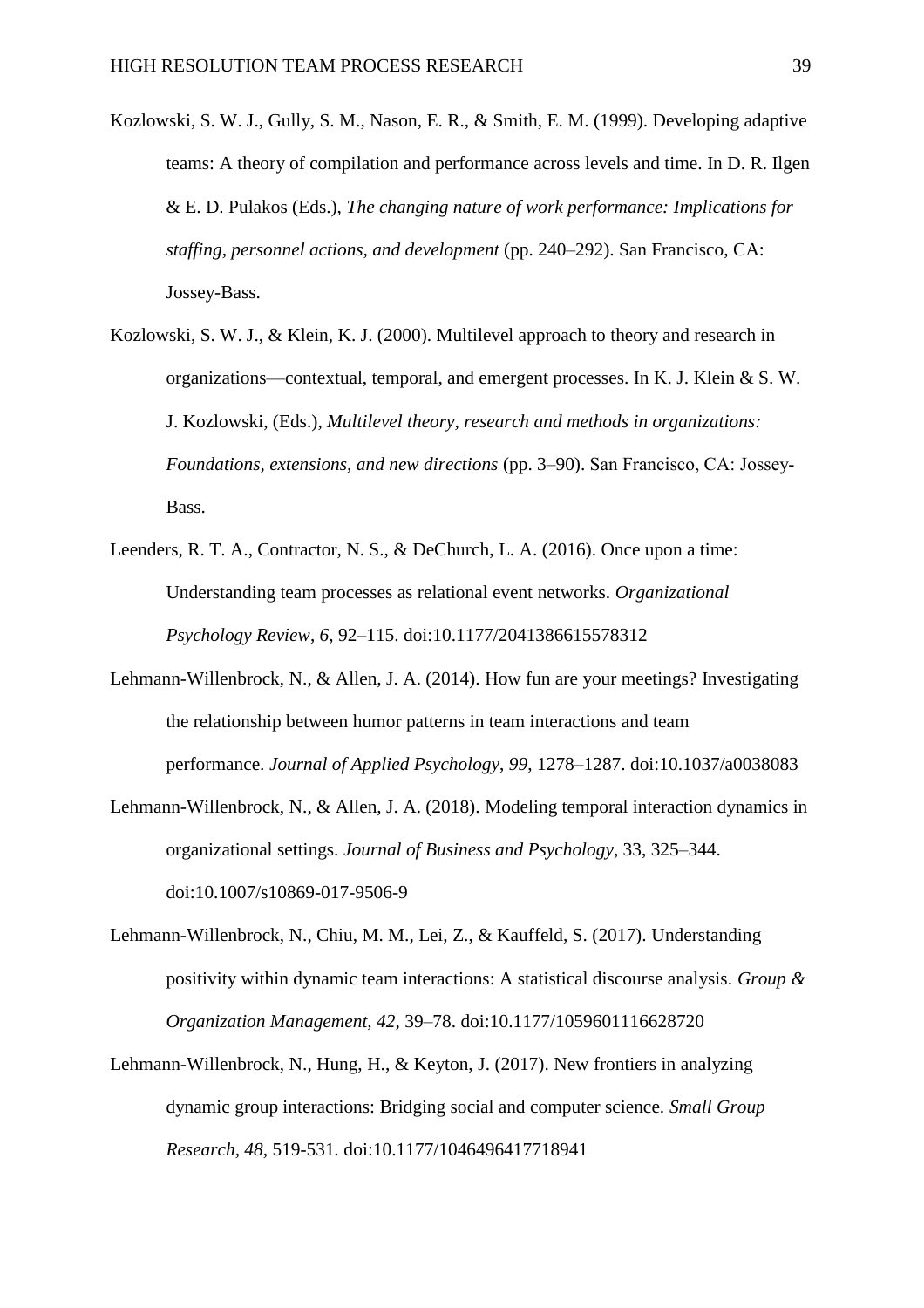- Lei, Z., Waller, M. J., Hagen, J., & Kaplan, S. (2016). Team adaptiveness in dynamic contexts: Contextualizing the roles of interaction patterns and in-process planning. *Group & Organization Management*, *41*, 491–525. doi:10.1177/1059601115615246
- LePine, J. A., Piccolo, R. F., Jackson, C. L., Mathieu, J. E., & Saul, J. R. (2008). A meta‐ analysis of teamwork processes: tests of a multidimensional model and relationships with team effectiveness criteria. *Personnel Psychology, 61*, 273–307. doi:10.1111/j.1744-6570.2008.00114.x
- Luciano, M. M., Mathieu, J. E., Park, S., & Tannenbaum, S. I. (2018). A fitting approach to construct and measurement alignment: The role of big data in advancing dynamic theories. *Organizational Research Methods, 21*, 592–632. doi:10.1177/1094428117728372
- Magnusson, M. S. (2000). Discovering hidden time patterns in behavior: T-patterns and their detection. *Behavior Research Methods, Instruments, & Computers, 32,* 93–110. doi:10.3758/bf03200792
- Manser, T., Howard, S. K., & Gaba, D. M. (2008). Adaptive coordination in cardiac anaesthesia: a study of situational changes in coordination patterns using a new observation system. *Ergonomics, 51*, 1153–1178. doi:10.1080/00140130801961919
- Marks, M. A., Mathieu, J. E., & Zaccaro, S. J. (2001). A temporally based framework and taxonomy of team processes. *Academy of Management Review, 26*, 356–376. doi:10.2307/259182
- Marlow, S. L., Lacerenza, C. N., Paoletti, J., Burke, C. S., & Salas, E. (2018). Does team communication represent a one-size-fits-all approach? A meta-analysis of team communication and performance. *Organizational Behavior and Human Decision Processes*, *144*, 145–170. doi:10.1016/j.obhdp.2017.08.001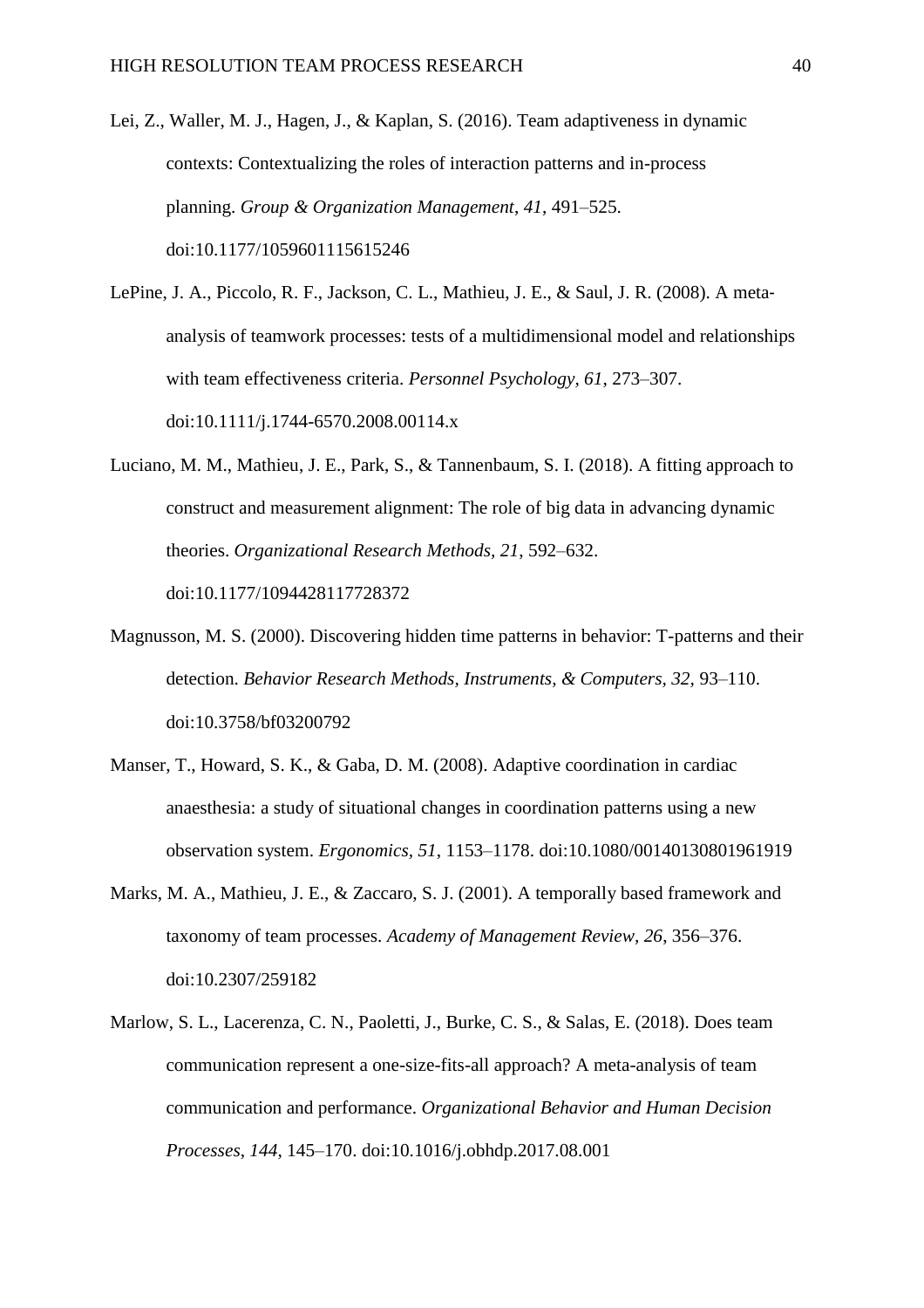- Mathieu, J. E., & Luciano, M. M. (2019). Multilevel emergence in work collectives. In S. E. Humphrey & J. M. LeBreton (Eds.), *The handbook of multilevel theory, measurement, and analysis* (pp. 163–186). Washington, DC, US: American Psychological Association.
- Mathieu, J., Maynard, M. T., Rapp, T., & Gilson, L. (2008). Team effectiveness 1997-2007: A review of recent advancements and a glimpse into the future. *Journal of management, 34*, 410–476. doi:10.1177/0149206308316061
- Maynard, M. T., Mathieu, J. E., Rapp, T. L., & Gilson, L. L. (2012). Something(s) old and something(s) new: Modeling drivers of global virtual team effectiveness*. Journal of Organizational Behavior*, 33, 342–365. doi:10.1002/job.1772
- McGrath, J. E., & Tschan, F. (2004). Dynamics in groups and teams. In M. Poole, A.H. Van de Ven (Eds), *Handbook of Organizational Change and Innovation* (pp. 50–72). Oxford: New York.
- Meinecke, A. L., Klonek, F. E., & Kauffeld, S. (2016). Using observational research methods to study voice and silence in organizations. *German Journal of Human Resource Management*, *30*, 195–224. doi:10.1177/2397002216649862
- Mitchell, T. R., & James, L. R. (2001). Building better theory: Time and the specification of when things happen. *Academy of Management Review*, 26: 530–547. doi:10.2307/3560240
- Paulsen, H. F. K., Klonek, F. E., Schneider, K., & Kauffeld, S. (2016). Group affective tone and team performance: A week-level study in project teams. *Frontiers in Communication*, 1, 7. doi: 10.3389/fcomm.2016.00007
- Pilny, A., Schecter, A., Poole, M. S., & Contractor, N. (2016). An illustration of the relational event model to analyze group interaction processes. *Group Dynamics: Theory, Research, and Practice, 20*, 181–195. doi:10.1037/gdn0000042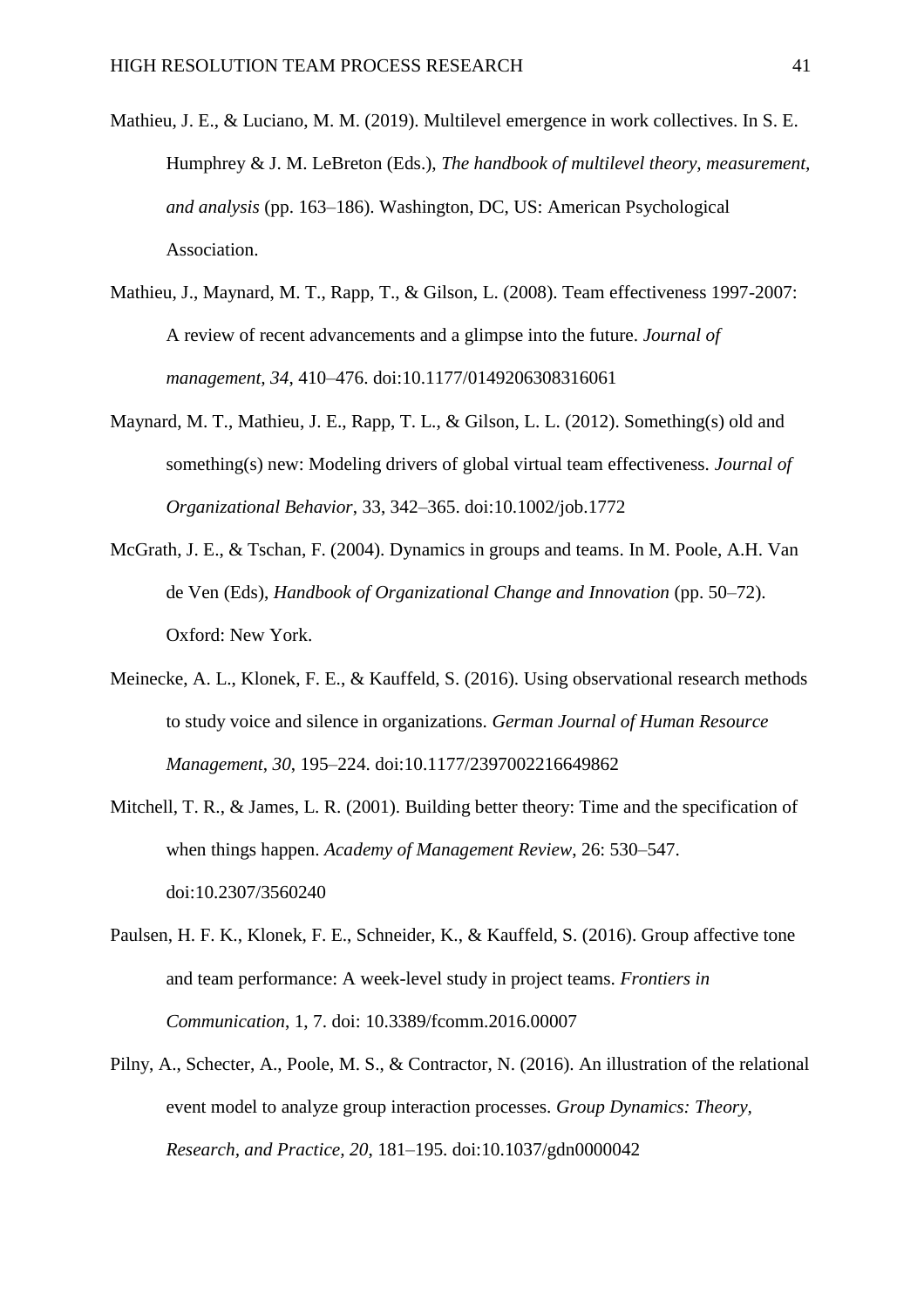- Quigley, N. R., Collins, C. G., Gibson, C. B., & Parker, S. K. (2018). Team performance archetypes: Toward a new conceptualization of team performance over time. *Group & Organization Management, 43*, 787–824. doi:10.1177/1046496415584973
- Quintane, E., Conaldi, G., Tonellato, M., & Lomi, A. (2014). Modeling relational events: A case study on an open source software project. *Organizational Research Methods*, *17*, 23–50. doi:10.1177/1094428113517007
- Riedl, C., & Woolley, A. W. (2017). Teams vs. crowds: A field test of the relative contribution of incentives, member ability, and emergent collaboration to crowd-based problem solving performance. *Academy of Management Discoveries*, *3*, 382–403.
- Roe, R. A., Gockel, C., & Meyer, B. (2012). Time and change in teams: Where we are and where we are moving. *European Journal of Work and Organizational Psychology*, *21*, 629–656. doi:10.1080/1359432X.2012.729821
- Rousseau, V., Aubé, C., & Savoie, A. (2006). Teamwork behaviors: A review and an integration of frameworks. *Small Group Research*, 37, 540–570. doi:10.1177/1046496406293125
- Saavedra, S., Hagerty, K., & Uzzi, B. (2011). Synchronicity, instant messaging, and performance among financial traders. *Proceedings of the National Academy of Sciences*, *108*, 5296–5301. doi: 10.1073/pnas.1018462108
- Salas, E., Cooke, N. J., & Rosen, M. A. (2008). On teams, teamwork, and team performance: Discoveries and developments. *Human factors*, *50*, 540–547. doi:10.1518/001872008X288457
- Santoro, J. M., Dixon, A. J., Chang, C. H., & Kozlowski, S. W. (2015). Measuring and monitoring the dynamics of team cohesion: methods, emerging tools, and advanced technologies. In *Team cohesion: Advances in psychological theory, methods and practice* (pp. 115–145). Emerald Group Publishing Limited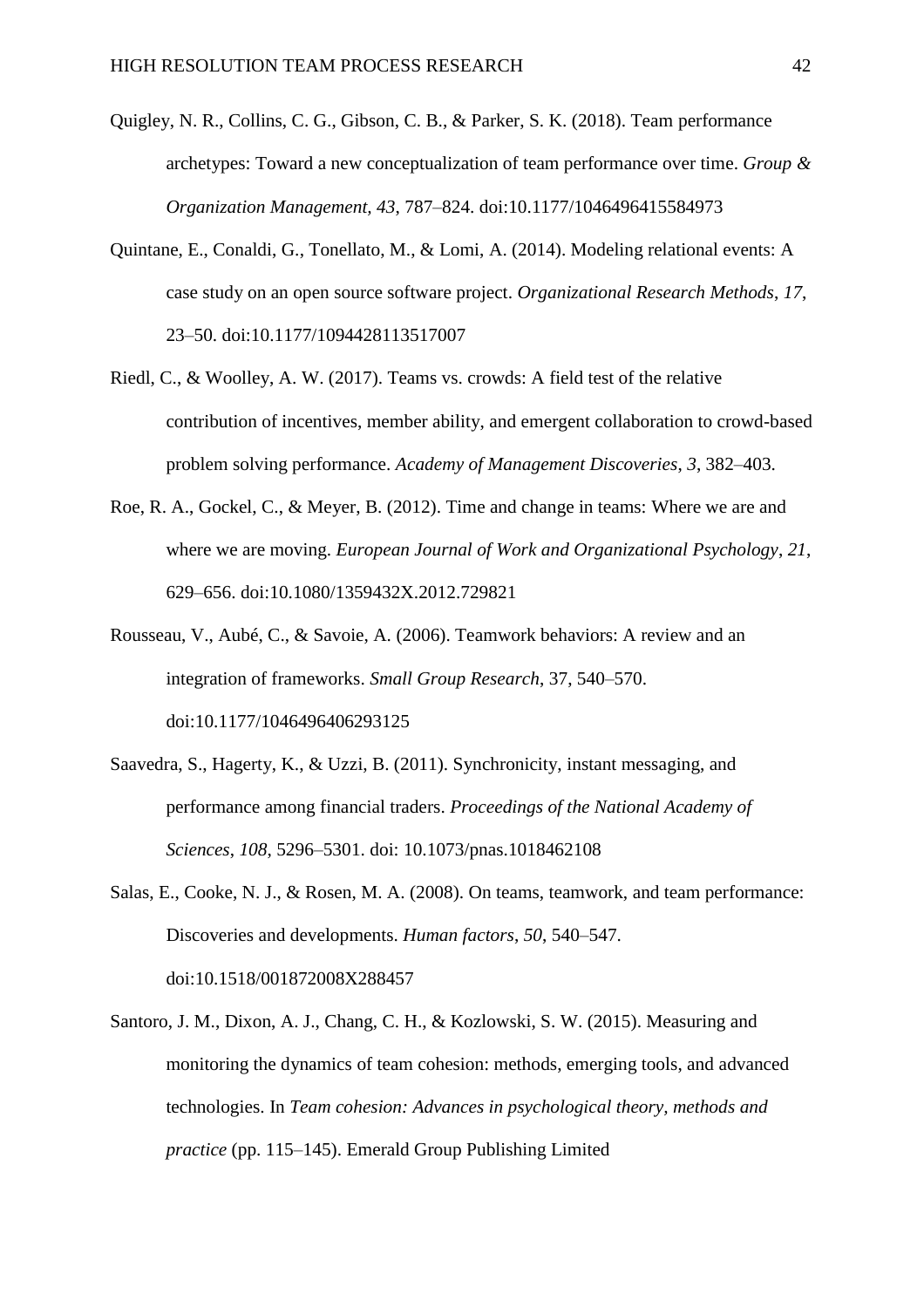- Schad, J., Lewis, M. W., Raisch, S., & Smith, W. K. (2016). Paradox research in management science: Looking back to move forward. *The Academy of Management Annals*, *10*, 5– 64. doi:10.1080/19416520.2016.1162422
- Schecter, A., Pilny, A., Leung, A., Poole, M. S., & Contractor, N. (2017). Step by step: Capturing the dynamics of work team process through relational event sequences. *Journal of Organizational Behavior,* 39, 1163–1181*.* doi:10.1002/job.2247
- Schmutz, J., Hoffmann, F., Heimberg, E., & Manser, T. (2015). Effective coordination in medical emergency teams: The moderating role of task type. *European Journal of Work and Organizational Psychology, 24*, 761–776. doi:10.1080/1359432X.2015.1018184

Schmutz, J. B., Lei, Z., Eppich, W. J., & Manser, T. (2018). Reflection in the heat of the moment: The role of in-action team reflexivity in health care emergency teams. *Journal of Organizational Behavior, 39,* 749–765. doi:10.1002/job.2299

- Short, J. C., McKenny, A. F., & Reid, S. W. (2018). More than words? Computer-aided text analysis in organizational behavior and psychology research. *Annual Review of Organizational Psychology and Organizational Behavior*, *5*, 415–435. doi:10.1146/annurev-orgpsych-032117-104622
- Stachowski, A. A., Kaplan, S. A., & Waller, M. J. (2009). The benefits of flexible team interaction during crises. *Journal of Applied Psychology, 94*, 1536–1543. doi:10.1037/a0016903
- Swaab, R. I., Schaerer, M., Anicich, E. M., Ronay, R., & Galinsky, A. D. (2014). The toomuch-talent effect: Team interdependence determines when more talent is too much or not enough. *Psychological Science*, *25*, 1581–1591.

Tiferes, J., & Bisantz, A. M. (2018). The impact of team characteristics and context on team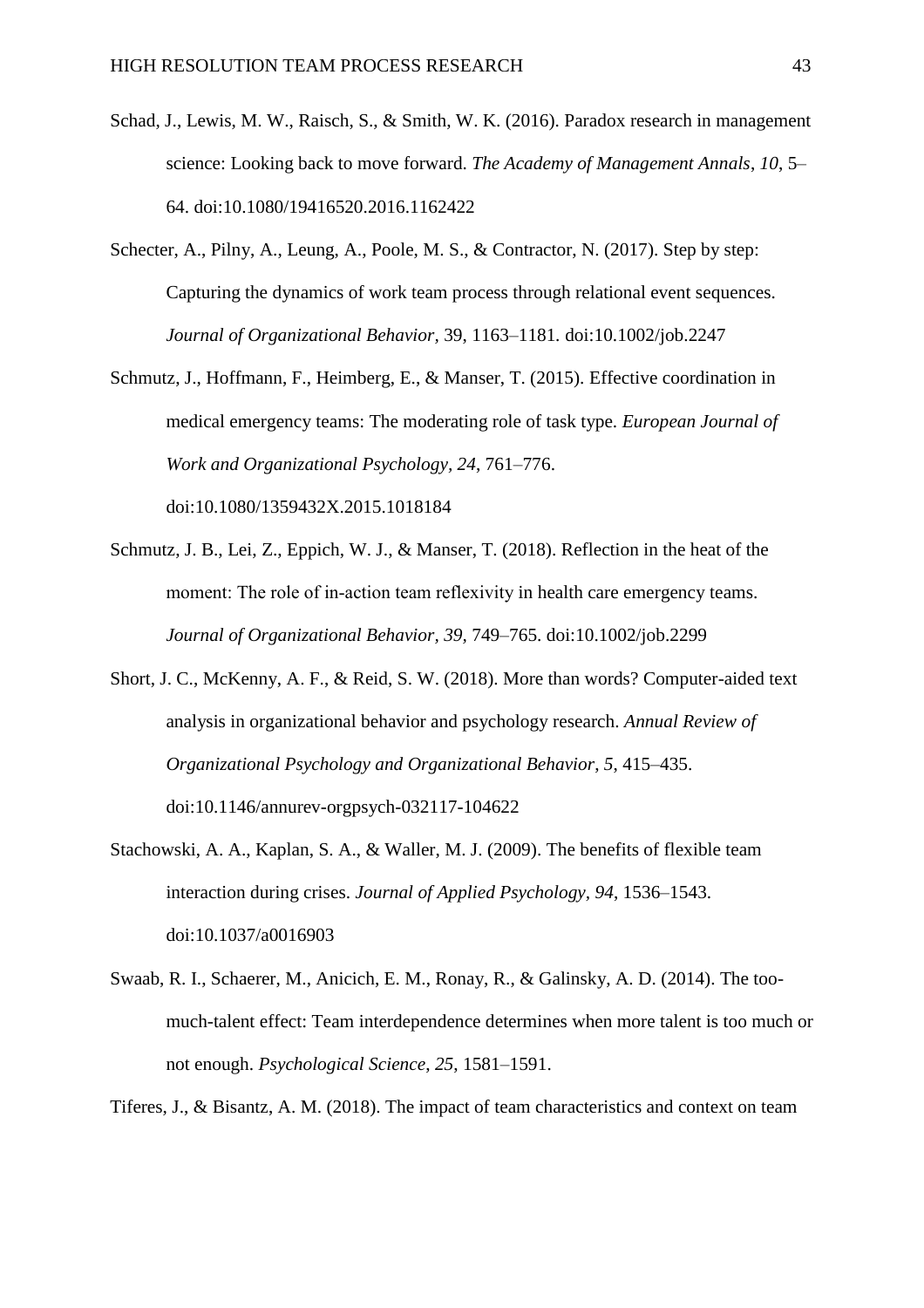communication: An integrative literature review. *Applied Ergonomics, 68*, 146–159. doi: 10.1016/j.apergo.2017.10.020

Tuckman, B. W., & Jensen, M. A. C. (1977). Stages of small-group development revisited. *Group & Organization Studies*, *2*, 419–427.

doi:10.1177/105960117700200404

- Uitdewilligen, S., & Waller, M. J. (2018). Information sharing and decision‐making in multidisciplinary crisis management teams. *Journal of Organizational Behavior, 39*, 731–748. doi:10.1002/job.2301
- van Maanen, J., Sørensen, J. B., & Mitchell, T. R. (2007). The interplay between theory and method. *Academy of Management Review*, 32, 1145-1154. doi: 10.5465/amr.2007.26586080
- Vantilborgh, T., Hofmans, J., & Judge, T. A. (2018). The time has come to study dynamics at work. *Journal of Organizational Behavior*, *39*, 1045–1049. doi:10.1002/job.2327
- Wageman, R., Gardner, H., & Mortensen, M. (2012). The changing ecology of teams: New directions for teams research. *Journal of Organizational Behavior, 33*, 301–315. doi:10.1002/job.1775
- Waller, M. J. (1999). The timing of adaptive group responses to nonroutine events. *Academy of Management Journal, 42*, 127–137. doi:10.1016/j.jm.2003.07.001
- Waller, M. J., Gupta, N., & Giambatista, R. C. (2004). Effects of adaptive behaviors and shared mental models on control crew performance. *Management Science, 50*, 1534– 1544. doi:10.1287/mnsc.1040.0210
- Waller, M. J., & Kaplan, S. A. (2018). Systematic behavioral observation for emergent team phenomena: Key considerations for quantitative video-based approaches. *Organizational Research Methods, 21*, 500–515. doi:10.1177/1094428116647785

Wang, L., Doucet, L., Waller, M., Sanders, K., & Phillips, S. (2016). A laughing matter: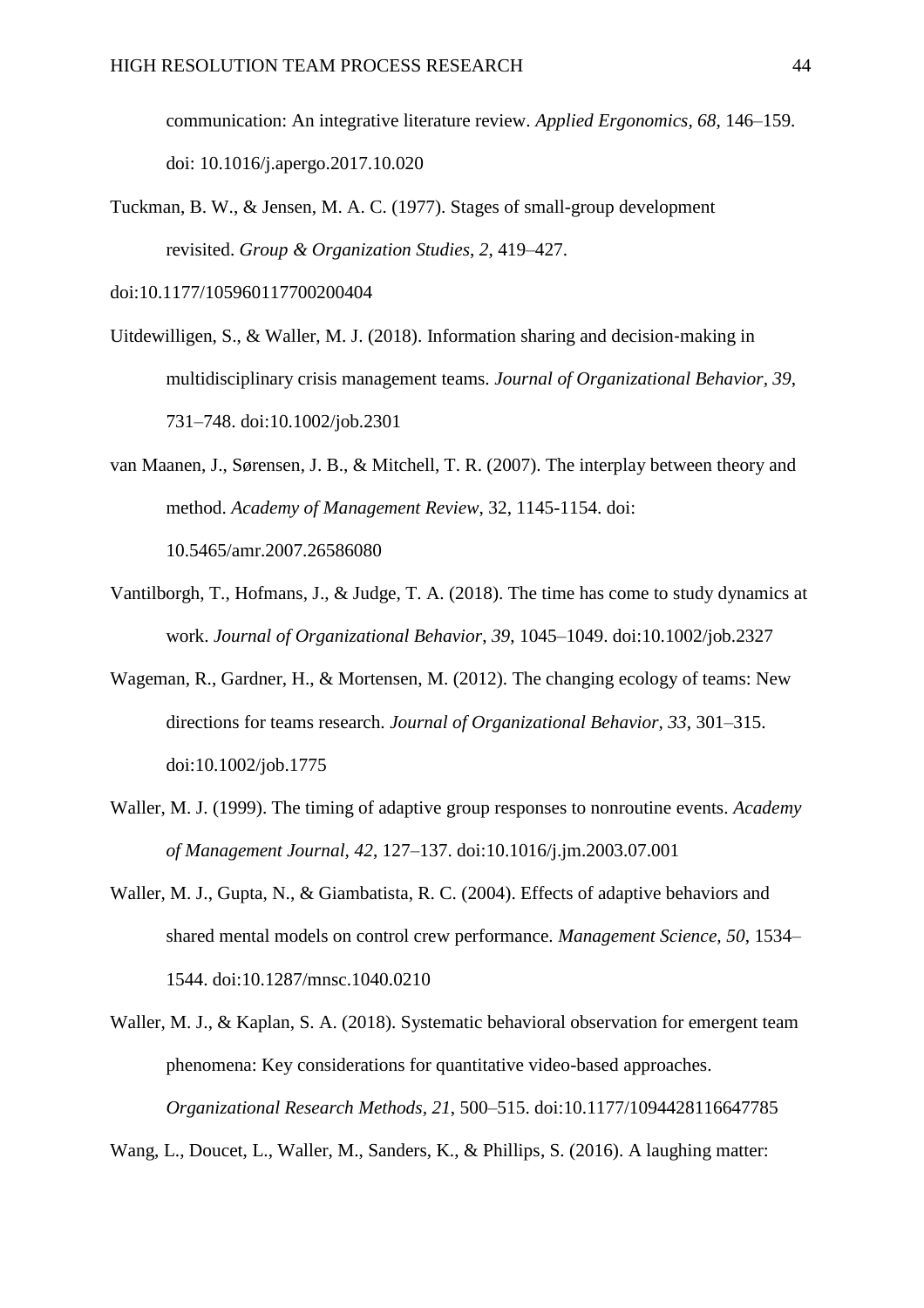Patterns of laughter and the effectiveness of working dyads. *Organization Science, 27*, 1142–1160. doi:10.1287/orsc.2016.1082

- Wundersitz, D. W., Josman, C., Gupta, R., Netto, K. J., Gastin, P. B., & Robertson, S. (2015). Classification of team sport activities using a single wearable tracking device*. Journal of biomechanics, 48*, 3975–3981. doi:10.1016/j.jbiomech.2015.09.015
- Zijlstra, F. R., Waller, M. J., & Phillips, S. I. (2012). Setting the tone: Early interaction patterns in swift-starting teams as a predictor of effectiveness. *European Journal of Work and Organizational Psychology*, 21, 749–777. doi:10.1080/1359432X.2012.690399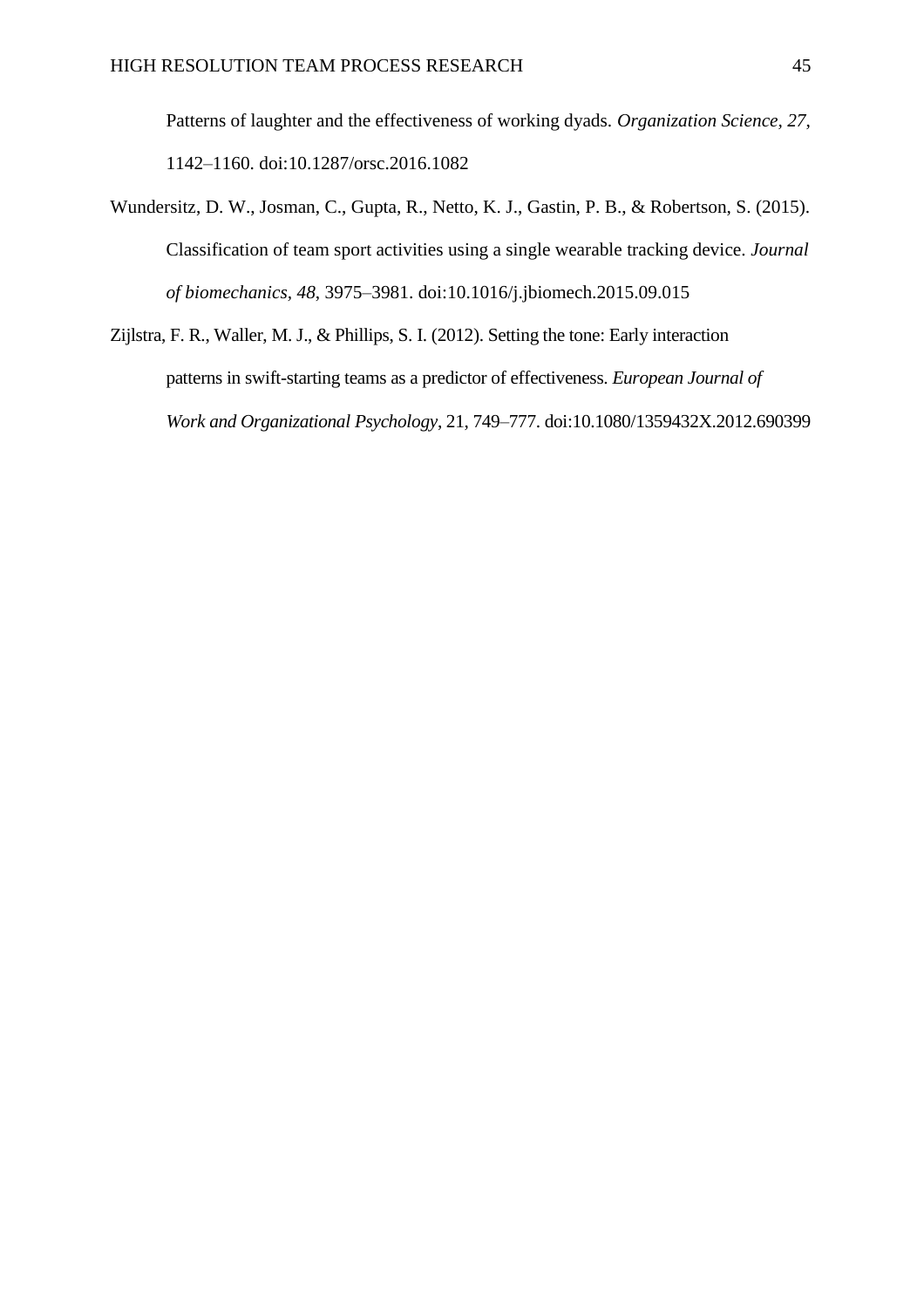## HIGH RESOLUTION TEAM PROCESS RESEARCH 46

## Table 1

## *Illustrative field studies using high resolution methods*

| Illustrative<br>study        | Temporal<br>theory | Focal team<br>phenomenon                                                          | Operationalization<br>of phenomenon<br>time span <sup>1</sup> | Number of<br>repeated<br>measures <sup>2</sup> | Indicator of<br>temporal<br>resolution $3$ | High<br>resolution<br>method            | Industry           | Context                                           | Team<br>sample <sup>4</sup> | Context for<br>sampling of<br>processes               |
|------------------------------|--------------------|-----------------------------------------------------------------------------------|---------------------------------------------------------------|------------------------------------------------|--------------------------------------------|-----------------------------------------|--------------------|---------------------------------------------------|-----------------------------|-------------------------------------------------------|
| Kolbe et al.<br>(2014)       | Episodic           | Team<br>coordination                                                              | $21.5 \text{ min}$                                            | $N_t = 387$<br>observations<br>[per operation] | Minute<br>$(f_{min} = 18)$                 | Video                                   | Healthcare         | Medical teams<br>(action teams)                   | $N_k = 28$                  | Anesthesia<br>induction                               |
| Lei et al.<br>(2016)         | Episodic           | Interaction<br>patterns                                                           | 70.72 min.                                                    | $N_t = 462$<br>observations<br>[per team]      | Minute<br>$(f_{min} = 6.5)$                | Video                                   | Aviation           | Airline flight<br>crews<br>(action teams)         | $N_k = 11$                  | Cockpit flight<br>(Multi-<br>episodes,<br>simulation) |
| Schecter et<br>al. (2017)    | Episodic           | Communicati<br>on<br>mechanisms                                                   | $60 \text{ min}$ .                                            | $N_t = 651$<br>observations<br>[per team]      | Minute<br>$(f_{min} = 10.8)$               | Chat-data                               | Military           | NATO officers<br>(action teams/<br>virtual teams) | $N_k = 55$                  | Strategy<br>(simulation)                              |
| Stachowski,<br>et al. (2009) | Episodic           | Interaction<br>patterns                                                           | $15 \text{ min.}$                                             | $N_t = 35$<br>observations<br>[per team]       | Minute<br>$(f_{min} = 2.3)$                | Video                                   | Energy             | Nuclear power<br>plant crews<br>(action teams)    | $N_k = 14$                  | Crisis<br>management<br>(high-fidelity<br>simulation) |
| Riedl &<br>Wooley<br>(2017)  | Develop.           | Burstiness (of 10 days)<br>activities),<br>Communicati<br>on (info.<br>diversity) |                                                               | $N_t = 33.5$<br>observations<br>[per team]     | Day<br>$(f_{day} = 3.3)$                   | Electronic<br>logs (online<br>platform) | Crowd-<br>sourcing | Software<br>programing<br>(virtual teams)         | $N_k = 52$                  | 10-day online<br>competition                          |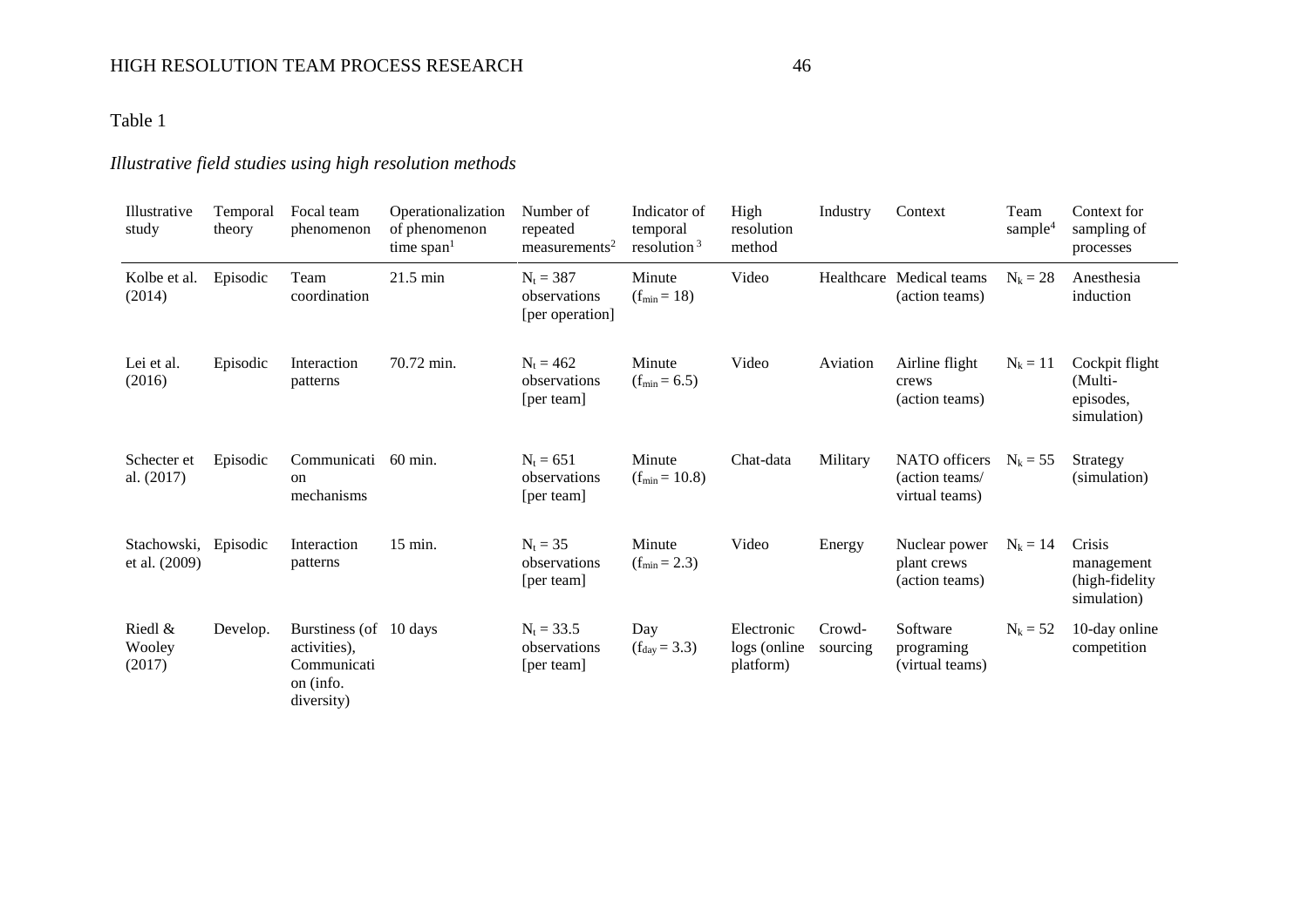### HIGH RESOLUTION TEAM PROCESS RESEARCH 47

| Kim et al.<br>$(2012)*$     | Develop.                    | Team<br>coordination          | 7 days                  | $N_t = 7$<br>observations/<br>[per team]    | Week<br>$(f_{\text{week}}=7)$   | Sociometric<br>badges         | g                              | Engineerin Multicultural<br>engineering<br>teams | $N_k = 1$  | Life-cycle of<br>designing/<br>building a<br>machine                                       |
|-----------------------------|-----------------------------|-------------------------------|-------------------------|---------------------------------------------|---------------------------------|-------------------------------|--------------------------------|--------------------------------------------------|------------|--------------------------------------------------------------------------------------------|
| Grijalva et<br>al. (2019)   | Develop.                    | Team<br>coordination          | $\sim$ 6 months         | $N_t = 82$<br>observations<br>[per team]    | Week<br>$(f_{week} = 3.6)$      | Archival<br>data<br>(website) | <b>Sports</b>                  | <b>Basketball</b><br>(sport/action)<br>teams)    | $N_k = 30$ | Multiple games<br>per team (one<br>season)                                                 |
| Stuart &<br>Moore<br>(2017) | Develop.                    | Team<br>adaptive<br>processes | 24 months               | $N_t = -416$<br>observations<br>[per team]  | Week<br>$(f_{\text{week}} = 4)$ | Archival<br>data<br>(website) | <b>Sports</b>                  | Ice-hockey<br>(sport/action)<br>teams)           | $N_k = 30$ | Multiple games<br>per team (two<br>seasons)                                                |
| Paletz et al.<br>(2016)     | Episodic<br>and<br>Develop. | Conflict<br>management        | 11.42 hours;<br>90 days | $N_t = 6,168$<br>observations<br>[per team] | Minute $(f_{min} =$<br>8.9      | Video                         | Aeronauti<br>cs Science y Team | Multidisciplinar $N_k = 2$<br>(extreme teams)    |            | Informal, task-<br>relevant<br>conversations<br>during Mars<br>trip (Multiple<br>episodes) |

*Notes.* <sup>1</sup>Operationalization of the phenomenon's time span: Most researchers used the length of a performance episode within the work context of the teams, such as length of sports game, length of surgical operations, flight simulation etc.; when applicable, we calculated the average.  ${}^{2}N_{t}$  = Number of repeated measurements that were captured within the time span that was selected to observe the whole phenomenon.<sup>3</sup>To estimate measurement resolution, we divided N<sub>t</sub> by the time in column four. f<sub>min</sub>/f<sub>hour</sub>/f<sub>day</sub>/f<sub>week</sub>= sampling rate indicating how many measurements were collected per time minute/hour/day/week etc.; we selected time scales so that measurement resolution was > 1 per time-unit (seconds, minutes etc.). For example, f<sub>week</sub> = 3.15 (i.e., collection of 3.15 measurements per week, cf., Grijalva et al., 2019) could capture changes occurring within a week. However,  $f_{week} = 3.15$  would not allow to capture changes occurring in a day as  $f_{day} = 0.45$  is smaller than 1.<sup>4</sup> N<sub>k</sub> = number of teams; \*We refer to the second study presented in this paper.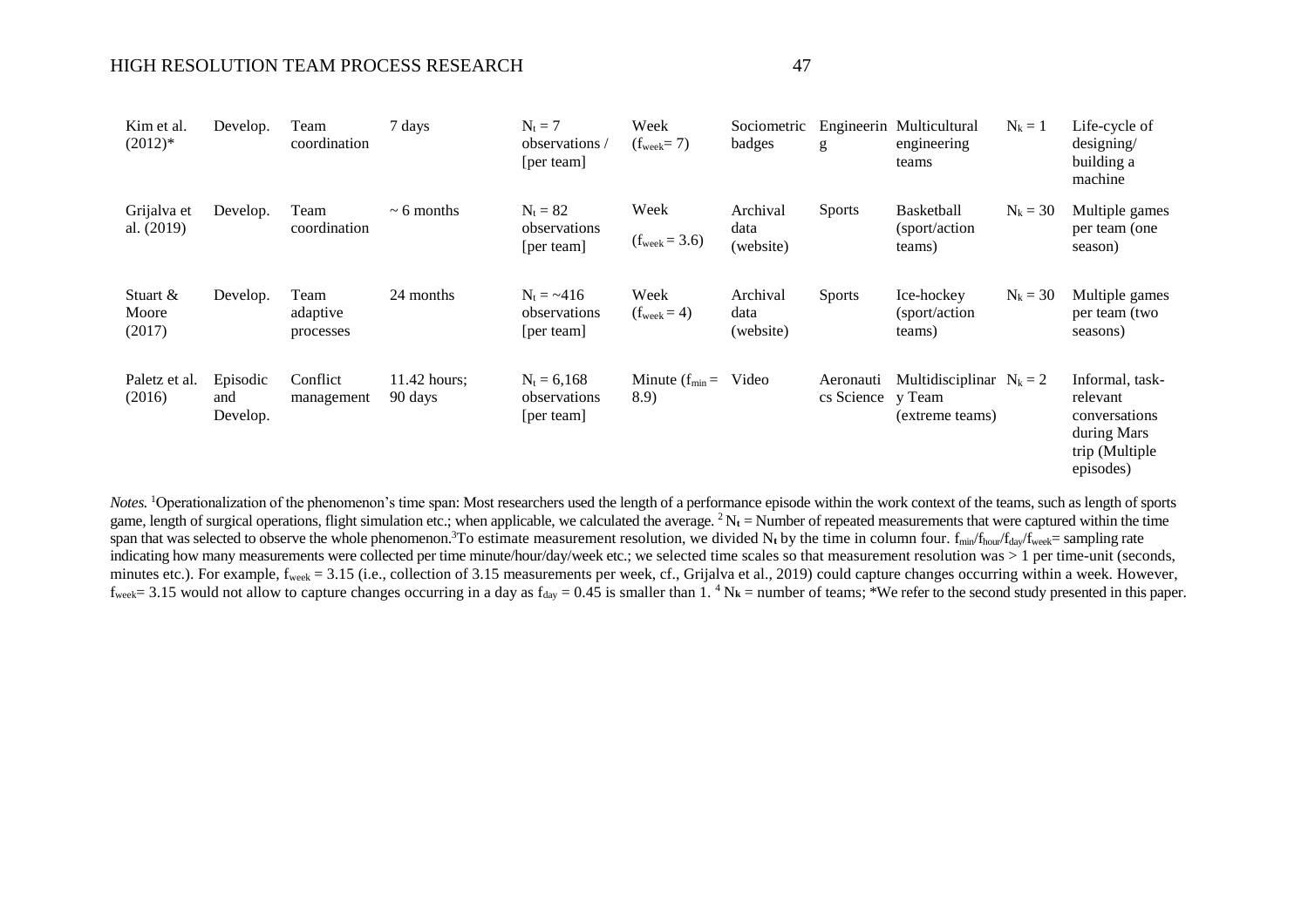## Table 2

*Example phenomena of increasing time spans and their alignment with various high resolution methods*

| <b>Temporal</b><br>theory | <b>Example</b><br>phenomenon                        | <b>Phenomenon</b><br>time span<br>(whole) <sup>a</sup> | <b>Clock time measurement</b><br>(When should the 'parts'<br>be measured) | Possible high resolution methods to collect<br>data                                                                                         |
|---------------------------|-----------------------------------------------------|--------------------------------------------------------|---------------------------------------------------------------------------|---------------------------------------------------------------------------------------------------------------------------------------------|
| Episodic                  | Emotional<br>mimicry<br>Emotional<br>contagion      | Within 1 Second*<br>Seconds to<br>Minutes**            | Milliseconds<br><b>Seconds or Minutes</b>                                 | Physiological measures (heart rate,<br>neuroscience)<br>Video-data, instant messaging, socio-metric<br>badges                               |
|                           | Team negative<br>affect<br>Team negative<br>climate | Weeks to<br>Months***                                  | Hours<br>Days<br>Weeks                                                    | Electronic activities in virtual teams or crowd-<br>sourcing competitions<br>Written communication (e.g., e-mails)                          |
| Developmental             | Collective<br>burnout                               | Over multiple<br>Years****                             | <b>Months</b><br>Years                                                    | Archival records (e.g., NBA sports records of<br>multiple games)<br>Historical team records, yearly performance<br>measures from HR records |

Note. <sup>a</sup> Phenomenon time span was estimated based on the available literature (see references below) and represent 'best guesses' of relevant time spans under which these phenomena most likely unfold: \* Dimberg, & Thunberg (1998), \*\* Barsade, (2002), \*\*\* Paulsen et al. (2016), \*\*\*\* González-Morales, Peiró, Rodríguez, & Bliese, (2012).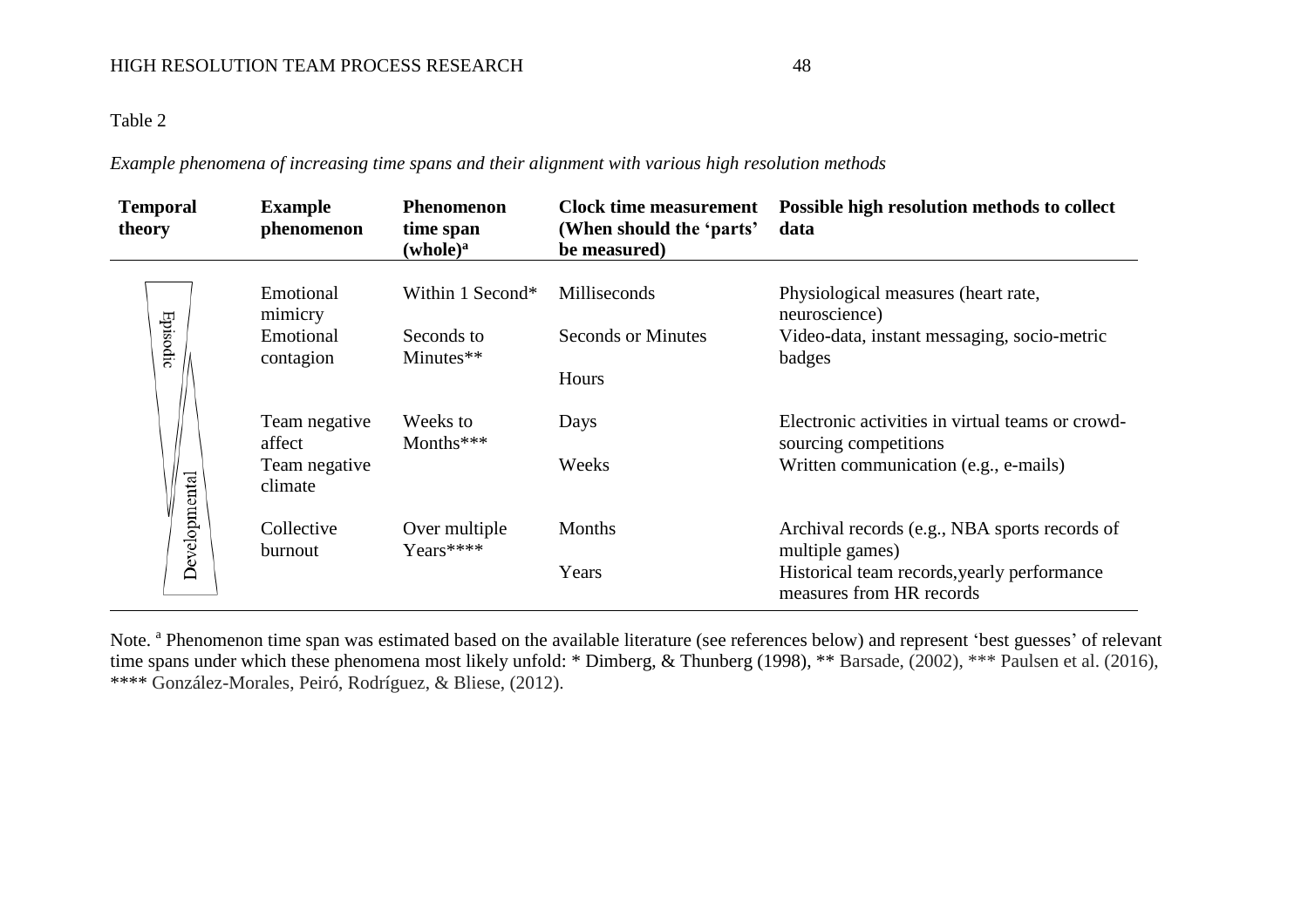## Table 3

| Approach                                                                                                                                                                                                                                                  | <b>Treatment</b><br>of process                                                                                                                                                                               | <b>Research questions</b>                                                                                                                                                                                                                                                                                                                                                                                                                                                                                                                                                                                                                                                                                                                                                                                                                                                                                                                      |
|-----------------------------------------------------------------------------------------------------------------------------------------------------------------------------------------------------------------------------------------------------------|--------------------------------------------------------------------------------------------------------------------------------------------------------------------------------------------------------------|------------------------------------------------------------------------------------------------------------------------------------------------------------------------------------------------------------------------------------------------------------------------------------------------------------------------------------------------------------------------------------------------------------------------------------------------------------------------------------------------------------------------------------------------------------------------------------------------------------------------------------------------------------------------------------------------------------------------------------------------------------------------------------------------------------------------------------------------------------------------------------------------------------------------------------------------|
| <b>Static</b><br>(LePine et al., 2008)<br>Core assumption:<br>"Teams differ with<br>respect to their<br>processes which<br>affect their<br>effectiveness."                                                                                                | Variations of<br>$\bullet$<br>variables<br>between<br>$\bullet$<br>teams<br>٠                                                                                                                                | Do differences between teams in the amount of teamwork<br>behavior explain team performance?<br>Do teams with different levels of coordination behavior show<br>differences in team effectiveness? (Schmutz et al., 2015)<br>Do teams that exhibit more planning behavior also show<br>higher team productivity? (Kauffeld & Lehmann-Willenbrock,<br>2012)                                                                                                                                                                                                                                                                                                                                                                                                                                                                                                                                                                                     |
| <b>Multiphase or</b><br>socio-technical <sup>1,2</sup><br>(e.g., Gersick, 1988;<br>Marks et al., 2001;<br>Rousseau et al, 2006)<br>Core assumption:<br>"Teams must execute<br>different processes at<br>different times,<br>depending on task<br>demands" | Temporal<br>$\bullet$<br>variations of<br>one time<br>٠<br>variable (or<br>one dynamic<br>$\bullet$<br>task feature)<br>and one team<br>process<br>٠<br>variable over<br>time<br>٠<br>$\bullet$<br>$\bullet$ | How do dynamic changes in task conditions affect the level of<br>teamwork behaviors?<br>Does in-action team reflexivity increase over the phases of a<br>team performance episode? (Schmutz et al., 2018)<br>How do support team leadership behaviors differently<br>stimulate team member voice in action versus transition<br>phases? (Farh & Chen, 2018)<br>How do adaptive crew behaviors (e.g., collecting information<br>and task distribution) vary with changes in dynamic task<br>demands (routine vs. non-routine situations)?<br>Do crisis management teams spend more/less time in different<br>team phases (i.e., structuring, information-sharing, decision-<br>making) (Uitdewilligen & Waller, 2018)?<br>How does teamwork change from routine to non-routine<br>phases? (David & Schragen, 2018)<br>How is team coordination in online teams affected by different<br>levels of task interdependence? (Riedl & Woolley, 2017) |
| Process dynamics <sup>1</sup><br>(e.g., McGrath &<br>Tschan, 2004; Pilny<br>et al., 2016)<br>Core assumption:<br>"Team processes can<br>be characterized by<br>systematic<br>interaction patterns"                                                        | Temporal<br>variations of<br>at least two<br>team variables<br>over time<br>$\bullet$<br>٠<br>٠                                                                                                              | How does the occurrence of one teamwork behavior (e.g.,<br>workload sharing) affect another behavior (e.g., conflict) over<br>time (within a single performance but also as the team<br>develops)?<br>How do effective versus ineffective teams differ in their<br>temporally patterned team interactions (Stachowski et al.,<br>2009)?<br>Do teams during a surgical operation show systematic<br>sequential behavior patterns? (Kolbe et al., 2014)<br>How do temporal variations in team coordination affect<br>temporal variations in team performance? How do team-<br>member traits emerge and damage team coordination as the<br>team develops (Grijalva et al., 2019)?                                                                                                                                                                                                                                                                 |

## *Three approaches for using high resolution methods*

Note:  $\frac{1}{2}$ Applicable to team episodic and team development model,  $\frac{2}{2}$ predominantly used with episodic models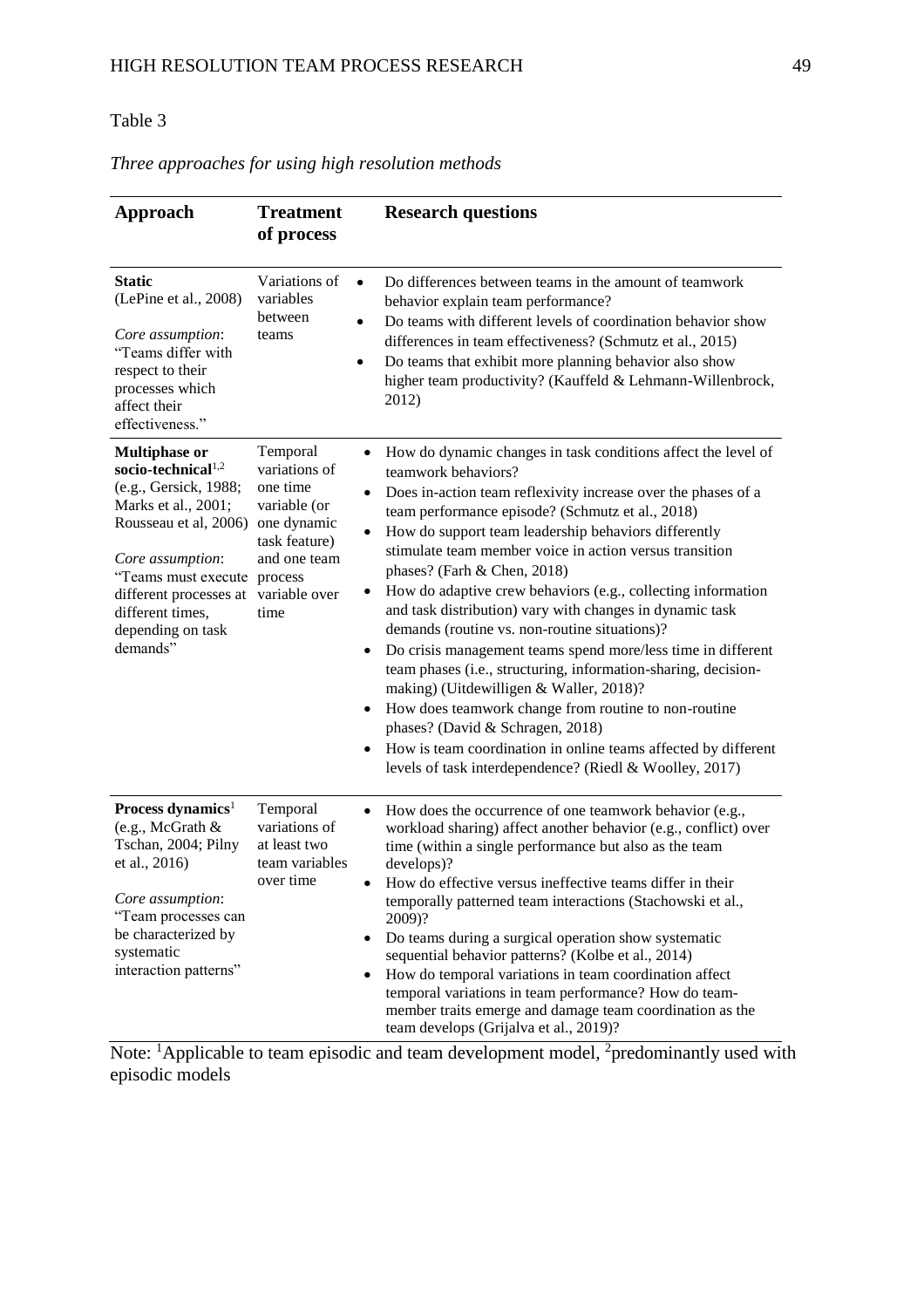## Table 4

| <b>Step</b>                                          | Key questions to be<br>addressed                                                                                                                                                                 | Suggestions and guidelines in answering key questions,<br>exemplary answers, and further resources of help                                                                                                                                                                                                                                                                                                                                                                                                                                                                                                                                                                                                                                                                                                                                                                                                                                                         |
|------------------------------------------------------|--------------------------------------------------------------------------------------------------------------------------------------------------------------------------------------------------|--------------------------------------------------------------------------------------------------------------------------------------------------------------------------------------------------------------------------------------------------------------------------------------------------------------------------------------------------------------------------------------------------------------------------------------------------------------------------------------------------------------------------------------------------------------------------------------------------------------------------------------------------------------------------------------------------------------------------------------------------------------------------------------------------------------------------------------------------------------------------------------------------------------------------------------------------------------------|
| (1)<br>Identification<br>of<br>research<br>questions | How is knowledge<br>about team dynamics<br>under-developed or<br>incomplete?                                                                                                                     | See Table 3 for possible research questions<br>Example for a potential research question: "How do effective<br>versus ineffective teams differ in their temporal coordination<br>patterns?"                                                                                                                                                                                                                                                                                                                                                                                                                                                                                                                                                                                                                                                                                                                                                                        |
|                                                      | What is the time span<br>of the "whole"<br>phenomenon? How<br>should the team<br>phenomenon be<br>measured?<br>What temporal<br>theory is most<br>relevant? When<br>should measures be<br>taken? | See Table 2 for a phenomenon's time span<br>Example for operationalizing phenomenon's time spans: "For<br>surgical teams, coordination behavior (assisting others,<br>monitoring the patient) unfolds and changes during a single<br>operation. An operation takes about 30 minutes."<br>Example for how to measure: "The researchers consider<br>٠<br>coding coordination behaviors that occur during a single<br>performance episode (i.e., an operation)."<br>See Table 2 for levels of temporal theory<br>Example: "Since teams are observed within a surgical episode<br>for which performance is available, the researchers take an<br>episodic theory lens and use the operation as a way to<br>operationalize the performance episodes."<br>Further resources: Understanding the role of time (Vantilborgh,<br>Hofmans, Judge, 2018), multi-level theory (Klein & Kozlowski,<br>2000), time episodic models (Ishak & Ballard, 2012; Marks et al.,<br>2000) |
| $(2)$ Data<br>Collection &<br>Management             | What are relevant<br>time interval(s) for<br>collecting the "parts"<br>of the "whole"<br>phenomenon?                                                                                             | See Table 1, column indicators of temporal resolution, for<br>examples of time intervals<br>Example: "The literature in Table 1 indicates that dynamic<br>$\bullet$<br>coordination should be measured multiple times per minute.<br>The researchers consider to time-sample the phenomenon by<br>tallying team coordination behaviors in 10-sec intervals."<br>Further resources: What, when, and how to measure some team<br>phenomena see Delice, Rousseau, & Feitosa (2019)                                                                                                                                                                                                                                                                                                                                                                                                                                                                                    |
|                                                      | How will high<br>resolution data be<br>collected (e.g., audio,<br>video-, chat<br>logs/transcripts,<br>archival data,<br>wearables)?                                                             | When you know the phenomenon's time span, use Table 2 to<br>select a high resolution approach that fits best:<br>Example: "With a relatively short time span of the team<br>$\bullet$<br>coordination phenomenon, the researchers decide to access an<br>archive of video-recorded surgical operations."<br>Further resources for handling data from different high resolution<br>approaches:<br>Key considerations for collecting video-recordings of teams, see<br>Waller & Kaplan (2018)<br>For examples of collecting data using live observation, see Farh &<br>Chen (2018), Liu et al. (2019)                                                                                                                                                                                                                                                                                                                                                                |

## *"How to" guide for adopting high resolution methods*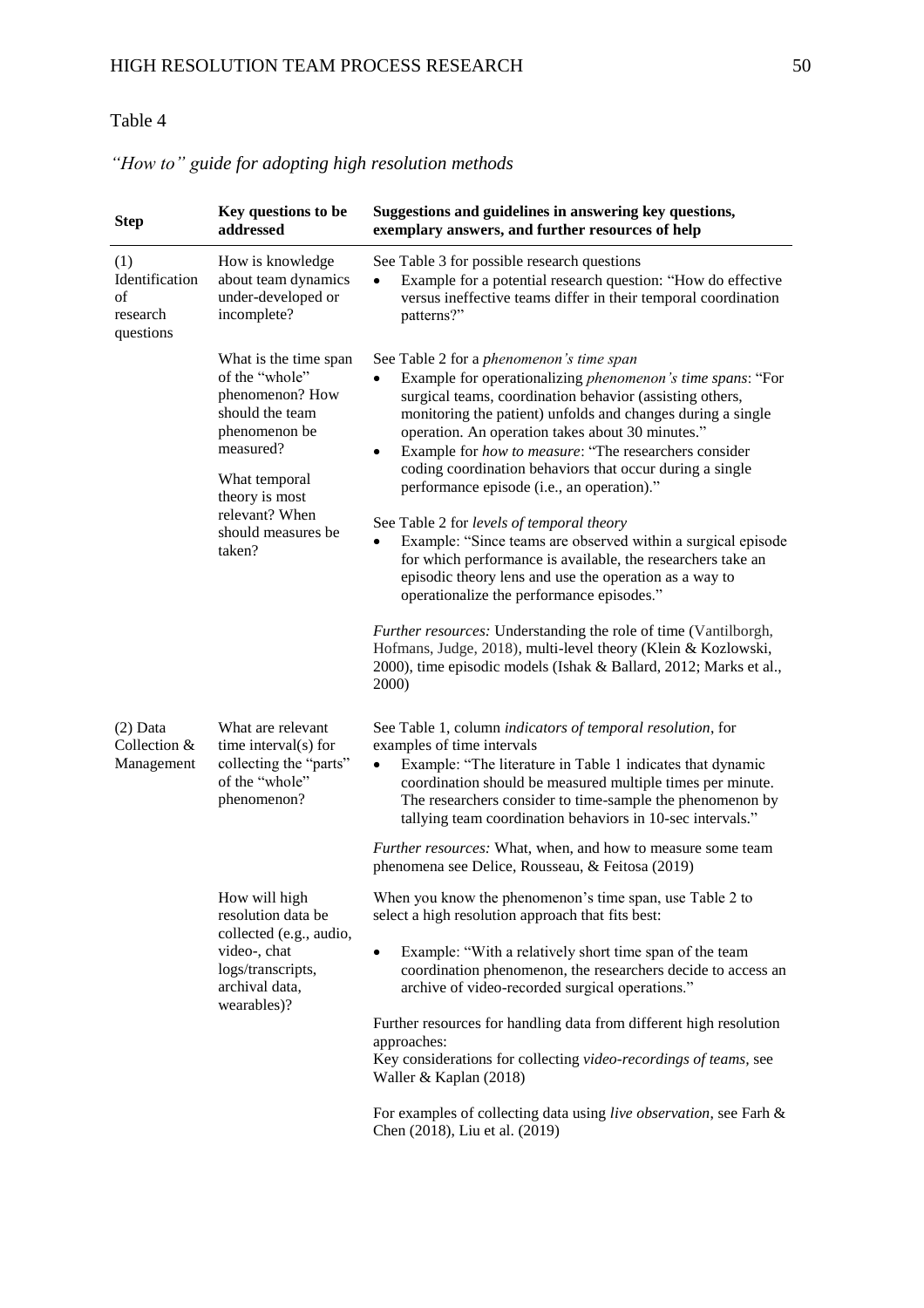For collecting *team lexical/text data*, see Driskell et al. (2017), Riedl & Wooley (2017)

For tutorials on accessing and processing *big data on team dynamics* (e.g., sports archives, email corpuses, computer games) see Braun et al. (2018). Online archives: [www.basketball](http://www.basketball-reference.com/)[reference.com;](http://www.basketball-reference.com/) [www.nhl.com;](http://www.nhl.com/) [https://developer.riotgames.com](https://developer.riotgames.com/) ; <https://x-culture.org/for-researchers/data/>

For demonstrative case studies and guidelines using *sociometric sensors/wearables*, see Chaffin et al. (2017), Kim et al. (2012), Santaro et al. (2015)

For helpful suggestions on aligning *dynamic team constructs* with *non-traditional measurements*, see Luciano et al. (2018)

How will "raw data" be transformed into a dynamic measure of the phenomenon?

Depending on how "raw data" is collected, there are different ways to transform (or re-code) *raw data* into (repeated) measures of *team phenomena.* Further resources:

When transforming video team data/live observations, researchers can use *manual team coding schemes*: For an overview of 24 coding instruments (to assess group processes, conflict, coordination, team cognition etc.), see Brauner et al. (2018); for software support in transforming video-recordings: Klonek, Meinecke, Hay & Parker (2019); Lehmann-Willenbrock & Allen (2018).

Free software tools for coding video/audio data: [https://cat.ctwd.com.au](https://cat.ctwd.com.au/index.html)

For examples how to transform *archival* sport team data into "team phenomena", see Halevy et al. (2012)

For examples/overviews how to transform electronic data from *online teams*, see Riedl & Wooley (2017), Gibson (2018)

For overviews/tutorials how to use *automatic text analytic approaches* to transform text into team constructs*,* see Banks et al. (2018), Bonito & Keyton (2018), Short et al. (2018), Gonzales et al. (2010).

Available Tools for "Computer-Aided Text Analysis": <http://www.amckenny.com/CATScanner/> <http://liwc.wpengine.com/>

For construct validity of data from wearables with surveys (in lab and field contexts), see Chaffin et al. (2017)

 Example: "The researchers code the videos with Co-Act (a validated scheme that captures team coordination). Furthermore, they use free software-support which allows them to time-log the on- and offset times of coordination activities."

Demos / tutorials:

(3) Data Analysis Can we detect temporal patterns? How to determine if

When using *categorical measures*: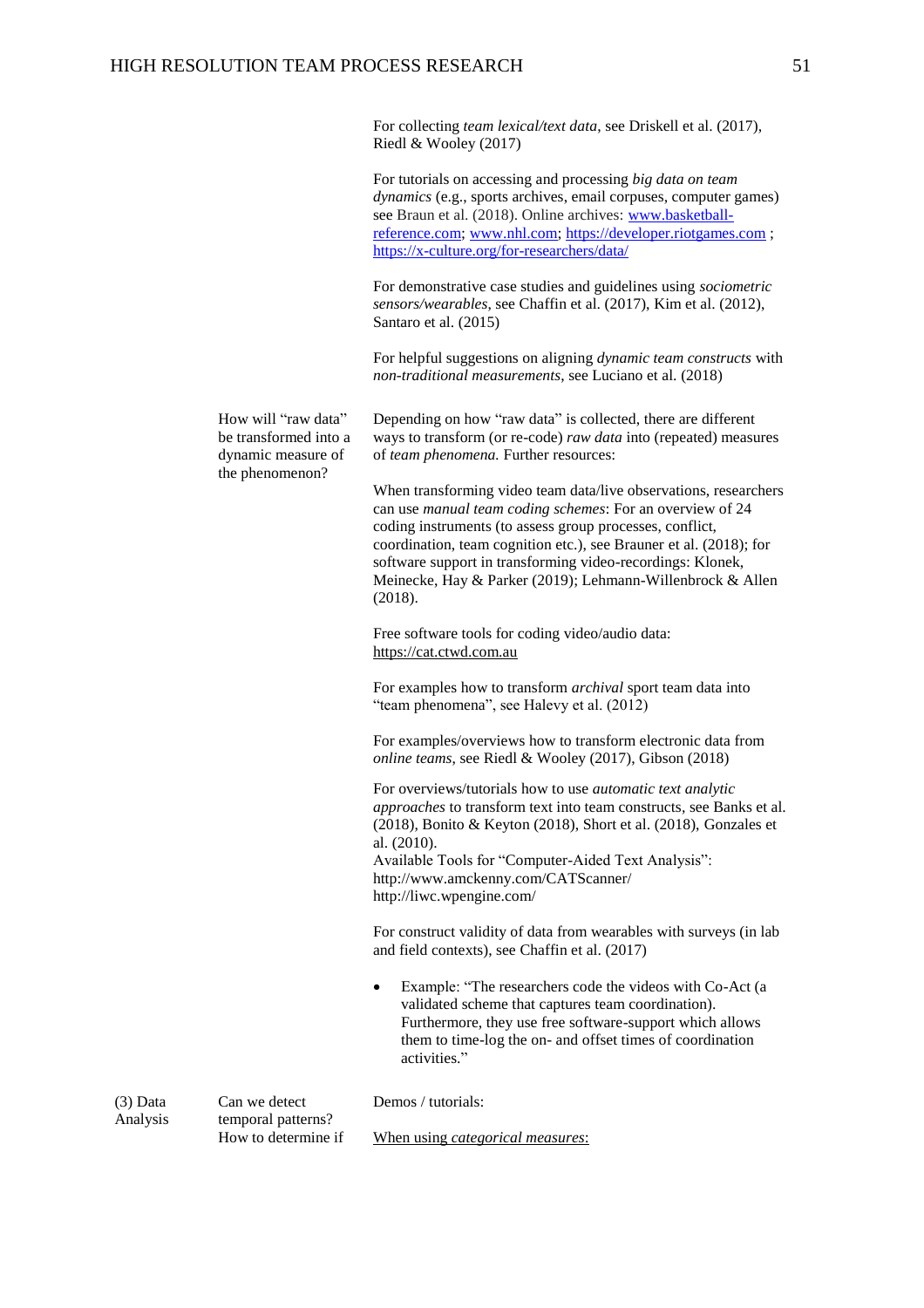|                | these patterns are<br>statistically<br>significant?              | Sequential analyses: Bakeman & Quera (2011), Herndon &<br>Lewis, (2015), Klonek et al. (2016)                                                                                                                                                                                                                                                                                                       |
|----------------|------------------------------------------------------------------|-----------------------------------------------------------------------------------------------------------------------------------------------------------------------------------------------------------------------------------------------------------------------------------------------------------------------------------------------------------------------------------------------------|
|                | Is there a relationship<br>between temporal<br>patterns and team | Relational event modeling: Pilny et al. (2016), Schecter et al.<br>(2017), Quintane, Conaldi, Tonatello, & Lomi (2014)                                                                                                                                                                                                                                                                              |
|                | outcomes (e.g., team<br>performance or team<br>efficacy)?        | Pattern analysis: Ballard et al. (2008), Lehmann-Willenbrock &<br>Allen (2018), Magnusson (2018)                                                                                                                                                                                                                                                                                                    |
|                |                                                                  | When using continuous measures:                                                                                                                                                                                                                                                                                                                                                                     |
|                |                                                                  | Growth curve modeling: Collins et al. (2016), Quigley, Collins,                                                                                                                                                                                                                                                                                                                                     |
|                |                                                                  | Gibson & Parker (2018)                                                                                                                                                                                                                                                                                                                                                                              |
|                |                                                                  | Multi-level modeling: Hedeker & Gibbons (2006)                                                                                                                                                                                                                                                                                                                                                      |
|                |                                                                  | Example: "In terms of temporal patterns, the researchers<br>analyze and extract the strength of association for coded<br>micro-sequences using sequential analyses (for each surgery).<br>Based on objective team performance data (i.e., patient<br>recovery time), they test if the strengths of these micro-<br>sequential associations are different for high-versus low-<br>performing teams." |
| (4)            | Abductive reasoning:                                             | <i>Further resources:</i>                                                                                                                                                                                                                                                                                                                                                                           |
| Interpretation | Are there different                                              | For <i>abductive reasoning</i> , see Behfar & Okhuysen (2018)                                                                                                                                                                                                                                                                                                                                       |
| of Results     | patterns for high-vs.<br>low-performing                          | For using <i>mixed-methods</i> , see Gibson (2017)                                                                                                                                                                                                                                                                                                                                                  |
|                | teams?                                                           | Example: "The researchers cannot find a significant relationship<br>between the number of sequential coordination patterns and team                                                                                                                                                                                                                                                                 |
|                | Mixed-methods                                                    | performance. They select a subsample of three high- and three                                                                                                                                                                                                                                                                                                                                       |
|                | approach: What do                                                | low-performing teams and decide to watch the video-recording                                                                                                                                                                                                                                                                                                                                        |
|                | these patterns mean?                                             | segments for those time points during which coordination<br>sequences occurred (e.g., assisting-followed by-monitoring) and<br>try to discover qualitative differences in these sequences.                                                                                                                                                                                                          |
|                |                                                                  |                                                                                                                                                                                                                                                                                                                                                                                                     |
|                |                                                                  | For similar examples of abductive reasoning with high-versus                                                                                                                                                                                                                                                                                                                                        |

low-performing teams, see Hoogeboom & Wilderom (2019)